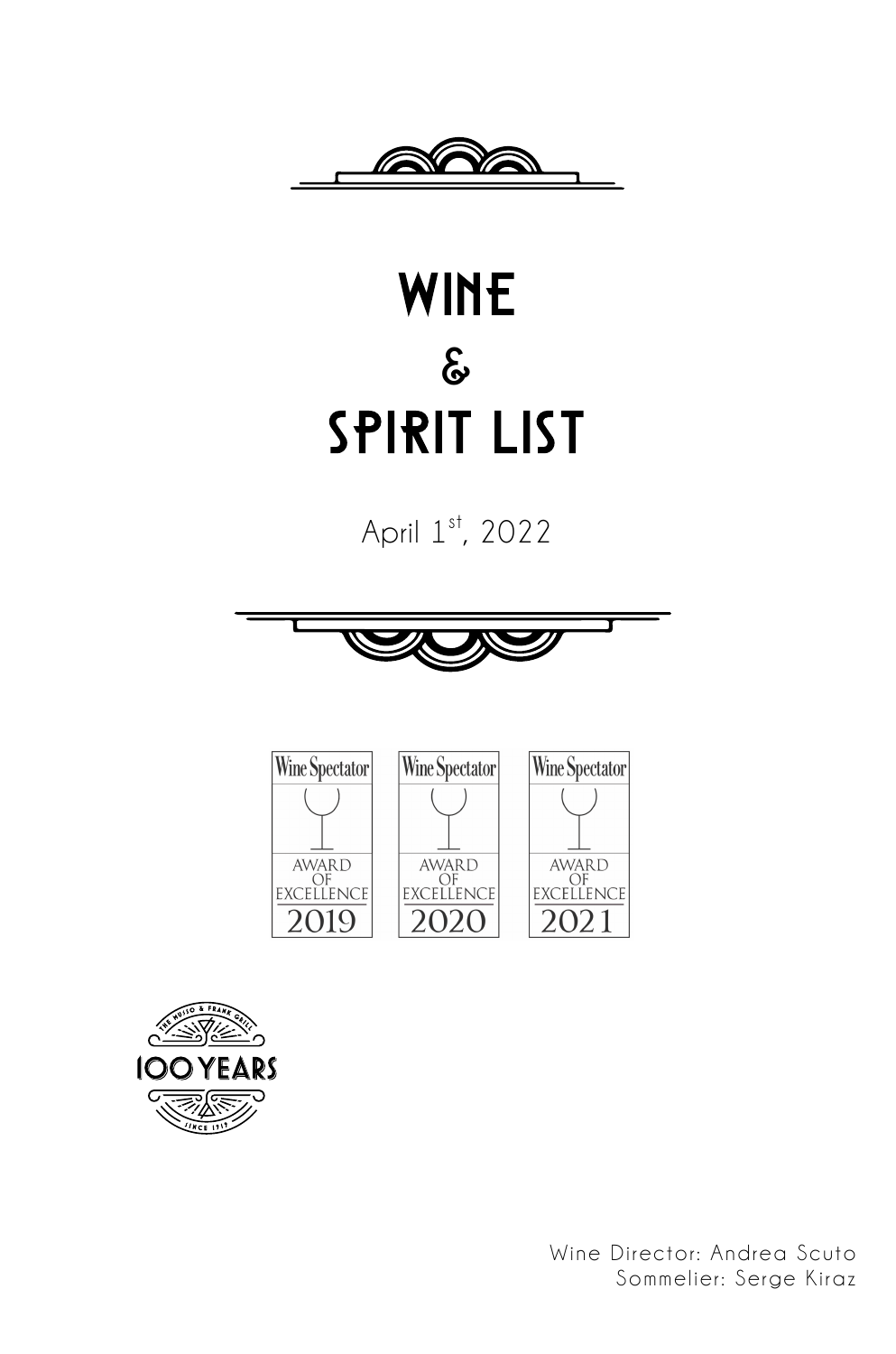## MUSSO **&** FRANK GRILL HISTORIC BAR

 $\overline{\phantom{a}}$  **hole for silver screen legends, writers, directors, and studio**  he<br>C **and austere Maître d', it was THE place to be if you were the dismay of many of the Hollywood Elite. The legend was**  s<br>ci<br>∍ن **By 1927, Musso's had already become a favorite watering executives, encouraging the owners to expand. In 1935 a legend was born when the Back Room of Musso's was opened with a full-service bar. It was small, intimate, and most importantly, exclusive. Guarded by a very discerning anyone of importance in Hollywood. The lease on the Back Room would expire in 1954 and was closed, much to reborn when the famous bar from the Back Room was relocated in 1955 to what is now referred to as the New Room at Musso's. The original bar, light fixtures and furniture from 1934 are still used in the New Room today.** 

 **Martini. We serve our Martini stirred and NEVER shaken to**  smaller martini cup and pour the rest of your drink a small<br>glass decanter placed in a special ice bucket filled with<br>arushed iee where it will rest at the right temperature.com **you can enjoy the delicate aromatics of the liquor without Our bar is notorious for classic cocktails, especially our preserve the texture of your liquor of choice. We use a smaller martini cup and pour the rest of your drink a small crushed ice where it will rest at the right temperature, so worrying of temperature changes.** 

 **We serve classic cocktails, not to follow any trend but since the day our bar opened in 1934. because we never stopped serving those concoctions** 

**Enjoy!**

秋く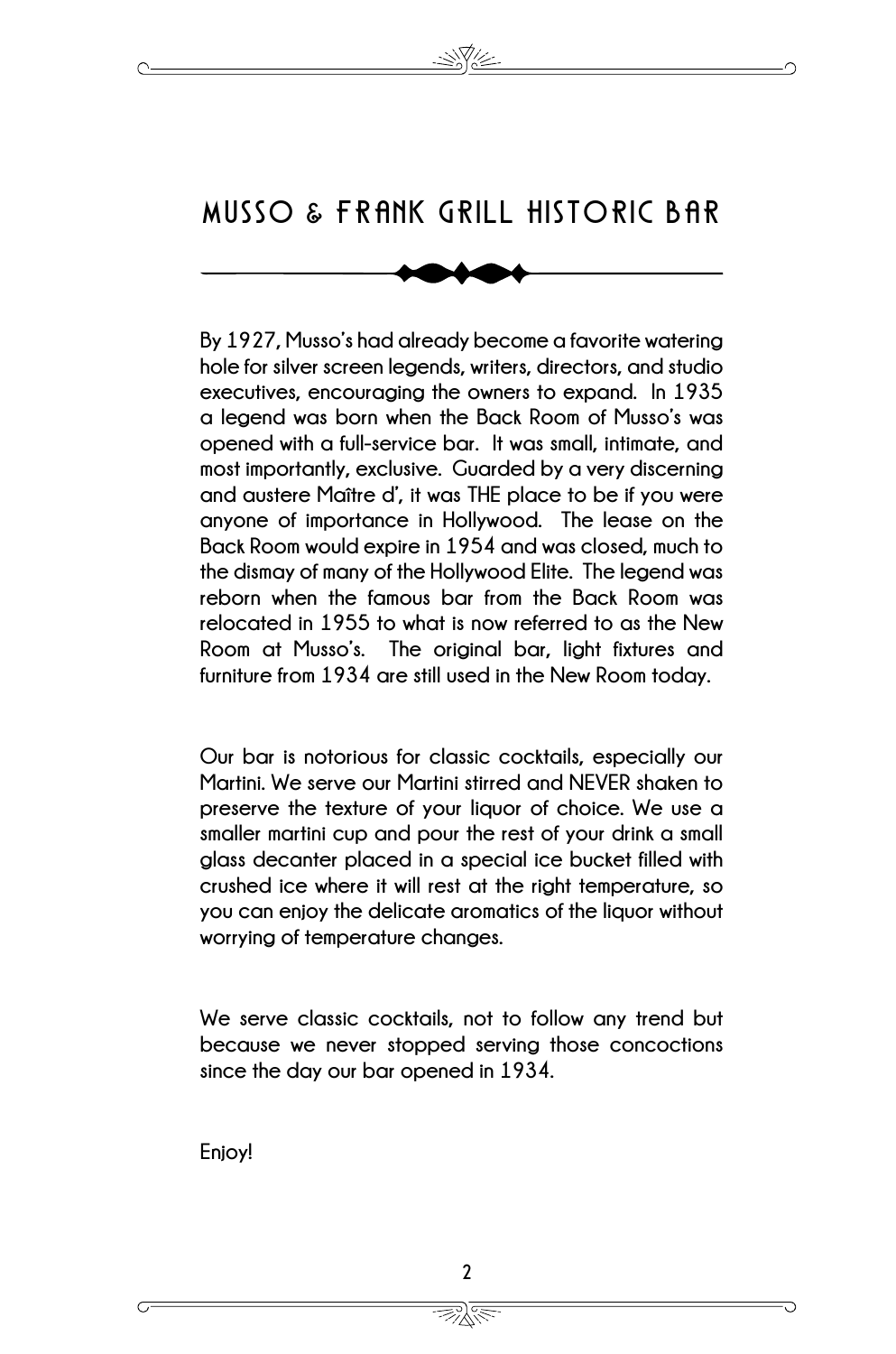

#### **Ginger Gold Rush**

\$17

Michter's bourbon, Canton ginger liqueur, and lemon Juice

### **King Robb**

\$16

An elegant, modern take on the classic Rob Roy, with Monkey Shoulder scotch, St Germain elderflower liqueur, Aperol, and Angostura bitters

#### **Vieux Carrè**

\$17

Old Overholt rye whiskey, Remy Martin VSOP, Martini Rosso sweet vermouth, Benedectine liqueur, Peychaud's, and Angostura bitters

#### **Mr. Mosso's Negroni**

\$15 Nolet's Gin, Campari, Martini Rosso sweet vermouth, Pio Cesare Barolo Chinato

### **City Lights**

\$17

Bulleit Bourbon, Green Chartreuse, Aperol, Fresh Lime Juice

#### **Latin Manhattan**

\$16

A Smoky treat. Made from Xicaru Mezcal, Averna, and just a dash of Chocolate Mole Bitters

### **The Original Sazerac**

\$17

Remy Martin VSOP, Lucid absinthe, Peychaud's bitters (For the Modern Version, Cognac can be swapped with Bulleit Rye Whiskey)

秋く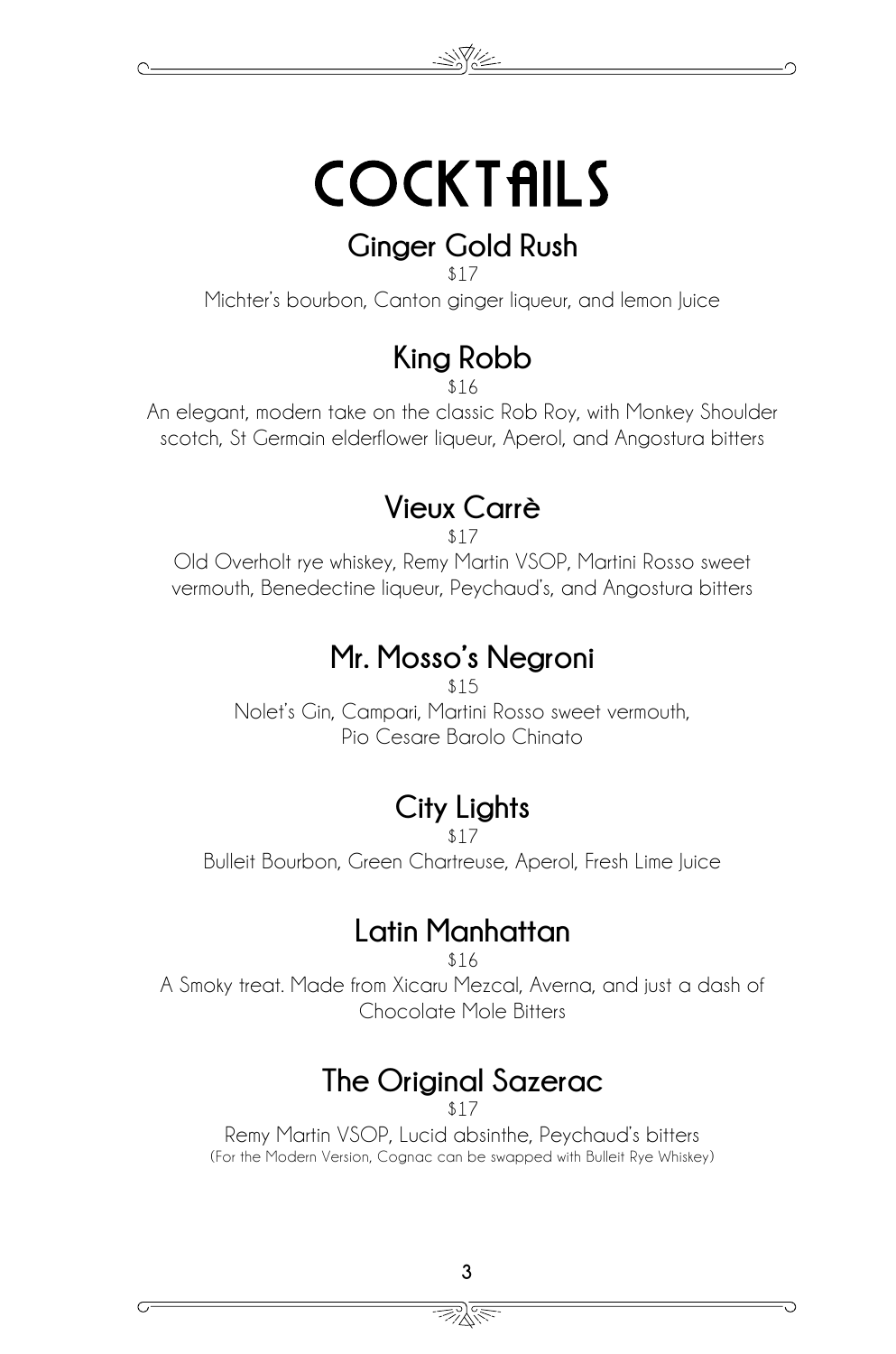

 $\subset$ 

 $\subset$ 

## INDEX

|                                | $42 - 43$ |
|--------------------------------|-----------|
|                                | 3         |
|                                | 5         |
| <b>Half Bottles</b>            |           |
|                                | 12        |
|                                | 112       |
|                                | 13        |
| White Wines                    |           |
|                                | 14        |
|                                | 15        |
|                                | 16        |
| <b>Rose Wines</b>              | 18        |
| <b>Red Wines</b>               |           |
|                                | 19        |
|                                | 21        |
|                                | 23        |
|                                | 24        |
|                                | 25        |
|                                | 28        |
|                                | 29        |
|                                | 33        |
| Australia, South Africa, Chile | 34        |
|                                | 35        |
| Cabernet Sauvignon & Blends    | 36        |
|                                | 39        |
| After Dinner Wines             |           |
|                                | 40        |
|                                | 41        |

<u> Best</u>

᠗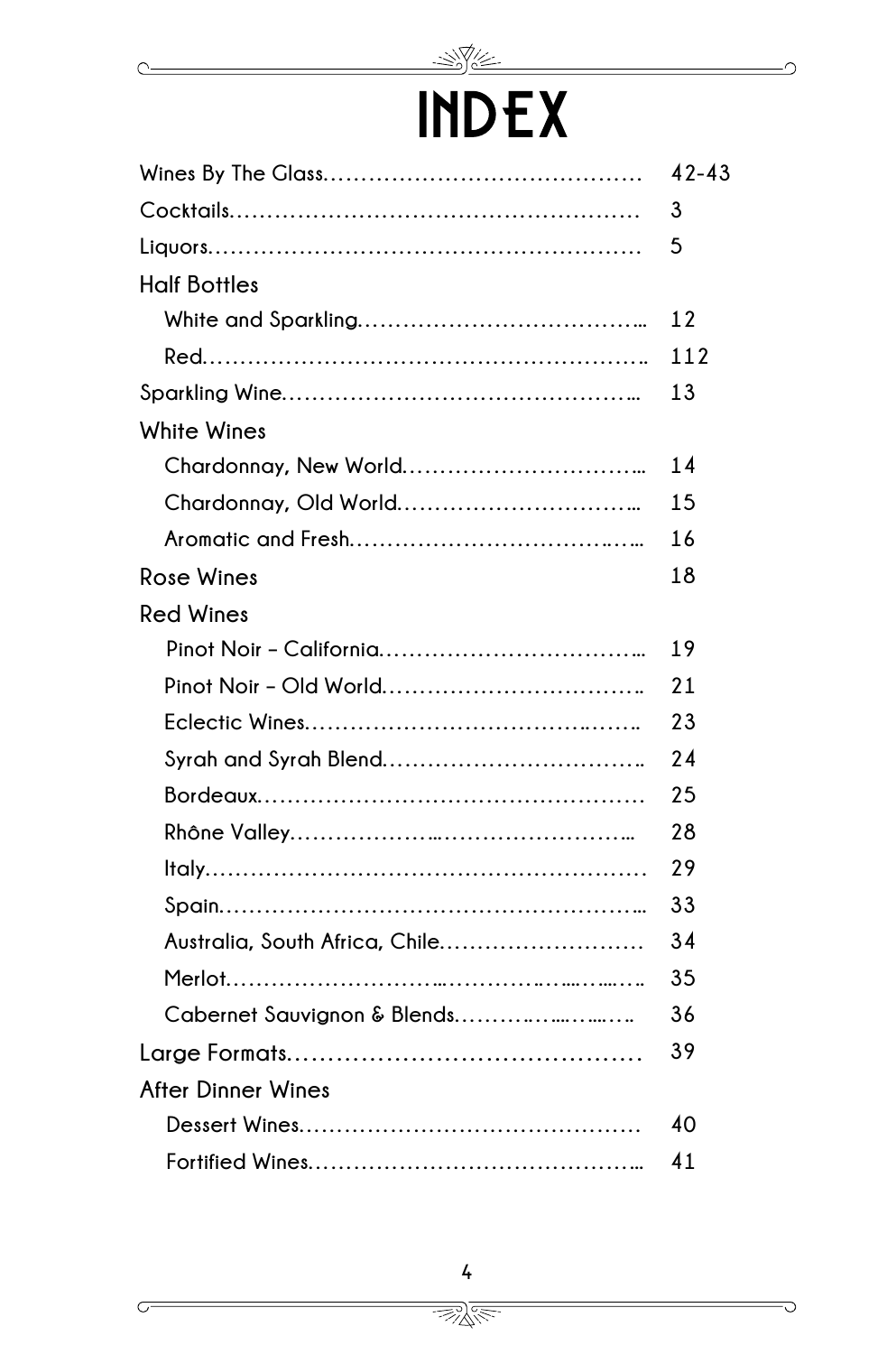## LIQUORS **BOURBON – USA**

**Basil Hayden's** 90 Proof – Fruit, Wood, Baking Spices.

**Elijah Craig Small Batch** 100 Proof – Red Pepper, Corn, Leather.

**Hudson Maple Cask** 120 Proof – Honey, Wood, Spices, Tobacco.

**Knob Creek Single Barrel** 120 Proof – Woody, rich, fruity and Sweet.

**Blanton's Single Barrell** 93 Proof – Powerful, Honey, Vanilla, Tobacco.

**Buffalo Trace White Dog** 80 Proof – Vanilla, Toasted Oaks, Complex

**Breckenridge Port Cask** 110 Proof – Vanilla, Coconut, Orange

92 Proof – Vanilla, Oak, Dark Fruit, Leather

80 Proof – Butterscotch, Vanilla, Burnt Sugar,

100 Proof –Rye Spice, Red Fruits, Vanilla.

**Michter's 10Y Single Barrel**

**Redemption**

**Templeton**

**Knob Creek** 

| 17 | Henry McKenna 10 Years<br>100 Proof - Clove, Dark Fruit, Licorice.                | 15 |
|----|-----------------------------------------------------------------------------------|----|
| 15 | Hudson 4 Grain<br>120 Proof - Kettle Corn, Caramel, Cinnamon,                     | 20 |
| 20 | Hudson Manhattan<br>99 Proof - Caramel, Green Apple, Wood.                        | 24 |
| 16 | Maker's Mark 46<br>94 Proof - Bold, Spice and light Citrus                        | 15 |
| 25 | Jack Daniels Gentlemen's Jack<br>80 Proof - Caramel, Char, Brown Sugar.           | 18 |
| 13 | Woodford Reserve <sub>Double</sub> Oak<br>120 Proof - Caramel, Char, Brown Sugar. |    |

**23 Woodford Reserve Distiller's Selct.** 120 Proof – Spice, Char, Citrus. **18**

#### **RYE - USA**

| 13 | Rittenhouse<br>100 - Red Pepper, Corn, Barley, Leather  | 14 |
|----|---------------------------------------------------------|----|
| 16 | Whistle Pig<br>100 - Caramel, Leather, Red Fruits       | 29 |
| 16 | Old Overholt<br>95 - Vanilla, Rye Spices, Blood Orange. | 12 |
| 35 | Bulleit<br>90 Proof - Honey, Salt, Orchard Fruit        | 16 |
| 19 | High West Double Rye                                    |    |

**19 High West Double Rye** 92 Proof –Apple Cider, Mint, Caramel.

### 84.8 Proof – New Oak, Grain, White Pepper.

**High West Rendezvous Rye** 92 Proof – Caramel, Honey, Vanilla, Citrus

> 5 秋冬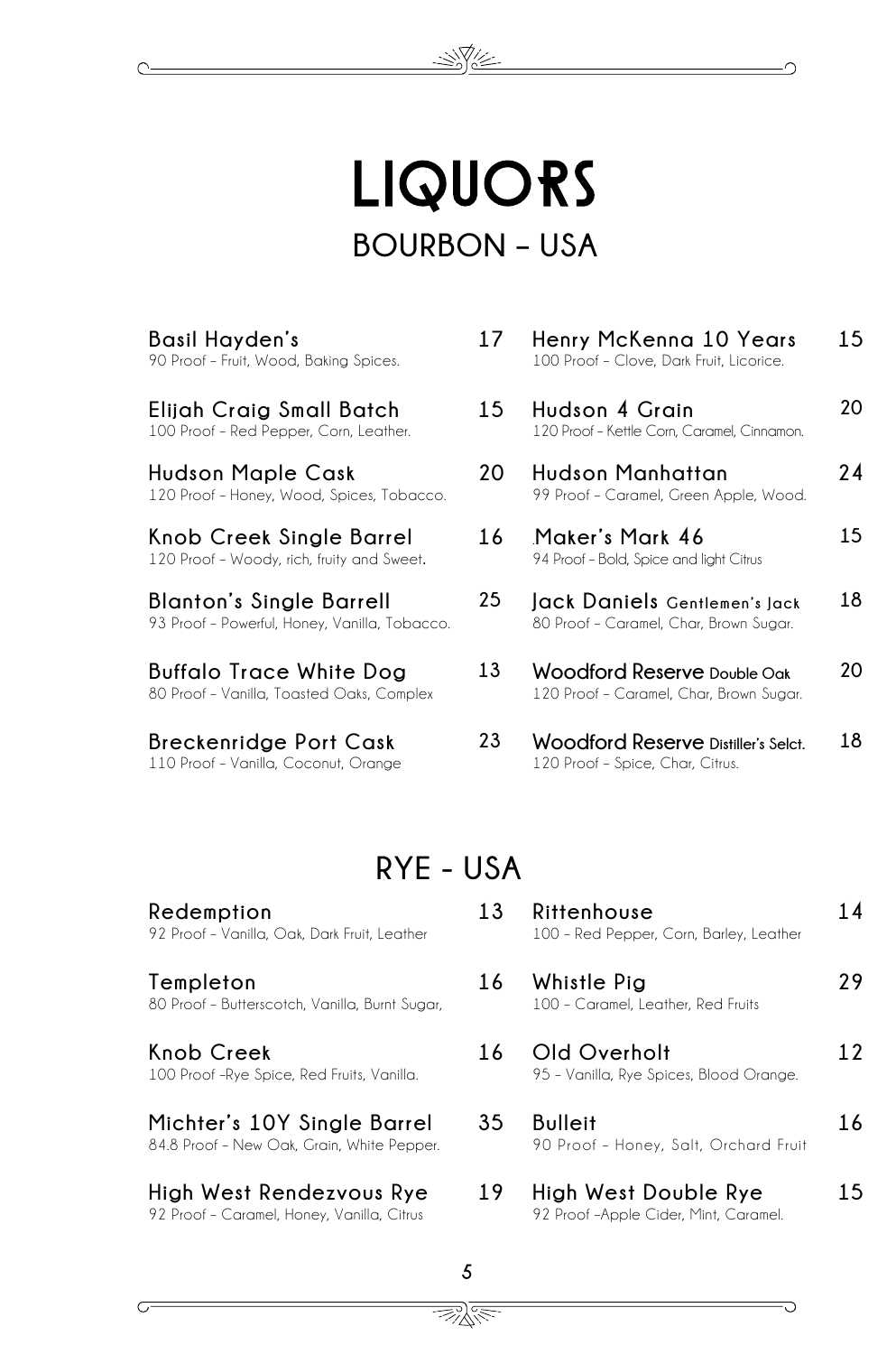

#### **CANADIAN WHISKEY**

**Canadian Club** 80 Proof – Dried Fruit, Toffee, Toasted Nuts. **13 Crown Royal** 80 Proof – Nutty, Grains, Vanilla. **14**

**Seagram's 7 Crown** 80 Proof – Raw Grain, Nougat, Fruit.

 $\subset$ 

 $\overline{C}$ 

**13**

### **IRISH WHISKEY**

| Teeling<br>92 Proof - Grainy Sweet, Caramel, Nutty.                      | 17 | Jameson 12 Years<br>80 Proof - Malt, Citrus, Wood.              | 14  |
|--------------------------------------------------------------------------|----|-----------------------------------------------------------------|-----|
| Jameson 18 Y Limited Reserve<br>94 Proof - Sherry, Malt, Caramel, Spice. | 25 | Jameson Black Barrel<br>80 Proof - Caramel, Citrus, Char, Wood. | 16  |
| Tullamore Dew<br>80 Proof - Raisins, Wine, Malt, Wood, Spice.            | 14 | Bushmill<br>80 Proof - Vanilla, Orange Peel, Grainy.            | 14  |
| Sexton<br>80 Proof - Malt, Char, Spice, Citrus.                          | 15 | Redbreast<br>92 Proof - Orchard Fruit, Honey, Lemon.            | 1.5 |

### **BLENDED SCOTCH**

| Johnnie Walker Black Label<br>80 Proof - Licorice, Citrus, Smoke, Caramel. | 17 | Johnnie Walker Blue Label<br>80 Proof - Berry Fruits, Chocolate, Honey.      | 60 |
|----------------------------------------------------------------------------|----|------------------------------------------------------------------------------|----|
| Johnnie Walker Gold Label<br>80 Proof - Caramel, Citrus, Flowers,          | 25 | 1 & B<br>85 Proof - Citrus, Vanilla, Caramel.                                | 13 |
| Dewar's White Label<br>80 Proof - Orchard Fruit, Tropical, Oak.            | 13 | Chivas Regal 18 Years<br>84 Proof - Honey, Flowers, Orange Peel.             | 21 |
| Dewar's 15Y<br>80 Proof - Citrus, Oak, Flowers.                            | 17 | <b>Cutty Sark Prohibition Edition</b><br>100 Proof - Chocolate, power, Apple | 16 |
| Monkey Shoulder<br>80 Proof - Caramel, Citrus, Flowers.                    | 14 | Talisker 10 Y<br>86 Proof - Peat, Smoke, Apple                               | 19 |

<u>We</u>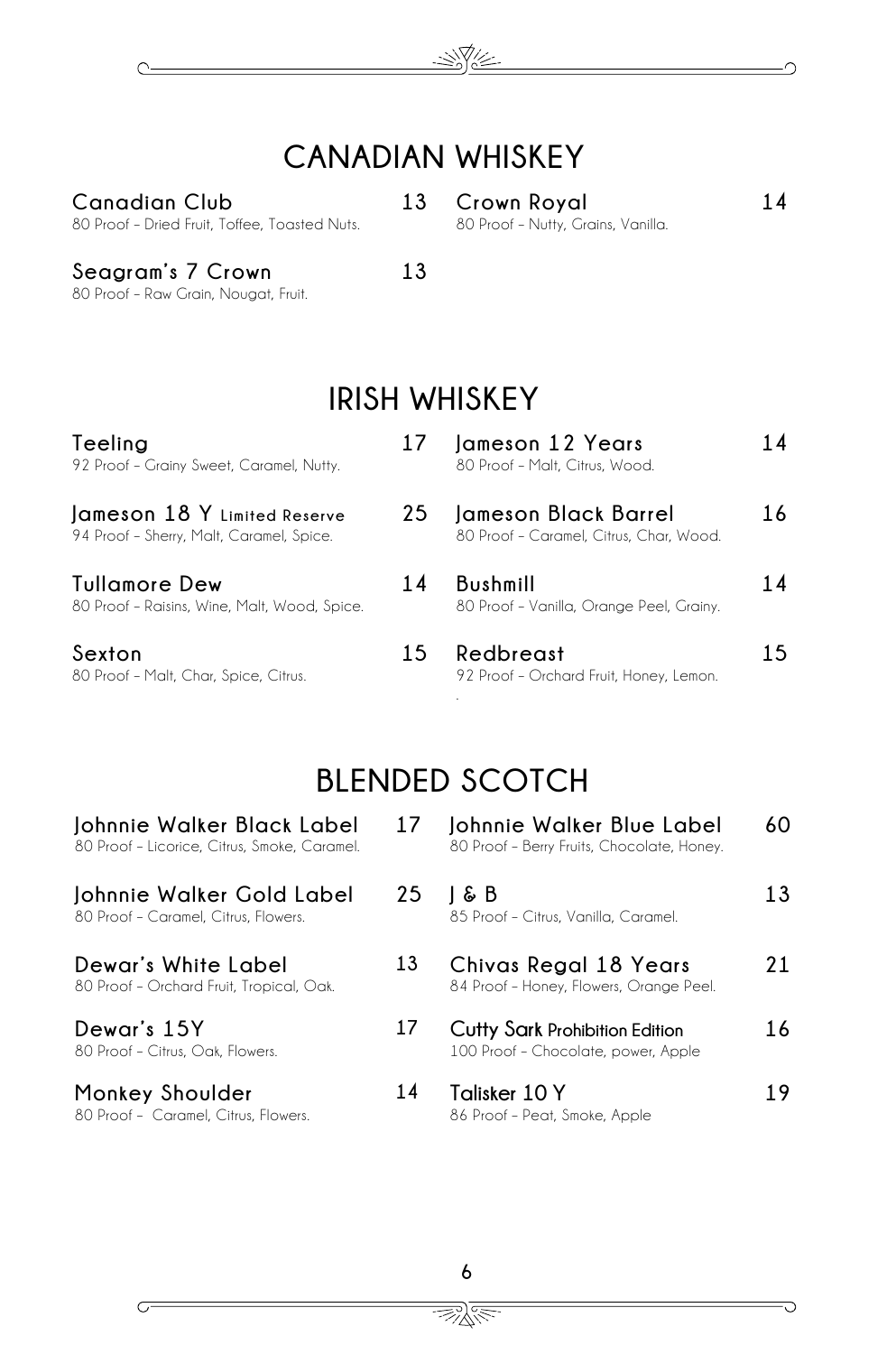#### **SCOTCH - Speyside**

**Glenlivet 12 Years** 80 Proof – Malt, Vanilla, Orchard Fruit, Grass.

**Balvenie 12 Y Double Wood** 86 Proof – Honey, Tropical Fruit, Char, Malt.

**Glenlivet 18 Years** 88 Proof – Spices, Orchard fruits, Toffee.

- **18 Balvenie 14YCaribbean Casks** 86 Proof – Fresh Fruit, Toffee, Sherry, Oak. **17**
- **16 Glen Grant 12Yars** 80 Proof – Caramel, Citrus, Dried Herbs. **16**
- **23 Craigllachie 13Yars** 92 Proof – Citrus, Vanilla, Caramel **18**

112 Proof – Complex, Honey, Caramel.

**40 Coal Ila 31Years 1983** 92 Proof – Long, Full, Jammy, Floral.

**48 The Macallan Rare Cask** 80 Proof – Spices, Dried Fruits, Orange.

**25 Highland Park 12 Years** 92 Proof –Cocoa, Caramel, Oily Peat. **100**

**135**

**85**

**17**

**16**

#### **SCOTCH - Highland**

**The Macallan 12 Year** 80 Proof – Dried Fruit, Wood Smoke, Ginger. **19 Macallan 19Years 1997**

**The Macallan 15 Y Fine Oak** 86 Proof – Vanilla, Raisin, Floral, Cinnamon.

**The Macallan 18 Year** 86 Proof – Spice, Clove, Orange, Dried Fruits

**Oban 14 Years** 86 Proof – Smokey, Peaty, Citrus, Malty

**Highland Park 15 Years** 92 Proof – Tropical Fruit, Caramel, Oily Peat.

**Glenfiddich 12 Year** 80 Proof – Sherry, Pears, Honey, Spice, Malt.

**Glenfiddich 15 Year**  102 Proof – Honey, Fruit, Butterscotch, Malt.

**Glendronach 12Y Sherry Cask** 80 Proof – Over Ripe Dark Fruit, Vanilla, Malt.

#### **SCOTCH - Islay**

**Lagavulin 16 Years** 86 Proof – Caramel, Orange Zest, Peat.

**Bruichladdich Classic Laddie** 80 Proof – Peat Smoke, Charred Oak

#### **Laphroaig 10 Years** 80 Proof – Peat Smoke, Citrus, Grass

- **19 Highland Park 18 Years** 92 Proof –Cocoa, Caramel, Oily Peat. **40 18**
- **20 Glenfiddich 14Year Bourbon Barrel** 86 Proof – Malt, Oak, Spice, Caramel.
- **23 Glenfiddich 18 Year** 80 Proof – Dark Sweets, Honey, Malt. **32**
- **20 Glenmorangie Original** 80 Proof –Malt, Cocoa Nibs, Citrus.
- **222 26 Laphroaig 10Y Cask Strength** 114.4 Proof – Smoke, Peat, Orchard Fruit. **19**
- **19 Bruichladdich Port Charlotte**  80 Proof – Peat Smoke, Charred Oak **19 18 Bowmore 12 Years 19**
	- 80 Proof Peat Smoke, Malt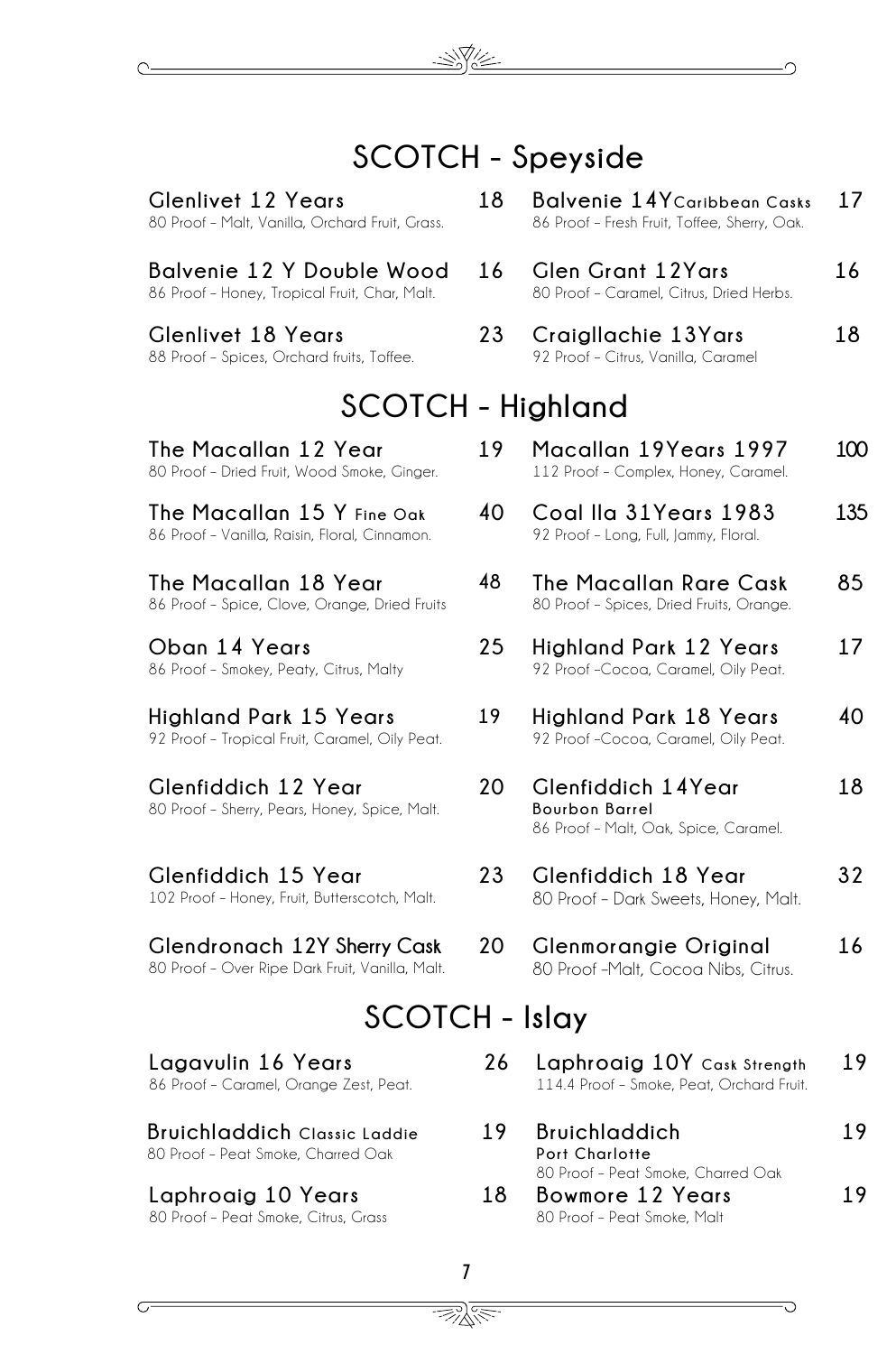

N.V.

| Hennessy VS<br>80 Proof - Citrus, Apple, Oak, Almond, Grapes        | 17 | <b>Hennessy VSOP</b><br>80 Proof - Vanilla, Clove, Cinnamon,<br><b>Baked Apples</b> | 20  |
|---------------------------------------------------------------------|----|-------------------------------------------------------------------------------------|-----|
| <b>Remy Martin VSOP</b><br>80 Proof - Apricot, Apple, Licorice, Oak | 22 | <b>Remy Martin XO</b><br>80 Proof-Jasmine, Orange, Hazelnut.                        | 48. |
| <b>Martell VS</b><br>80 Proof - Apples, Moch, Almonds, Vetiver.     | 17 | <b>Courvoisier VSOP</b><br>80 Proof - Peach, Toasted Almonds,<br>lasmine.           | 20. |
| Park XO<br>80 Proof - Apricots, Lemon Cake, Oak.                    | 33 | Park VSOP<br>80 Proof - Floral, Citrus, Sherry, Grass.                              | 32. |

#### **LIQUEURS**

| Sambuca Molinari<br>76 Proof - Anise, Licorice, Mint. | 13 | Sambuca Molinari Black<br>76 Proof - Anise, Licorice, Mint.        | 13 |
|-------------------------------------------------------|----|--------------------------------------------------------------------|----|
| Bailey's<br>34 Proof - Milk, Honey, Chocolate,        | 13 | Chamboard<br>36 Proof -Black Raspberry, Vanilla, Citrus.           | 14 |
| Cointreau<br>80 Proof - Orange peel, Lemon, Anise.    | 13 | Galliano L'Originale<br>84.6 Proof - Vanilla, Juniper, Peppermint. | 14 |

#### **AMARO - GRAPPA**

| Averna<br>58 Proof - Orange, Licorice, Juniper.                   | 13 | Punt e Mes<br>41 Proof - Molasses, Spice Cake, Wood.        | 14 |
|-------------------------------------------------------------------|----|-------------------------------------------------------------|----|
| Grappa Nonino Chardonnay<br>86 Proof - Brandy, Stone Fruits, Hot. | 19 | Grappa Gaja Sperss<br>86 Proof - Brandy, Stone Fruits, Hot. | 30 |
| Amaro Nonino Quintessentia                                        |    |                                                             |    |

40 Proof – Alpine Herbs,, Lemon Peel, Juniper.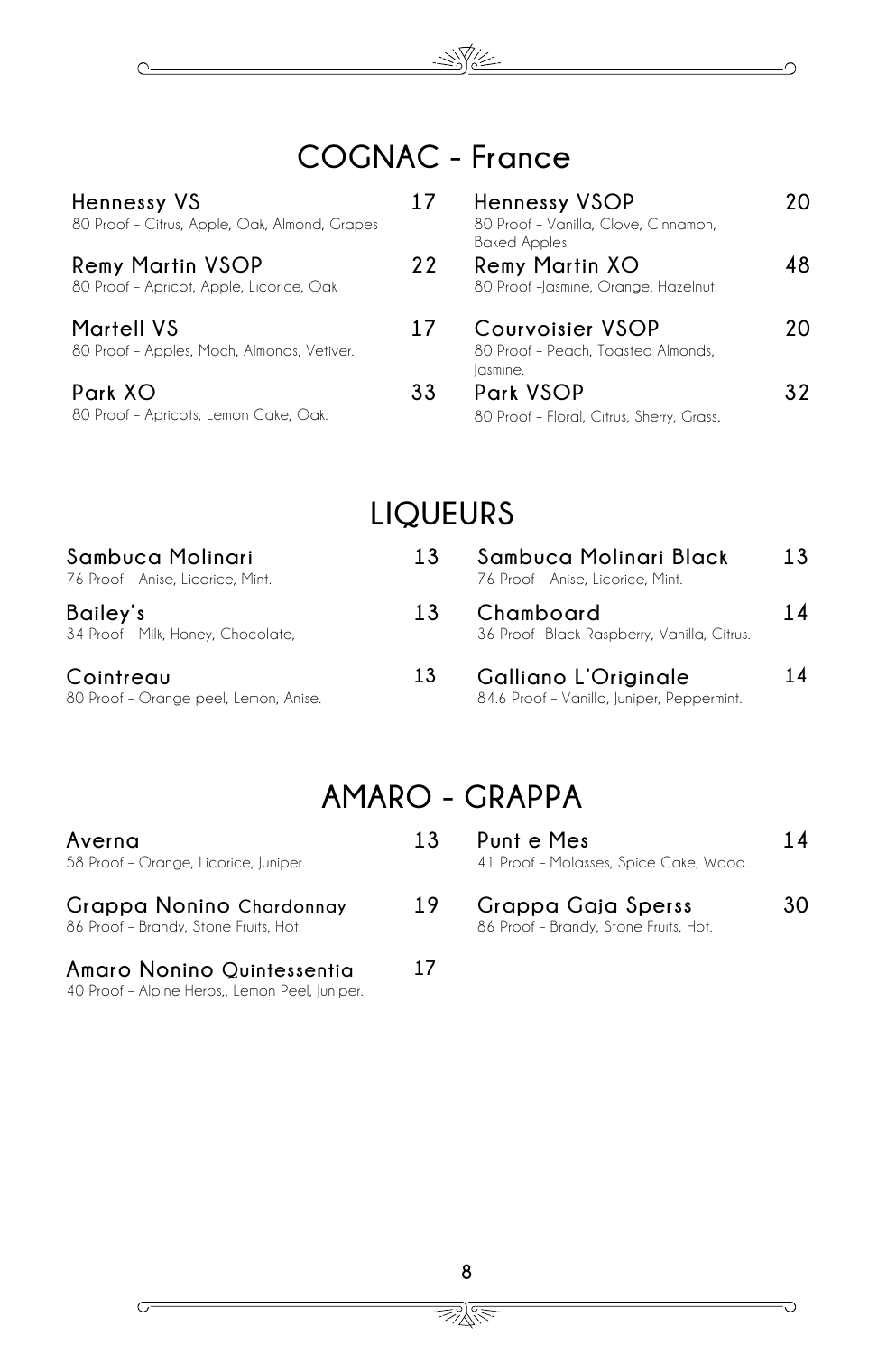

#### **RUM**

**Sailor Jerry**  92 Proof – Vanilla, Oak, Clove, Cinnamon.

 $\subset$ 

 $\subset$ 

**Zaya Gran Reserva** 80 Proof – Rich, Caramel, Cocoa, Banana.

| Plantation 5 Years                |  |
|-----------------------------------|--|
| 80 Proof - Rich, Caramel, Orange. |  |

#### **13 Captain Morgan**  70 Proof – Caramel, Vanilla, Spice **14**

**16 Stolen Smoked Rum**  70 Proof – Jammy, Smokey, Caramel. **16**

#### **GIN**

**15**

| Tanqueray No. Ten - UK<br>94.6 Proof - Grapefruit, Jasmine, Juniper. | 16 | Hendrick's - UK<br>88 Proof - Rose, Cucumber, Citrus.            | 17 |
|----------------------------------------------------------------------|----|------------------------------------------------------------------|----|
| St. George Terroir - CA, US<br>90 Proof - Piney, Wood, Sandalwood.   | 16 | St. George Botanivore CA, US<br>90 Proof - Piney, Resin, Citrus. | 16 |
| St. George Dry Rye - CA, USA<br>90 Proof - Piney, Grainy, Peachy     | 16 | Broker's - UK<br>94 Proof - Spicy, Citrusy, Floral.              | 16 |
| Aviation – USA<br>84 Proof - Floral, Grapefruit, Cardamom            | 15 | The Botanist - Islay, UK<br>92 Proof - Cool Mint, Juniper, Oily. | 16 |
| Sipsmith VJOP - UK<br>120 Proof - Big, bold, Extra Piney.            | 15 | Boodles - UK<br>90.4 - Lemon, Lime, Juniper.                     | 16 |
| Few's Barreled - USA<br>87 Proof - Classic London Dry, Fresh.        | 16 | Dillon's Unfiltered #22 Canada<br>90.4 - Lemon, Lime, Juniper.   | 15 |
| Few's Breakfast - USA<br>87 Proof - Floral, Citrusy, Bold.           | 16 | Dillon's Dry Gin Canada<br>90.4 - Piney, Floral, Citrusy.        | 16 |
| Few's American - USA<br>87 Proof - Earthy, Orchard fruits, Flowers   | 16 | Nolet's Silver Gin Holland<br>95.2 - Rose, Peach, Raspberry      | 17 |
| Plymouth "Navy Strength" - UK<br>114 Proof - Piney, Powerful, Citrus | 16 | The London No.1<br>94 - Classic, Blue, Juniper                   | 15 |

<u> BRA</u>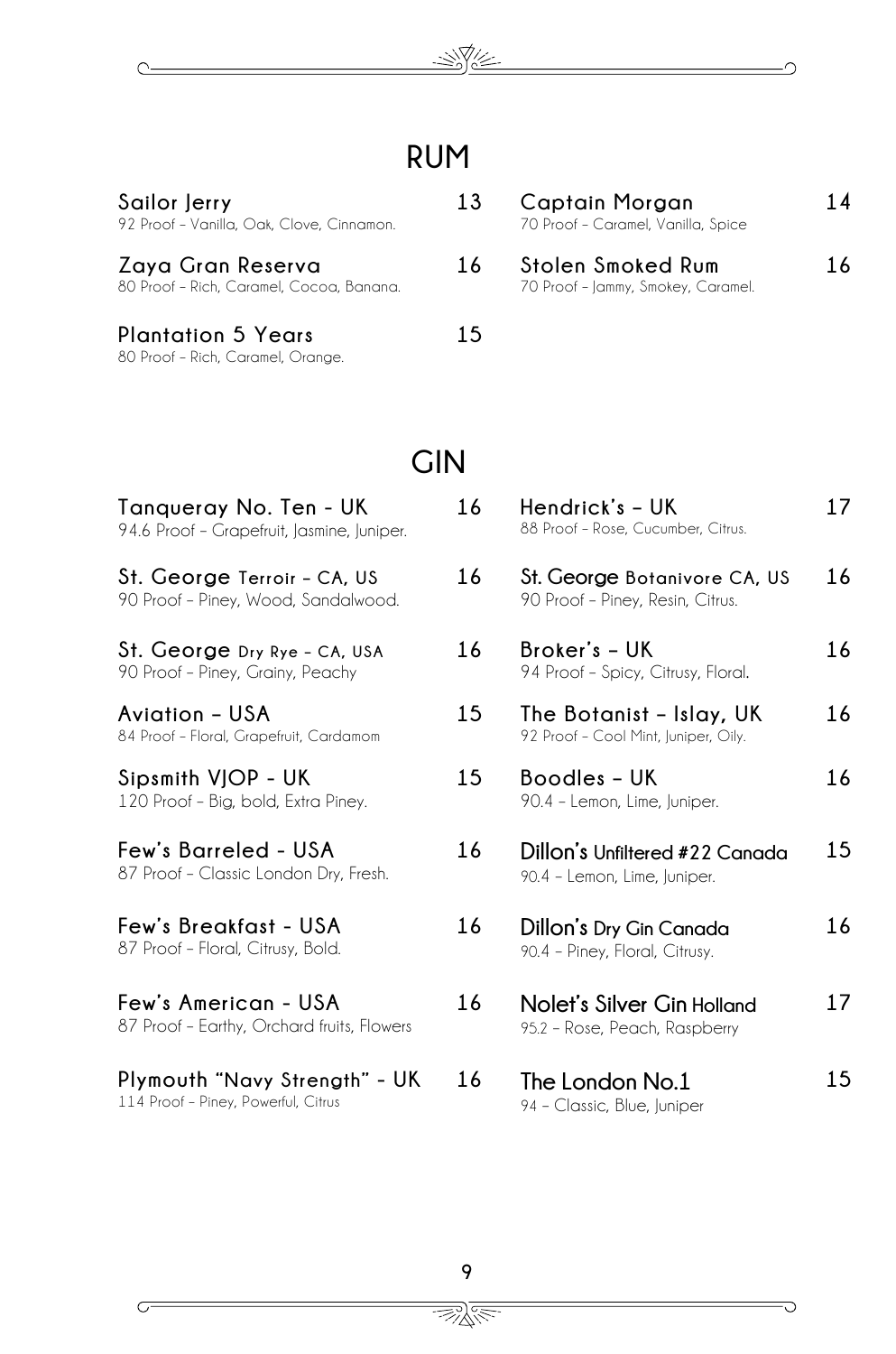#### 巡视

⌒

G

 $\subset$ 

 $\subset$ 

### **VODKA**

| Grey Goose - France<br>80 Proof       | 17 | Hangar One - USA<br>80 Proof        | 14  |
|---------------------------------------|----|-------------------------------------|-----|
| Russian Standard – Russia<br>80 Proof | 14 | Tito's Homemade - USA<br>80 Proof   | 16  |
| Chopin - Poland<br>80 Proof           | 17 | Purity - Sweden<br>80 Proof         | 16  |
| Milano Green – Italy<br>80 Proof      | 16 | Ketel One - Netherlands<br>80 Proof | 15. |
| Stoli Elite - Russia<br>80 Proof      | 19 | Belvedere - Poland<br>80 Proof      | 17  |
| Stolichnaya - Russia<br>80 Proof      | 16 | Elyx - Sweden<br>80 Proof           | 16  |

### **DIGESTIV**

| Limoncello - Italy<br>59 Proof          | 14 | B&B - France<br>80 Proof            | 1.5 |
|-----------------------------------------|----|-------------------------------------|-----|
| Bénedictine - France<br>80 Proof        | 15 | Frangelico – Italy<br>$40$ Proof    | 16  |
| Amaretto Di Saronno - Italy<br>56 Proof | 15 | Barolo Chinato Borgogno<br>32 Proof | 13  |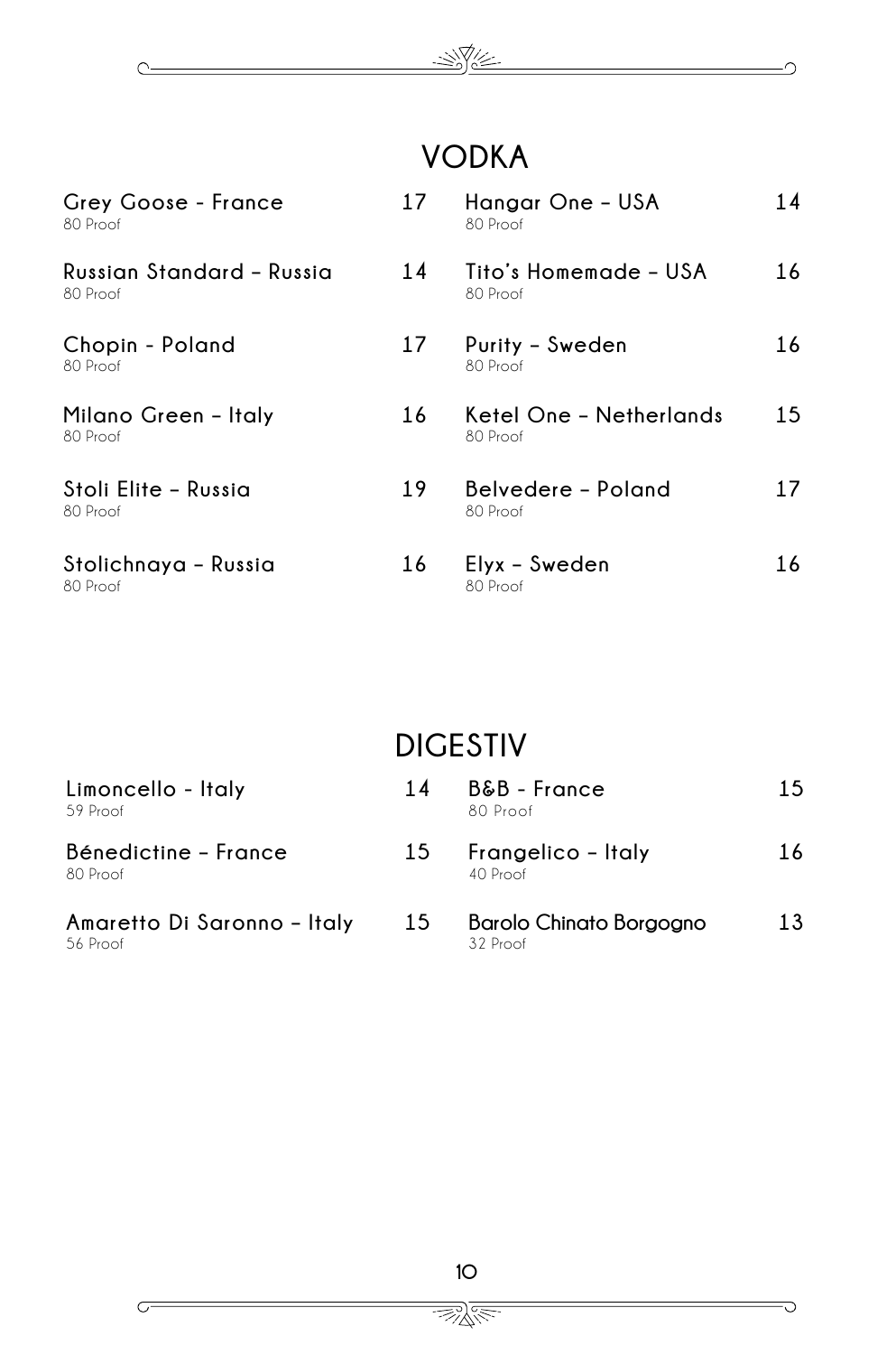

⌒

₹

 $\overline{C}$ 

 $\overline{C}$ 

### **TEQUILA**

| Cazadores Reposado<br>80 Proof - Tropical, Vanilla, Smoke | 16 | Don Julio 1942<br>80 Proof - Caramel, Chocolate, Vanilla       | 40 |
|-----------------------------------------------------------|----|----------------------------------------------------------------|----|
| Herradura Anejo<br>80 Proof - Floral, Spice, Toasted Nuts | 17 | Don Julio Reposado<br>80 Proof - Agave, Orchard fruit, Vanilla | 17 |
| Fortaleza<br>80 Proof - Floral, Agave, Citrus             | 19 | Casa Noble<br>80 Proof - Flowers, Malt, Blood Orange           | 17 |
| Hacienda Reposado<br>80 Proof - Tropical, Vanilla, Nuts   | 16 | Casa Azul<br>80 Proof - Spice, Agave, Citrus                   | 25 |
| Patron Silver<br>80 Proof - Orchard Fruit, Flowers        | 19 | El Tesoro<br>80 Proof - Caramel, Smoke, Flowers                | 17 |
| Patron Anejo<br>80 Proof - Tropical, Vanilla, Smoke       | 22 | Patron Reposado<br>80 Proof - Tropical, Vanilla, Smoke         | 26 |

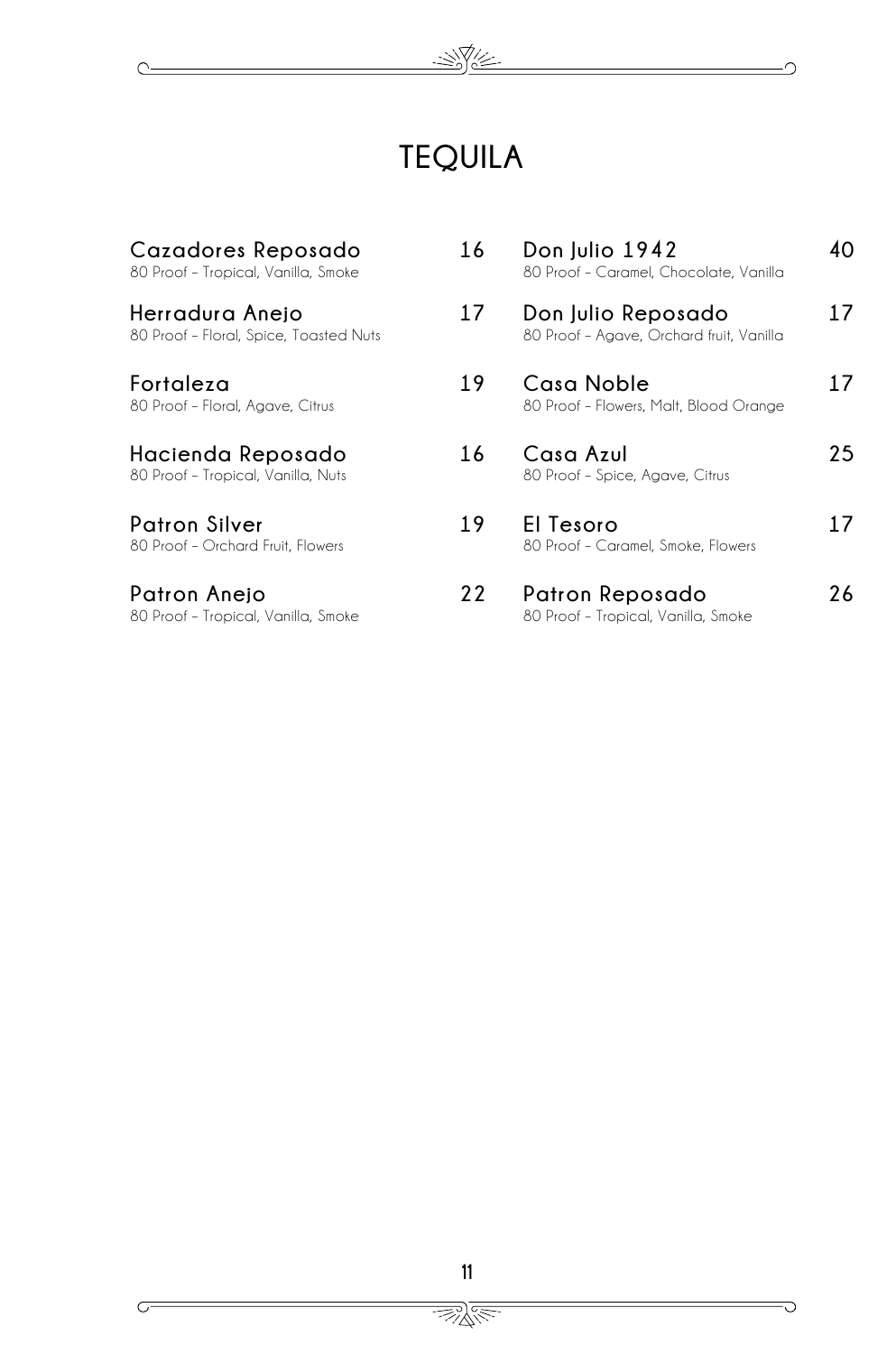

## HALF BOTTLES

### **White & Sparkling**

| 4755 | <b>HENRIOT</b>                                                          | <b>NV</b> | 75  |
|------|-------------------------------------------------------------------------|-----------|-----|
|      | "Brut Souverain" 375ml<br>Reims, France                                 |           |     |
|      | Chardonnay, Pinot Noir, Pinot Meunier                                   |           |     |
| 8925 | <b>KRUG</b>                                                             | <b>NV</b> | 369 |
|      | <b>Grande Cuvee 375ml</b>                                               |           |     |
|      | Reims, France<br>Chardonnay, Pinot Noir, Pinot Meunier                  |           |     |
| 8988 | <b>ALOIS LAGEDER</b>                                                    | 2020      | 41  |
|      | Pinot Grigio 375ml                                                      |           |     |
|      | Dolomiti, Italy                                                         |           |     |
|      | Pinot Grigio                                                            |           |     |
| 2910 | <b>FRANK FAMILY VINEYARD</b>                                            | 2019      | 49  |
|      | Chardonnay "Carneros" 375ml                                             |           |     |
|      | Carneros, California                                                    |           |     |
| 2260 | Chardonnay<br><b>SANFORD</b>                                            | 2019      | 39  |
|      | Chardonnay 375ml                                                        |           |     |
|      | Sta. Rita Hills, California                                             |           |     |
|      | Chardonnay                                                              |           |     |
|      | Red                                                                     |           |     |
| 5967 | <b>BETHEL HEIGHTS</b>                                                   | 2016      | 49  |
|      | Pinot Noir "Estate" 375ml                                               |           |     |
|      | Eola-Amity Hills, Oregon                                                |           |     |
|      | Pinot Noir                                                              |           |     |
| 6900 | <b>CAIN VINEYARD</b>                                                    | 2013      | 72  |
|      | Cain Concept375ml                                                       |           |     |
|      | Napa Valley<br>Cabernet Sauvignon, Petit Verdot, Cabernet Franc, Merlot |           |     |
| 5513 | <b>PATZ AND HALL</b>                                                    | 2017      | 75  |
|      | Pinot Noir 375ml                                                        |           |     |
|      | Sonoma, California                                                      |           |     |
|      | Pinot Noir                                                              |           |     |
| 5988 | <b>COL D'ORCIA</b>                                                      | 2012      | 99  |
|      | <b>Brunello Di Montalcino 375ml</b>                                     |           |     |
|      | Toscana, Italy                                                          |           |     |
| 5547 | Sangiovese Grosso<br><b>INGLENOOK</b>                                   | 2013      | 198 |
|      | "Rubicon" 375ml                                                         |           |     |
|      | Napa Valley, California                                                 |           |     |
|      | Cabernet Sauvignon                                                      |           |     |

<u> BRA</u>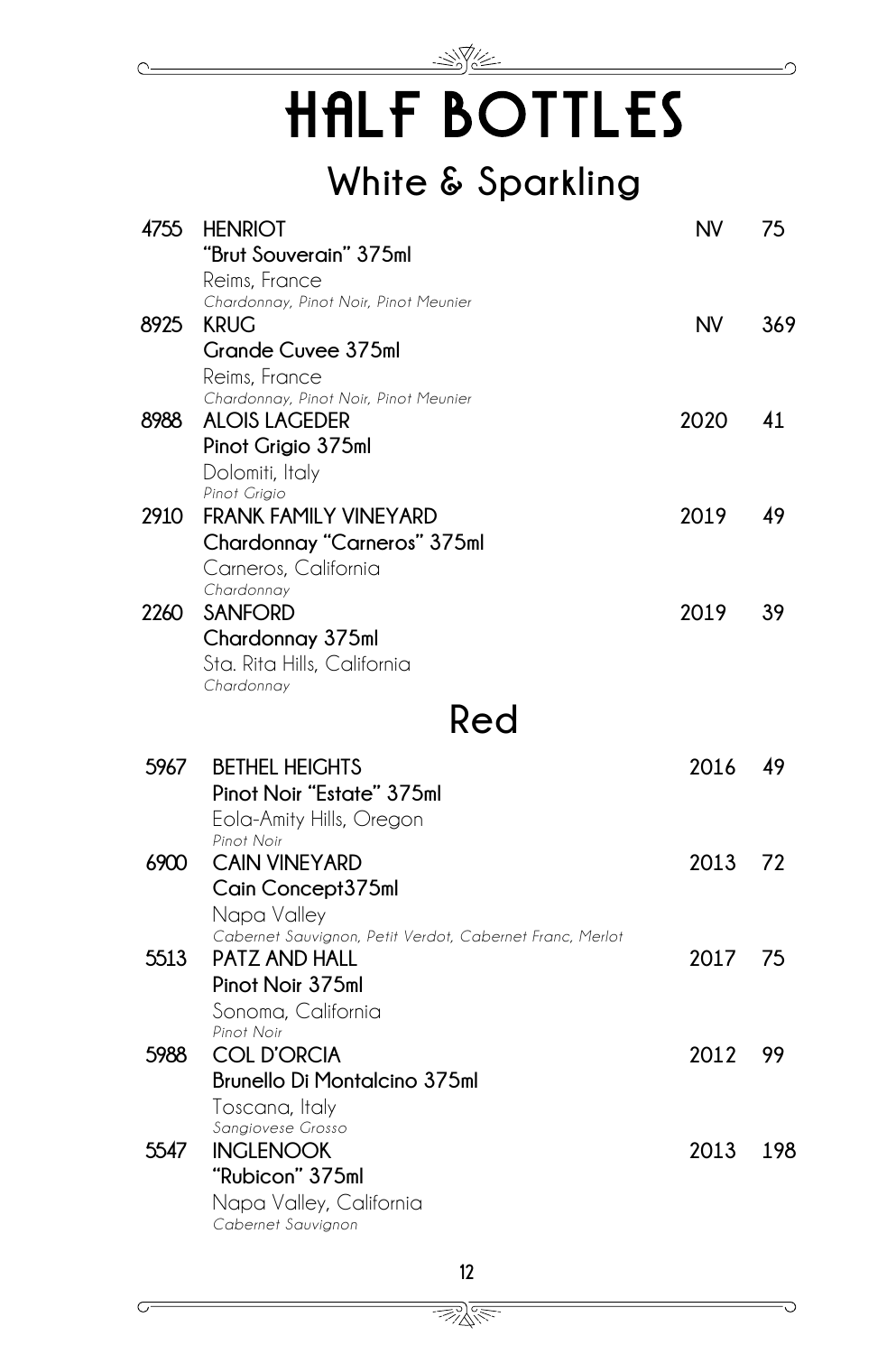## Sparkling Wines

 $\mathbb{R}$ 

C

 $\subset$ 

| 8976 | <b>CHARLES DE CAZANOVE "Premier Cru"</b><br>Reims, France<br>Pinot Noir, Pinot Meunier, Chardonnay    | <b>NV</b> | 105  |
|------|-------------------------------------------------------------------------------------------------------|-----------|------|
| 2153 | LANSON "Black Label Brut"<br>Reims, France<br>Pinot Noir, Pinot Meunier, Chardonnay                   | <b>NV</b> | 119  |
| 5569 | DEUTZ "Brut Classic"<br>Aÿ, France<br>Pinot Noir, Pinot Meunier, Chardonnay                           | <b>NV</b> | 155  |
| 8975 | HENRIOT "Blanc De Blanc"<br>Reims, France<br>Chardonnay                                               | <b>NV</b> | 190  |
| 1164 | <b>BILLECART- SALMON Brut Rosè</b><br>Mareuil-sur-Ay, France<br>Pinot Meunier, Pinot Noir, Chardonnay | <b>NV</b> | 290  |
| 1168 | SEA SMOKE CELLARS "Sea Spray" Blanc De Noirs<br>Santa Rita Hills, California<br>Pinot Noir            | 2012      | 180  |
| 4764 | KRUG Grande Cuvee 169 <sup>th</sup> Edition<br>Reims, France<br>Pinot Noir, Chardonnay, Pinot Meunier | <b>NV</b> | 695  |
| 1167 | <b>DOM PERIGNON "P2" Brut</b><br>Epernay, France<br>Pinot Noir, Chardonnay                            | 1998      | 850  |
| 4766 | <b>LOUIS ROEDERER "CRISTAL" Brut</b><br>Reims, France<br>Pinot Noir, Chardonnay                       | 2007      | 980  |
| 4765 | LOUIS ROEDERER "CRISTAL ROSE" Brut<br>Reims, France<br>Pinot Noir, Chardonnay                         | 2012      | 1980 |

<u> BRA</u>

D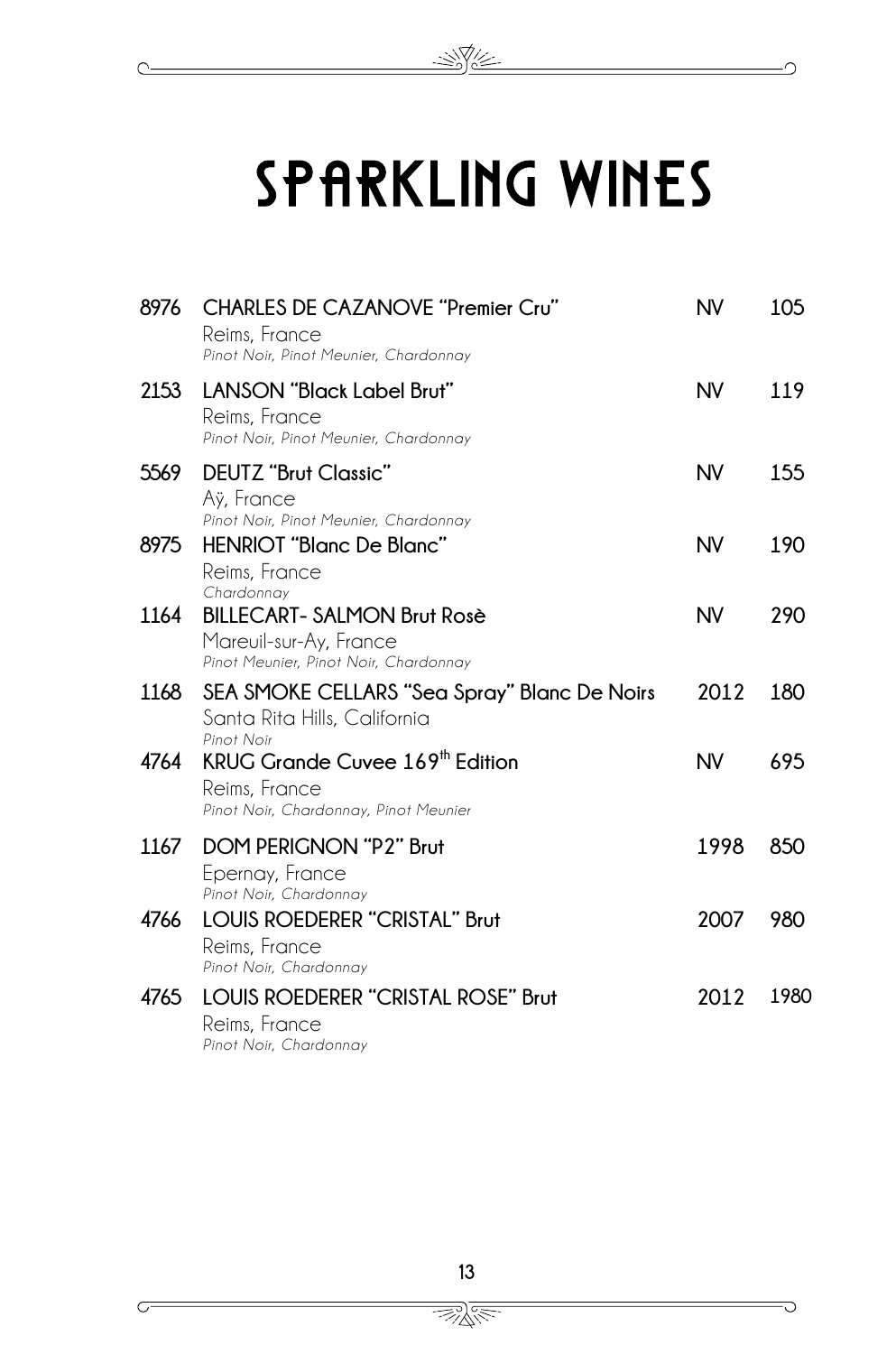

## WHITE WINES

## **Chardonnay New World**

| 1035 | <b>INCEPTION</b><br>Santa Barbara County, California<br>Chardonnay                              | 2018    | 58  |
|------|-------------------------------------------------------------------------------------------------|---------|-----|
| 6853 | <b>PENCE VINAYARDS</b><br>Santa Barbara County, California<br>Chardonnay                        | 2019    | 89  |
| 6859 | <b>DOMAINE ANDERSON</b><br>Anderson Valley, California<br>Chardonnay                            | 2015 79 |     |
| 2971 | <b>JORDAN</b><br>Alexander Valley, California<br>Chardonnay                                     | 2019    | 79  |
| 2010 | <b>GARY FARRELL</b><br>Russian River Valley, California<br>Chardonnay                           | 2016    | 99  |
| 4741 | <b>TRAIL MARKER</b><br>"Chapel Vineyard"<br>Santa Cruz Mountains, California<br>Chardonnav      | 2015    | 99  |
| 5964 | ROMBAUER VINEYARDS<br>Carneros, California                                                      | 2020    | 119 |
| 2808 | Chardonnay<br><b>PAUL HOBBS</b><br>Russian River Valley, California<br>Chardonnay               | 2015    | 135 |
| 5533 | <b>STONY HILL "Estate"</b><br>Napa Valley, California<br>Chardonnay                             | 2013    | 185 |
| 2644 | <b>FAR NIENTE "Estate"</b><br>Oakville, Napa, CA<br>Chardonnay                                  | 2014    | 189 |
| 6087 | <b>CERITAS</b><br>"Peter Martin Ray Vineyard"<br>Russian River Valley, California<br>Chardonnay | 2015    | 189 |

<u>INE</u>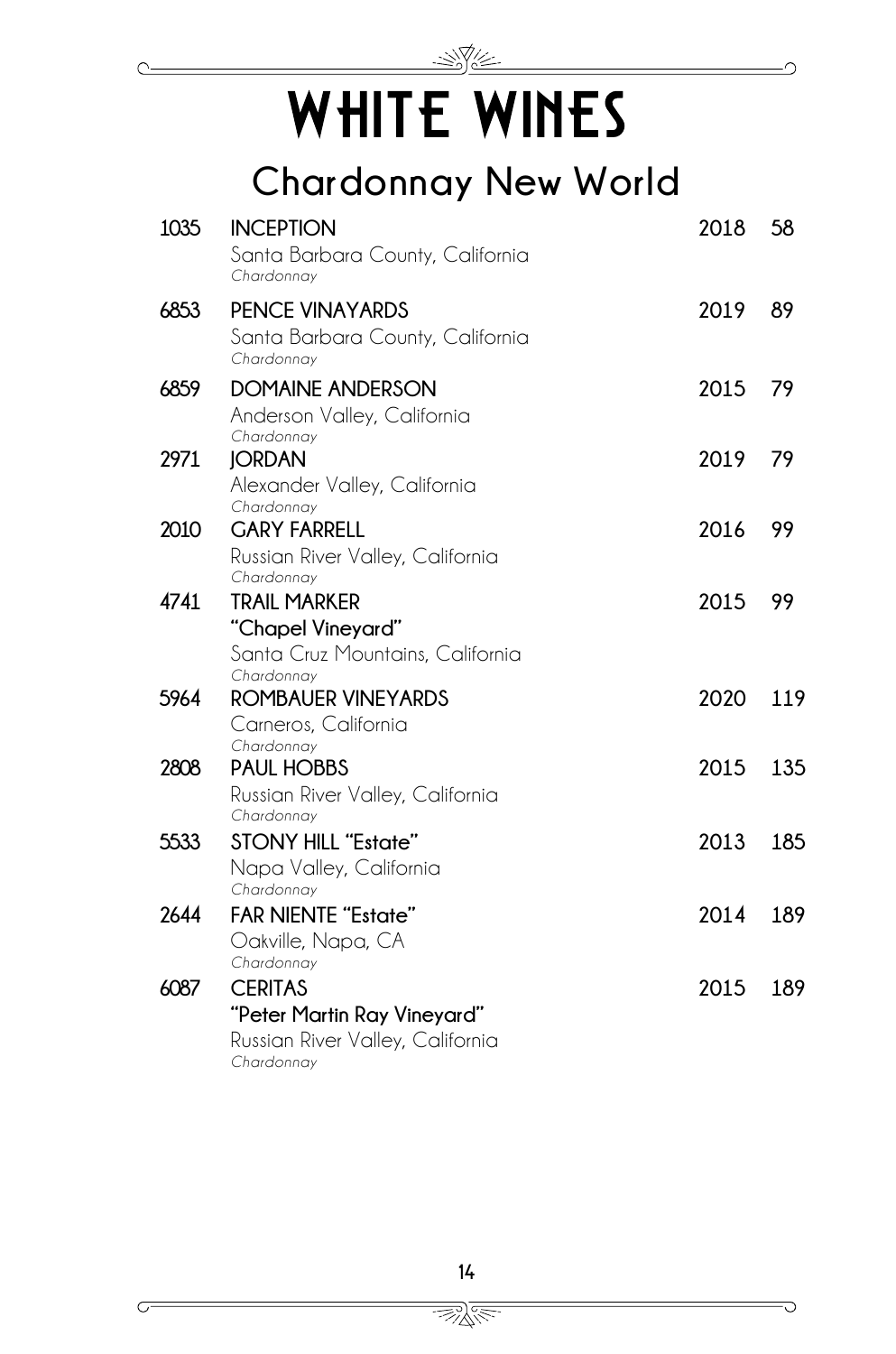

## WHITE WINES

**Chardonnay – Old World**

| 4756 | <b>LA CHABLISIENNE</b>                     | 2016     | 76  |
|------|--------------------------------------------|----------|-----|
|      | Chablis "La Pierrelèe"                     |          |     |
|      | Burgundy, France                           |          |     |
|      | Chardonnay                                 |          |     |
| 6876 | <b>THOMAS LABILLE</b>                      | 2018     | 99  |
|      | "Mont De Milieu" Chablis Premier Cru       |          |     |
|      | Burgundy, France                           |          |     |
|      | Chardonnay                                 |          |     |
| 4087 | <b>DOMAINE VOCORET &amp; FILS</b>          | 2017 141 |     |
|      | <b>Chablis Premier Cru "Vaillon"</b>       |          |     |
|      | Côte de Beaune, Burgundy, FR               |          |     |
|      | Chardonnay                                 |          |     |
| 4053 | <b>LOUIS LATOUR</b>                        | 2013     | 225 |
|      | "Charmes" Meursault 1er Cru                |          |     |
|      | Côte de Beaune, Burgundy, FR               |          |     |
|      | Chardonnay                                 |          |     |
| 4761 | <b>GAIA</b>                                | 2018     | 250 |
|      | "Rossj Bass" Langhe Bianco                 |          |     |
|      | Piemonte, IT                               |          |     |
|      | Chardonnay, Sauvignon Blanc                |          |     |
| 5913 | <b>PATRICK PIUZE</b>                       | 2016     | 255 |
|      | "Bougros" Chablis Grand Cru                |          |     |
|      | Chablis, Burgundy, FR                      |          |     |
|      | Chardonnay                                 |          |     |
| 7092 | <b>JEAN LOUIS CHAVY</b>                    | 2016     | 280 |
|      | Puligny-Montrachet                         |          |     |
|      | Côte D'Or, Burgundy, FR                    |          |     |
|      | Chardonnay                                 |          |     |
| 5511 | DOMAINE DE L'ARLOT                         | 2015     | 370 |
|      | "Clos De L'Arlot" Nuit St. Georges 1er Cru |          |     |
|      | Côte de Nuit, Burgundy, FR                 |          |     |
|      | Chardonnay                                 |          |     |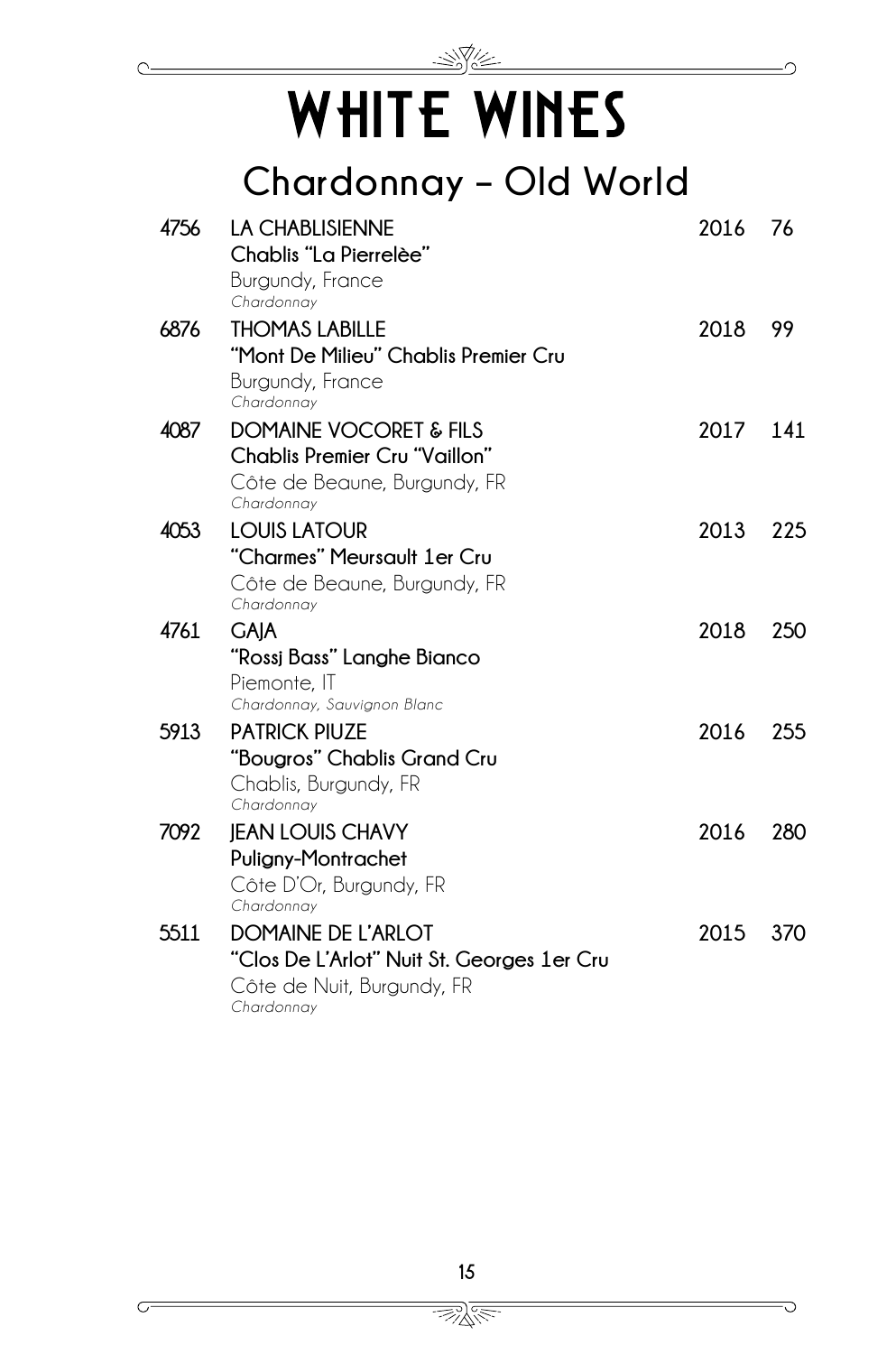## WHITE WINES

 $\mathbb{R}$ 

## **Aromatic and Fresh whites**

| 5959 | <b>MORGAN</b><br>Sauvignon Blanc<br>Arroyo Seco, California<br>Sauvignon Blanc, Sémillon        | 2019 | 49 |
|------|-------------------------------------------------------------------------------------------------|------|----|
| 8799 | LES LÈGENDES<br><b>Bordeaux Blanc</b><br>Bordeaux, France<br>Sauvignon Blanc, Sémillon          | 2020 | 55 |
| 5002 | <b>ANTXIOLA</b><br>Getariako Txakolina<br><b>Basque Country</b><br>Hondarrabi Zuri              | 2020 | 65 |
| 8948 | <b>CANTINE LUNAE</b><br>Vermentino "Colli Di Luni"<br>Liguria, Italy<br>Vermentino              | 2019 | 69 |
| 5905 | <b>LIVIO FELLUGA</b><br>Pinot Grigio<br>Collio, Italy<br>Pinot Grigio                           | 2019 | 79 |
| 6855 | <b>PELLEGRINO</b><br>Zibibbo Secco<br>Sicilia, Italy<br>Moscato Di Alessandria                  | 2017 | 60 |
| 4531 | <b>WEINGUT ROBERT WEIL</b><br><b>Riesling Tradition</b><br>Rheingau, Germany<br>Riesling        | 2020 | 85 |
| 5914 | <b>DOMAINE OGEREAU</b><br>"En Chenin"<br>Loire Valley, Anjou, FR<br>Chenin Blanc                | 2018 | 79 |
| 5915 | <b>DO FERREIRO</b><br>"Estate" Albariño<br>Rias Baixas, Spain                                   | 2017 | 95 |
| 1002 | Albariño<br><b>CLOS HENRI</b><br>Sauvignon Blanc<br>Marlborough, New Zealand<br>Sauvignon Blanc | 2020 | 65 |

16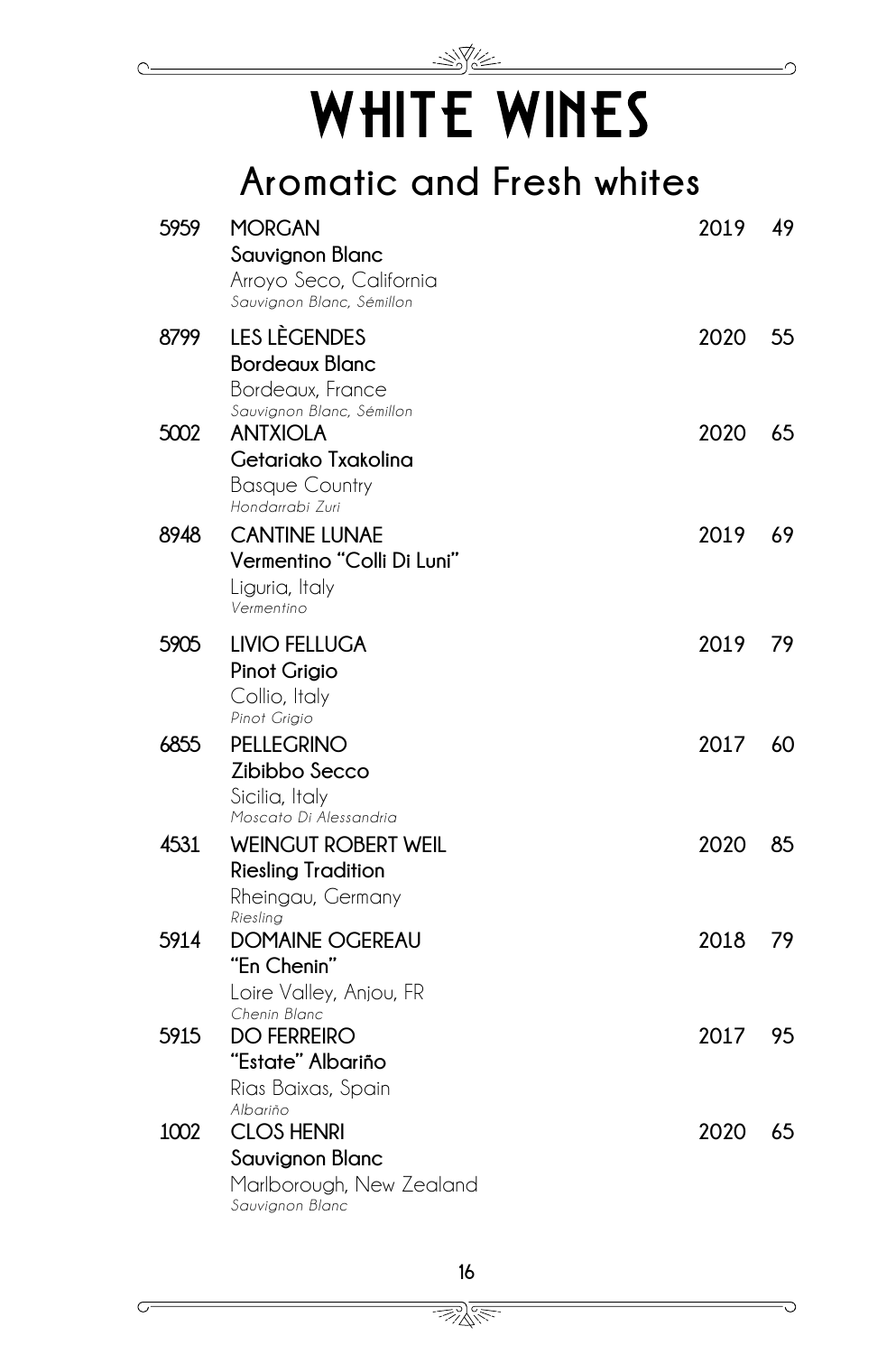| 5508 | HABIT                                                 | 2016 | 69  |
|------|-------------------------------------------------------|------|-----|
|      | "McGinley Vineyard" Sauvignon Blanc                   |      |     |
|      | Happy Canyon, California                              |      |     |
|      | Sauvianon Blanc                                       |      |     |
| 6877 | J. DE VILLEBOIS                                       | 2020 | 78  |
|      | Sancerre                                              |      |     |
|      | Sancerre, France                                      |      |     |
|      | Sauvianon Blanc                                       |      |     |
| 4539 | MAXIMIN GRÜNHÄUSER                                    | 2017 | 85  |
|      | Riesling Abtsberg Spätlese                            |      |     |
|      | Mosel, Germany                                        |      |     |
|      | Rieslina                                              |      |     |
| 6862 | INFINE 1939 "AT LAST"                                 | 2016 | 119 |
|      | Couvée Bianco                                         |      |     |
|      | Abruzzi, Italy                                        |      |     |
|      | Chardonnay, Sauvignon Blanc, Gewürztraminer, Riesling |      |     |
| 4737 | <b>LIVIO FELLUGA</b>                                  | 2015 | 265 |
|      | "Terre Alte" Rosazzo DOCG                             |      |     |
|      | Collio, Italy                                         |      |     |
|      | Sauvignon, Pinot Bianco, Picolit                      |      |     |

 $\overline{\smash{\bigcirc}}$ 

 $\overline{C}$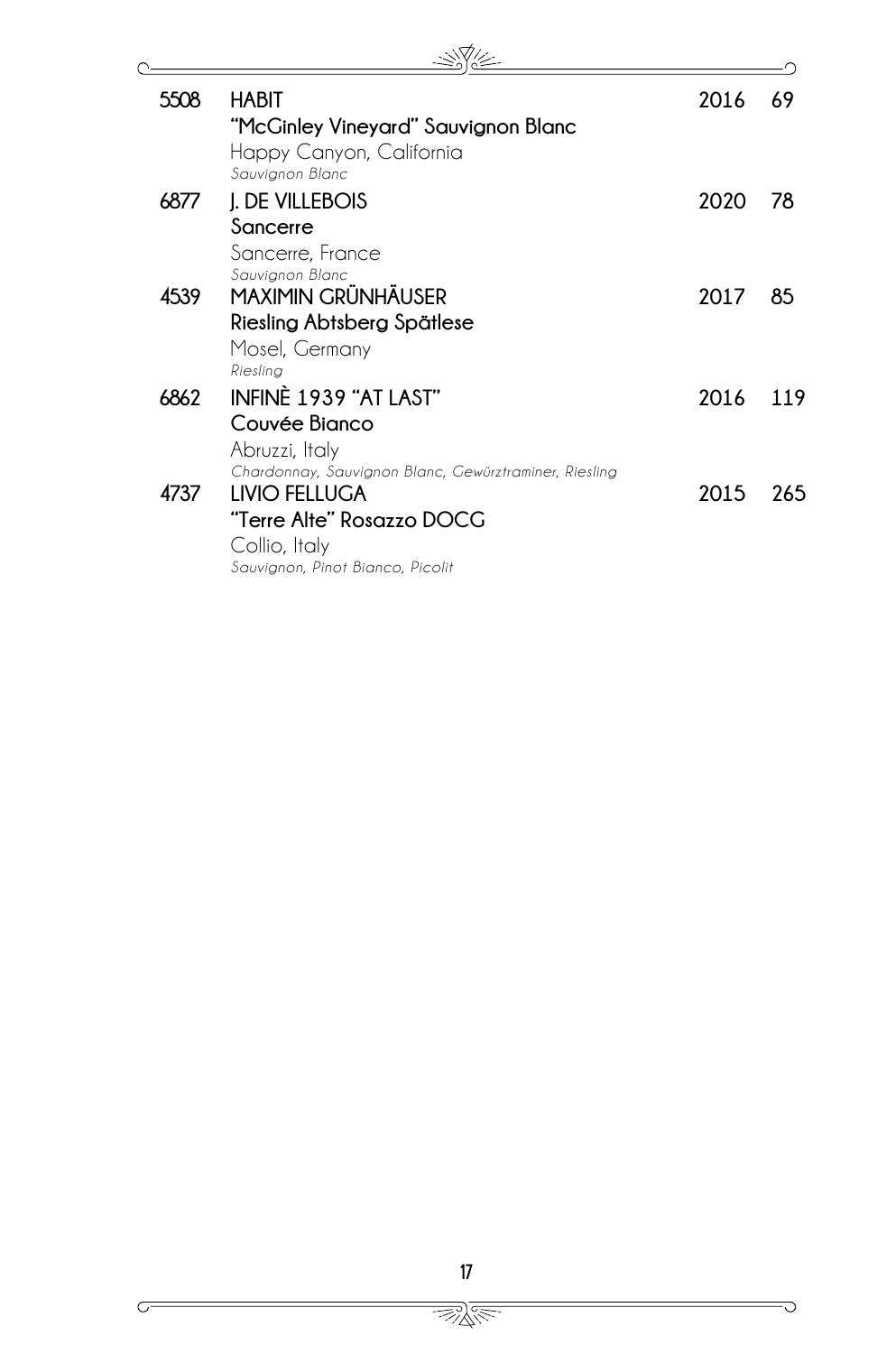# ROSÈ WINES

◠

G

|      | VIE VITÉ "Sainte Marie" Côte De Provence<br>Provence, France<br>Cinsault, Grenache, Syrah, Carignan                                     | 2020 |     |
|------|-----------------------------------------------------------------------------------------------------------------------------------------|------|-----|
| 5981 | <b>DOMAINE OTT</b><br>"Clos Mireille"<br>Côte De Provence, FR<br>Grenache, Cinsault, Syrah                                              | 2017 | 139 |
| ሐ093 | CHÂTEAU MIRAVAL Côte De Provence<br>Côte De Provence, FR<br>Grenache, cinsault, Rolle, grenache blanc, Syrah and cabernet<br>sauvignon. | 2020 | 69  |

 $\subset$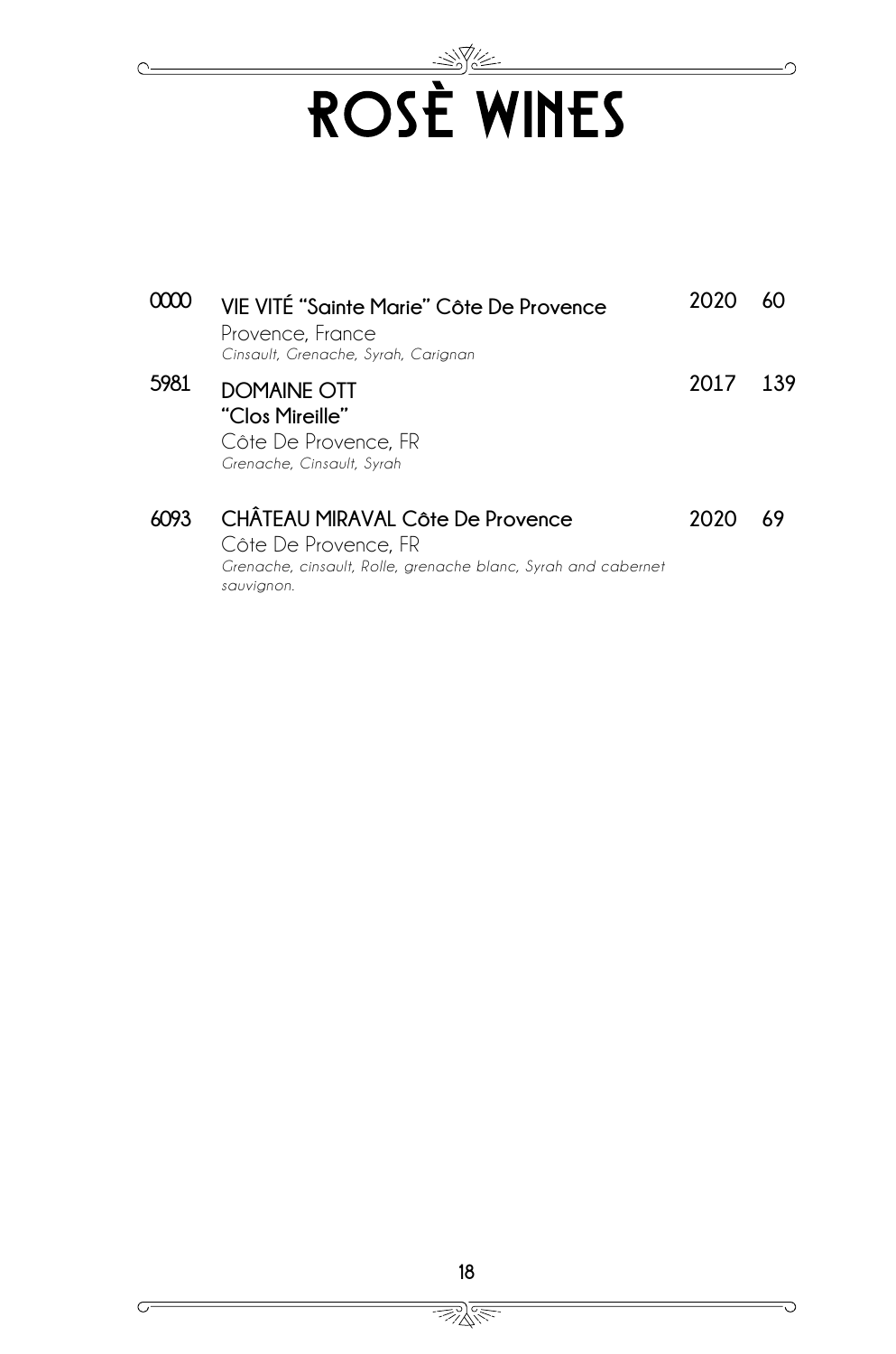## RED WINES

 $\mathbb{R}$ 

**Pinot Noir, New World**

| 5091 | LULI<br>"Estate"                           | 2020     | 69  |
|------|--------------------------------------------|----------|-----|
|      | Santa Rita Hills, California               |          |     |
|      | Pinot Noir                                 |          |     |
| 5917 | <b>LIOCO</b>                               | 2018 89  |     |
|      | "Laguna"                                   |          |     |
|      | Sonoma Coast, California<br>Pinot Noir     |          |     |
| 5546 | <b>BECKHAM ESTATE</b>                      | 2018     | 105 |
|      | Chehalem Mountains, Oregon                 |          |     |
|      | Pinot Noir                                 |          |     |
| 5510 | <b>TYLER</b>                               | 2019     | 185 |
|      | "La Encantada Vineyard"                    |          |     |
|      | Santa Maria, California                    |          |     |
|      | Pinot Noir                                 |          |     |
| 4742 | <b>CHALLEN</b>                             | 2013 175 |     |
|      | "Zotovitch Vineyard"                       |          |     |
|      | Santa Barbara County, California           |          |     |
|      | Pinot Noir                                 |          |     |
| 5506 | <b>HOPE WELL</b>                           | 2019     | 170 |
|      | "Sunday's Child"                           |          |     |
|      | Willamette Valley, Oregon                  |          |     |
|      | Pinot Noir                                 |          |     |
| 5975 | <b>WINDVANE</b>                            | 2014 210 |     |
|      | "Reserve"                                  |          |     |
|      | Carneros, California                       |          |     |
|      | Pinot Noir                                 |          |     |
| 5502 | <b>RHYS</b>                                | 2014     | 250 |
|      | "Alpine Vineyard"                          |          |     |
|      | Santa Cruz Mountains, California           |          |     |
|      | Pinot Noir                                 |          |     |
| 6863 | <b>SEA SMOKE</b>                           | 2017 255 |     |
|      | "Southing"                                 |          |     |
|      | Santa Rita Hills, California               |          |     |
| 6871 | Pinot Noir                                 |          |     |
|      | <b>PISONI ESTATE</b>                       | 2019     | 285 |
|      | Santa Rita Hills, California<br>Pinot Noir |          |     |
|      |                                            |          |     |

<u> BRA</u>

 $\subset$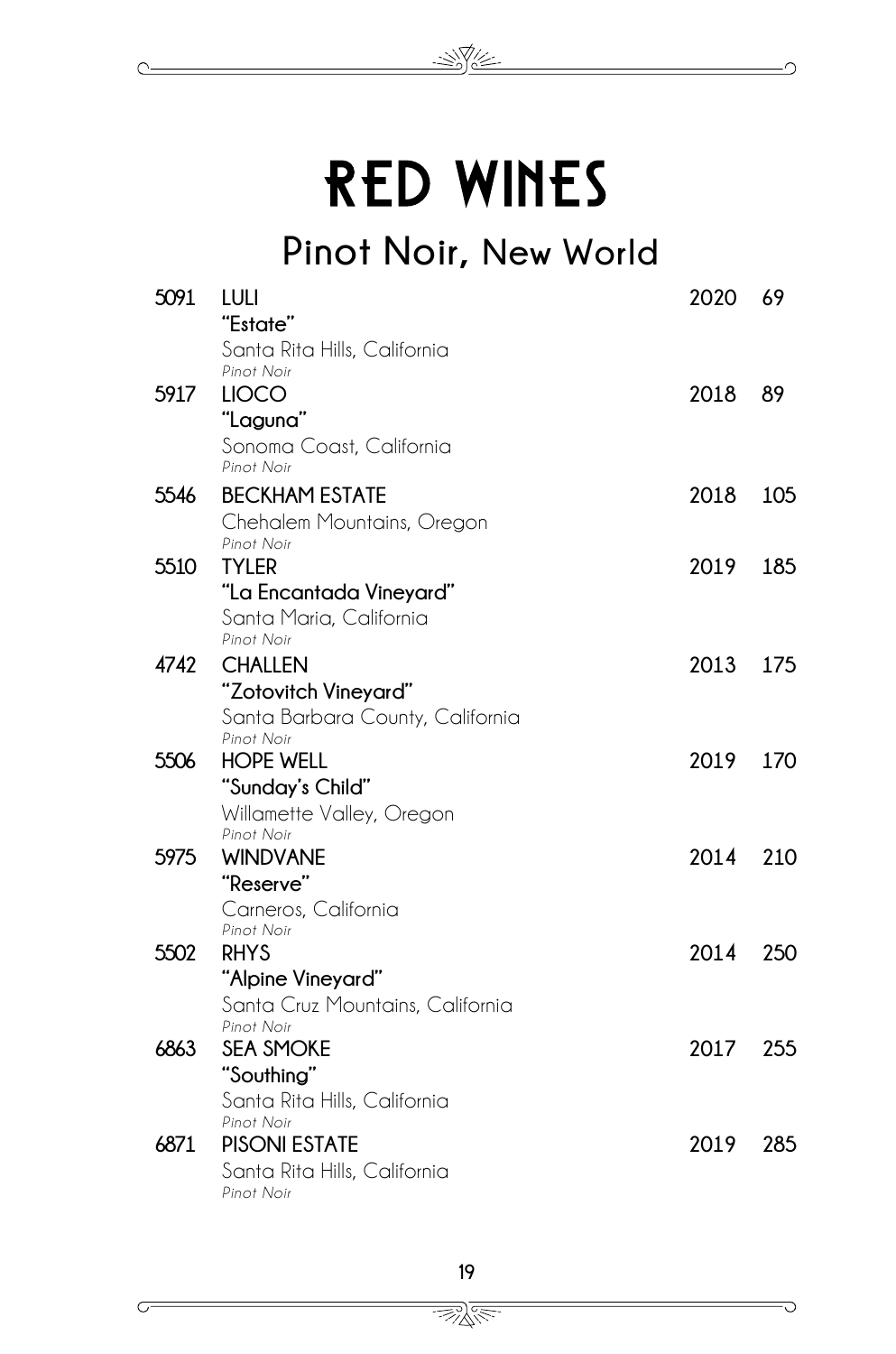| 7042 | <b>SEA SMOKE</b><br>"Ten"                                                              | 2017 | 325 |
|------|----------------------------------------------------------------------------------------|------|-----|
| 5503 | Santa Rita Hills, California<br>Pinot Noir<br><b>KOSTA BROWNE</b>                      | 2015 | 360 |
|      | "Keefer Ranch"<br>Russian River Valley, California<br>Pinot Noir                       |      |     |
| 5503 | <b>KOSTA BROWNE</b><br>"Gaps Crown Vineyard"<br>Sonoma Coast, California<br>Pinot Noir | 2014 | 360 |
| 5921 | <b>ANTICA TERRA</b><br>"Antikythera"<br>Eola-Amity Hills, Oregon<br>Pinot Noir         | 2014 | 475 |
| 5504 | <b>CIRQ</b><br>"Tree house Vineyard"<br>Russian River Valley, California<br>Pinot Noir | 2014 | 535 |

 $\overline{\smash{C}}$ 

 $\overline{C}$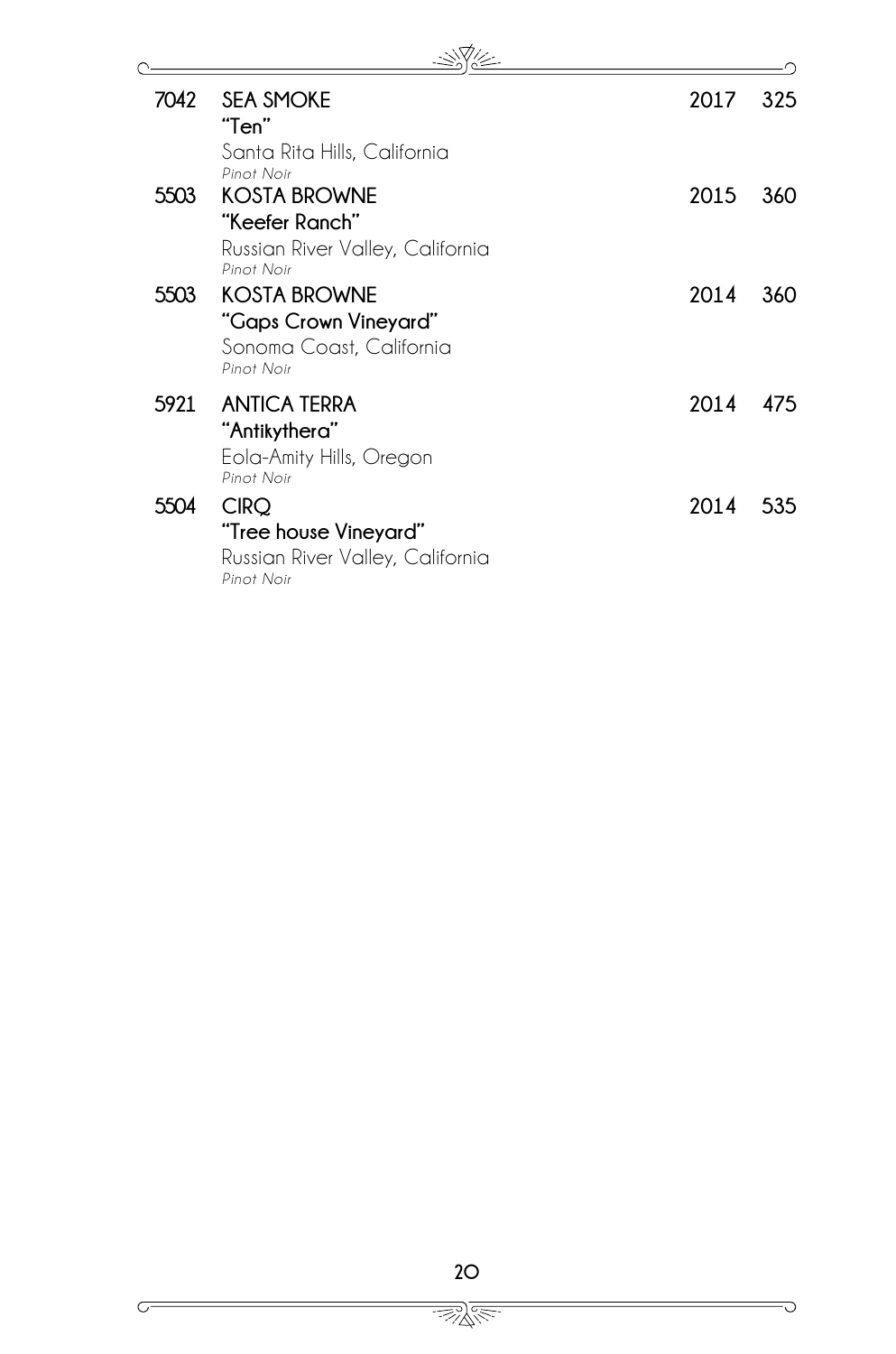## RED WINES

 $\gg \hbox{V}$ 

## **Burgundy – Beaujolais**

| 5757 | <b>DOMAINE PIERRE AMIOT ET FILS</b><br>Bourgogne Rouge                      | 2018     | 109 |
|------|-----------------------------------------------------------------------------|----------|-----|
|      | Côte De Nuit, France                                                        |          |     |
| 6861 | Pinot Noir<br><b>DOMAINE AURELIEN VERDET</b>                                | 2018     | 129 |
|      | Haut Côte De Nuit "Les Prieure" Rouge<br>Côte De Nuit, France<br>Pinot Noir |          |     |
| 8899 | <b>DU GRAPPIN</b>                                                           | 2019     | 125 |
|      | Fleurie-Ponciè                                                              |          |     |
|      | Beaujolais France                                                           |          |     |
|      | Gamay                                                                       |          |     |
| 5555 | <b>DOMAINE PIERRE AMIOT ET FILS</b>                                         | 2015     | 175 |
|      | <b>Morey Saint Denis</b>                                                    |          |     |
|      | Côte De Nuit, France<br>Pinot Noir                                          |          |     |
| 8898 | <b>DOMAINE BUISSON-BATTAULT</b>                                             | 2018     | 195 |
|      | <b>Pommard "Les Combes"</b>                                                 |          |     |
|      | Côte De Beaune, France                                                      |          |     |
|      | Pinot Noir                                                                  |          |     |
| 5560 | <b>MARK HAISMA</b>                                                          | 2014     | 180 |
|      | Nuit Saint Georges "La Charmotte"                                           |          |     |
|      | Côte De Nuit, France                                                        |          |     |
|      | Pinot Noir                                                                  |          |     |
| 7089 | <b>DOMAINE FAIVELEY</b>                                                     | 2018     | 280 |
|      | Nuit-Saint-Georges                                                          |          |     |
|      | Côte De Nuit, France<br>Pinot Noir                                          |          |     |
| 7090 | CHÂTEAU DE MARSANNAY                                                        | 2015     | 289 |
|      | "Les Longerois"                                                             |          |     |
|      | Côte De Nuit, France                                                        |          |     |
|      | Pinot Noir                                                                  |          |     |
| 5559 | <b>DOMAINE PIERRE AMIOT ET FILS</b>                                         | 2017     | 595 |
|      | "Clos De La Roche" Grand Cru                                                |          |     |
|      | Côte De Nuit, France                                                        |          |     |
|      | Pinot Noir                                                                  |          |     |
| 5556 | <b>DOMAINE PIERRE AMIOT ET FILS</b>                                         | 2015 245 |     |
|      | Morey Saint Denis 1er Cru "Les Milandes"                                    |          |     |
|      | Côte De Nuit, France<br>Pinot Noir                                          |          |     |
|      | 21                                                                          |          |     |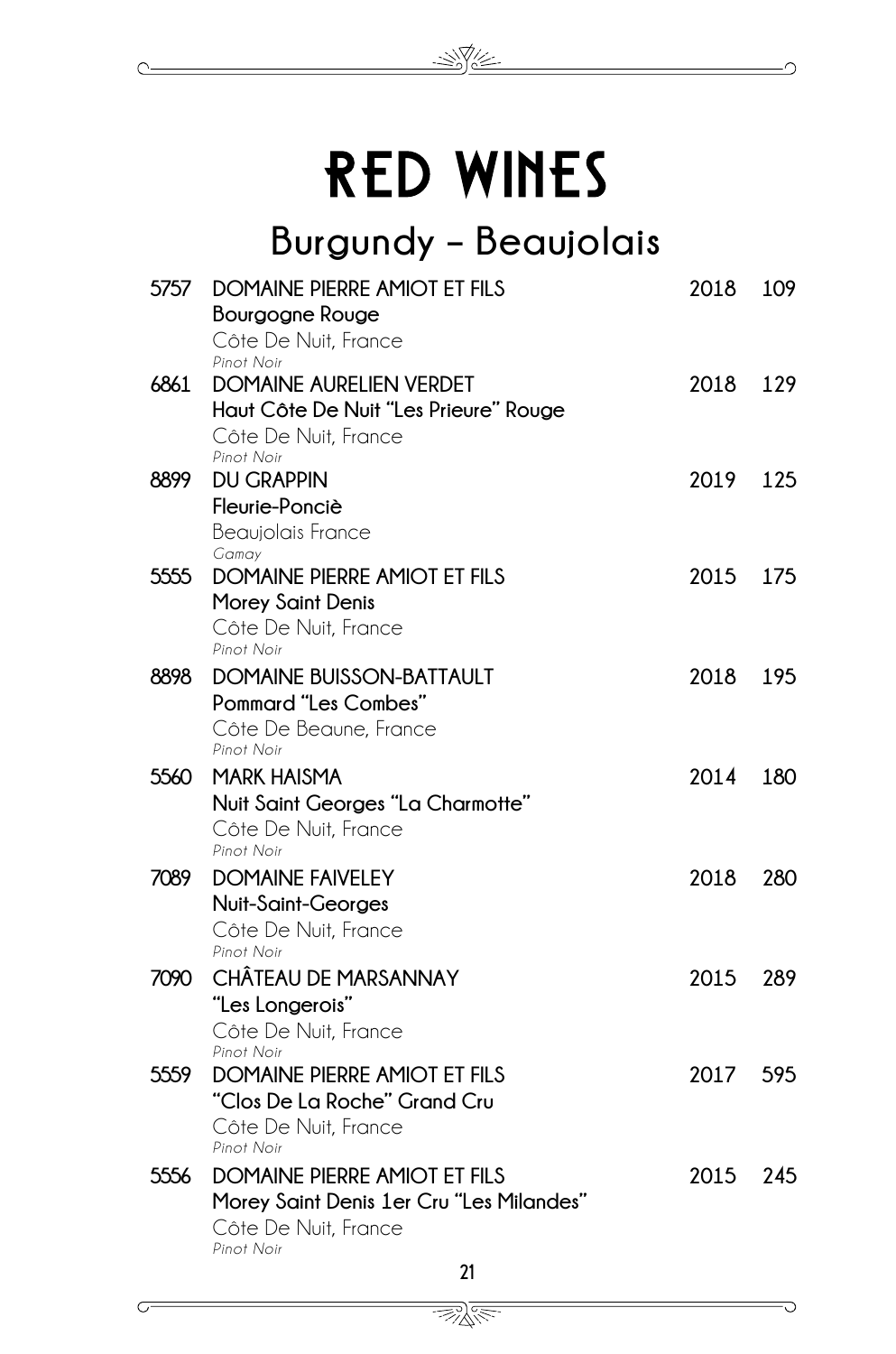| 5557 | DOMAINE PIERRE AMIOT ET FILS<br>Morey Saint Denis 1er Cru "Aux Charmes"<br>Côte De Nuit, France<br>Pinot Noir   | 2015 | 245  |
|------|-----------------------------------------------------------------------------------------------------------------|------|------|
| 5558 | DOMAINE PIERRE AMIOT ET FILS<br>Gevrey Chambertin 1er Cru "Les Combottes"<br>Côte De Nuit, France<br>Pinot Noir | 2017 | 375  |
| 5563 | <b>MARK HAISMA</b><br><b>Nuit Saint Georges</b><br>Côte De Nuit, France<br>Pinot Noir                           | 2016 | 240  |
| 5561 | <b>MARK HAISMA</b><br><b>Gevrey Chambertin</b><br>Côte De Nuit, France<br>Pinot Noir                            | 2016 | 245  |
| 4747 | <b>MARK HAISMA</b><br>"Clos Les Arvelets" Pommard 1er Cru<br>Côte De Beaune, France<br>Pinot Noir               | 2015 | 380  |
| 4747 | <b>MARK HAISMA</b><br>"Les Chaffots" Morey St. Denis 1er Cru<br>Côte De Beaune, France<br>Pinot Noir            | 2018 | 395  |
| 5925 | <b>CAMILLE GIROUD</b><br>"Clos Des Chenes" Volnay 1er Cru<br>Côte De Beaune, France<br>Pinot Noir               | 1985 | 850  |
| 4785 | <b>MARK HAISMA</b><br>"Echezeaux Grand Cru"<br>Côte De Beaune, France<br>Pinot Noir                             | 2018 | 1680 |

᠗

G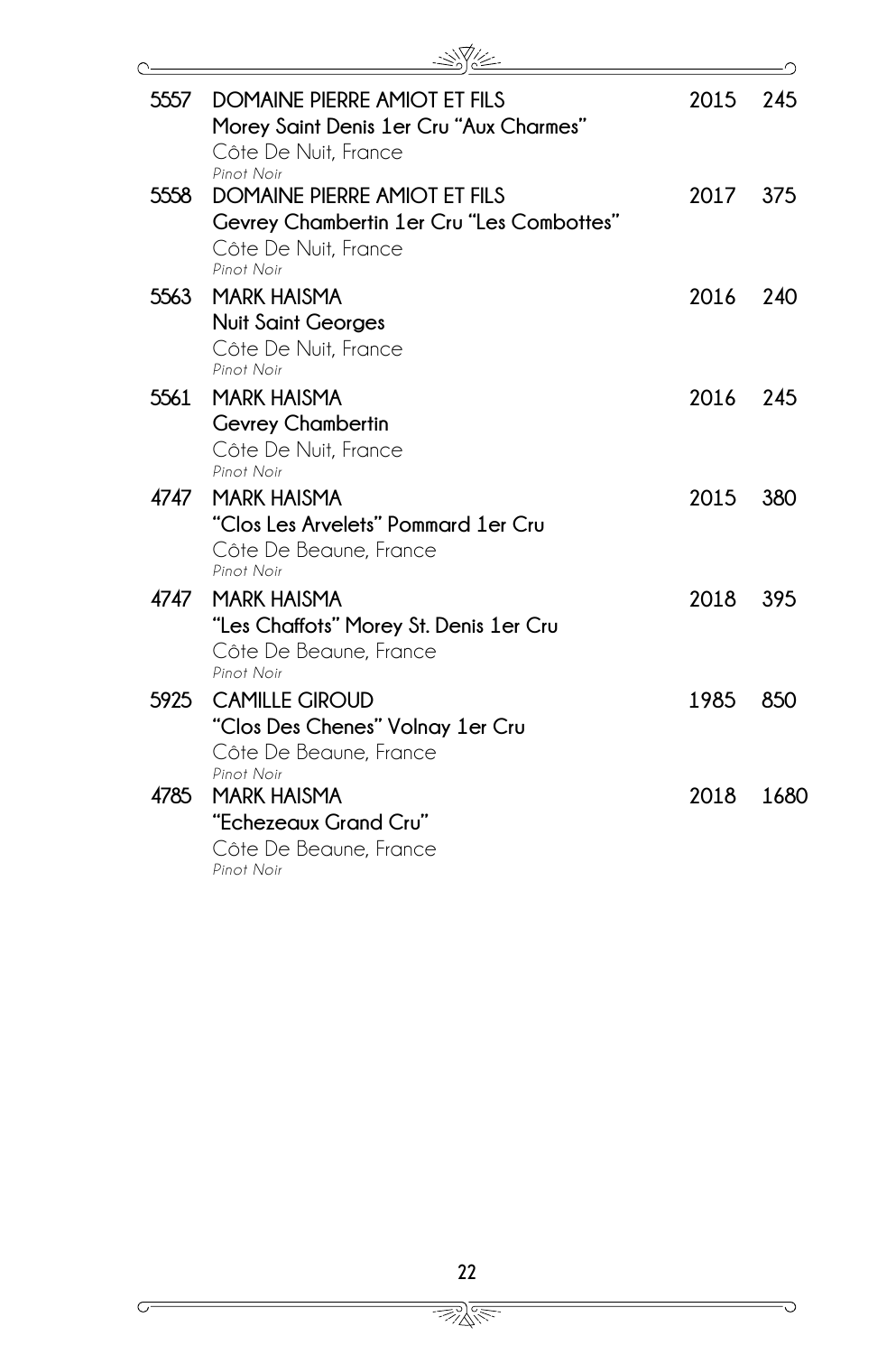## <u>- 474 -</u> ECLECTIC REDS

| 4736 | <b>BEDROCK</b>                                     | 2019    | 56  |
|------|----------------------------------------------------|---------|-----|
|      | "Old Vine" Zinfandel                               |         |     |
|      | Sonoma County, CA<br>7infandel                     |         |     |
| 4748 | <b>ZACA MESA</b>                                   | 2016    | 59  |
|      | "Z Cuvée" Grenache                                 |         |     |
|      | Santa Ynez Valley, California                      |         |     |
|      | Grenache                                           |         |     |
| 6845 | DESIRE LINES WINE CO.                              | 2017    | 73  |
|      | <b>Evangelho Vineyard</b>                          |         |     |
|      | Contra Costa County, California                    |         |     |
|      | Mourvèdre, Carignan                                |         |     |
| 6083 | <b>LIOCO</b>                                       | 2017 75 |     |
|      | "Indica" Carignane                                 |         |     |
|      | Mendicino, California                              |         |     |
|      | Carignane                                          |         |     |
| 4744 | <b>PRECEDENT</b>                                   | 2018    | 89  |
|      | "Evangelho" Zinfandel                              |         |     |
|      | Contra Costa County, California                    |         |     |
|      | Zinfandel                                          |         |     |
| 5976 | <b>FAVIA</b>                                       | 2013    | 99  |
|      | "Rompecabezas"                                     |         |     |
|      | Amador County, California                          |         |     |
| 4746 | Grenache, Syrah, Mourvèdre<br><b>RYME</b>          | 2016    | 115 |
|      |                                                    |         |     |
|      | "Luna Matta Vineyard" Aglianico                    |         |     |
|      | Paso Robles, California<br>Aglianico               |         |     |
| 5542 | CHÂTEAU PUECH HAUT                                 | 2014    | 152 |
|      | "Bosc Negre" Mourvèdre, Grenache                   |         |     |
|      | Haut Cote De Languedoc, France                     |         |     |
|      | Mourvèdre, Grenache                                |         |     |
| 6004 | <b>DARIOUSH</b>                                    | 2018    | 265 |
|      | <b>Cabernet Franc</b>                              |         |     |
|      | Napa Valley, California                            |         |     |
|      | Cabernet Franc, Cabernet Sauvignon, Merlot, Malbec |         |     |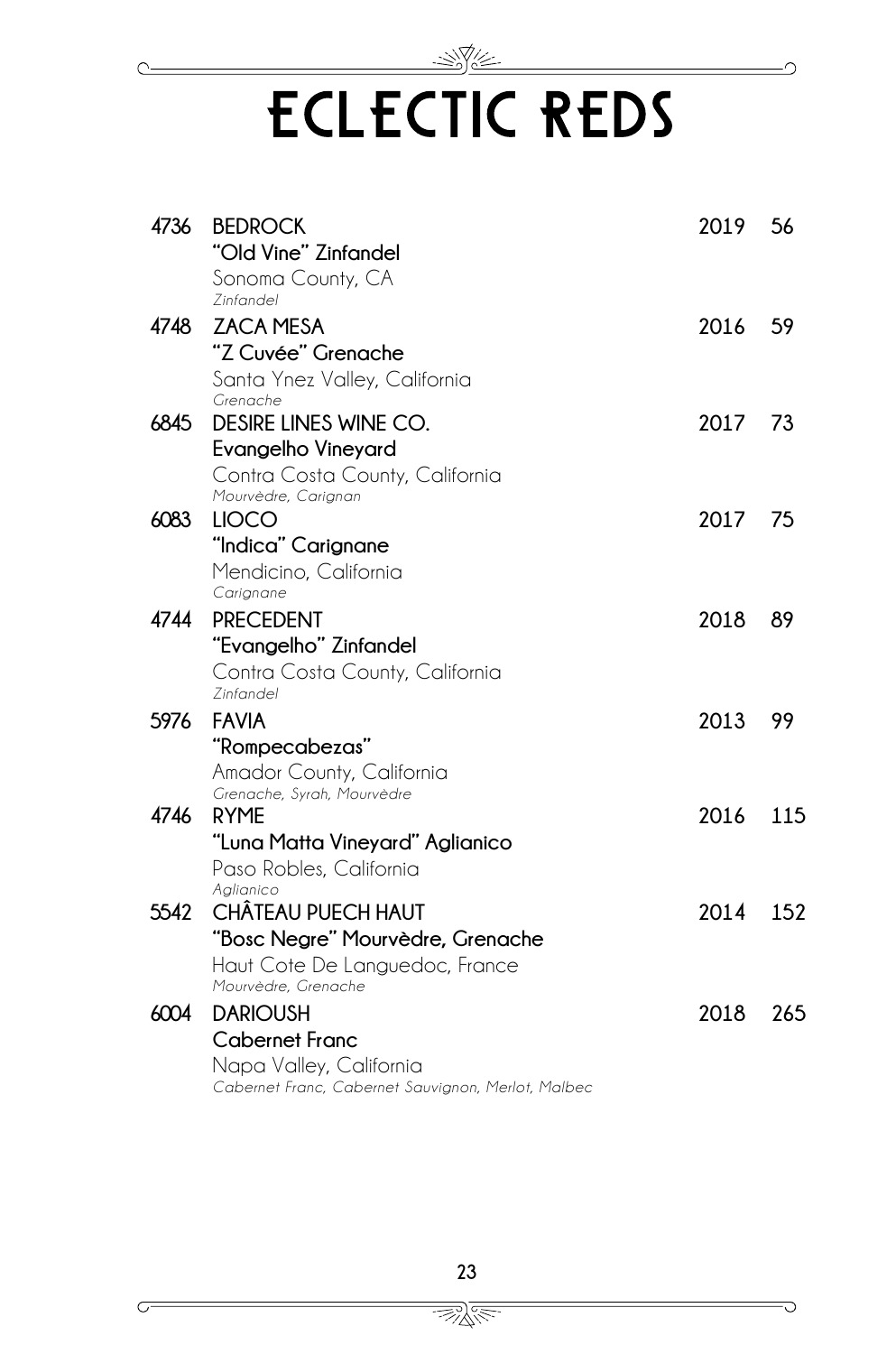

## **Syrah and Syrah Blends**

| 5929 | <b>JOLIE-LAIDE</b><br>"Halycon Vineyard" Syrah                                        | 2016     | 125 |
|------|---------------------------------------------------------------------------------------|----------|-----|
|      | Yorkville Highlands, California<br>Syrah                                              |          |     |
| 8950 | <b>PAX</b>                                                                            | 2019 135 |     |
|      | "SONOMA HILLSIDE" Syrah                                                               |          |     |
|      | Sonoma, California                                                                    |          |     |
|      | Syrah                                                                                 |          |     |
| 5906 | <b>L'AVENTURE</b>                                                                     | 2017     | 165 |
|      | "Optimus"                                                                             |          |     |
|      | Paso Robles, California                                                               |          |     |
|      | Syrah, Cabernet Sauvignon                                                             |          |     |
| 5930 | <b>ANALEMMA</b><br>"Estate" Syrah                                                     | 2016     | 170 |
|      | Columbia Gorge, Oregon                                                                |          |     |
|      | Syrah                                                                                 |          |     |
| 6902 | <b>MACAULEY</b>                                                                       | 2018     | 175 |
|      | <b>Petite Sirah</b>                                                                   |          |     |
|      | Napa Valley, California                                                               |          |     |
|      | Petite Sirah                                                                          |          |     |
| 8962 | RADIO-COTEAU                                                                          | 2012     | 199 |
|      | "Dusty Lane" Syrah                                                                    |          |     |
|      | Sonoma Coast, California                                                              |          |     |
|      | Syrah                                                                                 |          |     |
| 6081 | SINE QUA NON                                                                          | 2013     | 700 |
|      | "Piranha Waterdance" Syrah                                                            |          |     |
|      | Santa Barbara County, California                                                      |          |     |
|      | Syrah, Petite Syrah, Mourvèdre, Touriga Nacional, Graciano                            |          |     |
| 6729 | SINE QUA NON                                                                          | 2013     | 990 |
|      | "Le Supplement" Estate Syrah                                                          |          |     |
|      | Santa Barbara County, California<br>Syrah, Petite Syrah, Grenache, Viognier           |          |     |
| 8967 | SINE QUA NON                                                                          | 2017     | 890 |
|      | "Hated Hunter" Syrah                                                                  |          |     |
|      | California                                                                            |          |     |
|      | Syrah, Mourvèdre, Petite Syrah, Grenache, Petit Manseng,                              |          |     |
|      | Viognier                                                                              |          |     |
| 8968 | SINE QUA NON                                                                          | 2017     | 890 |
|      | "Gorgeous Victim" Grenache                                                            |          |     |
|      | Santa Barbara County, California<br>Grenache, Mourvèdre, Syrah, Petit Syrah, Viognier |          |     |
|      |                                                                                       |          |     |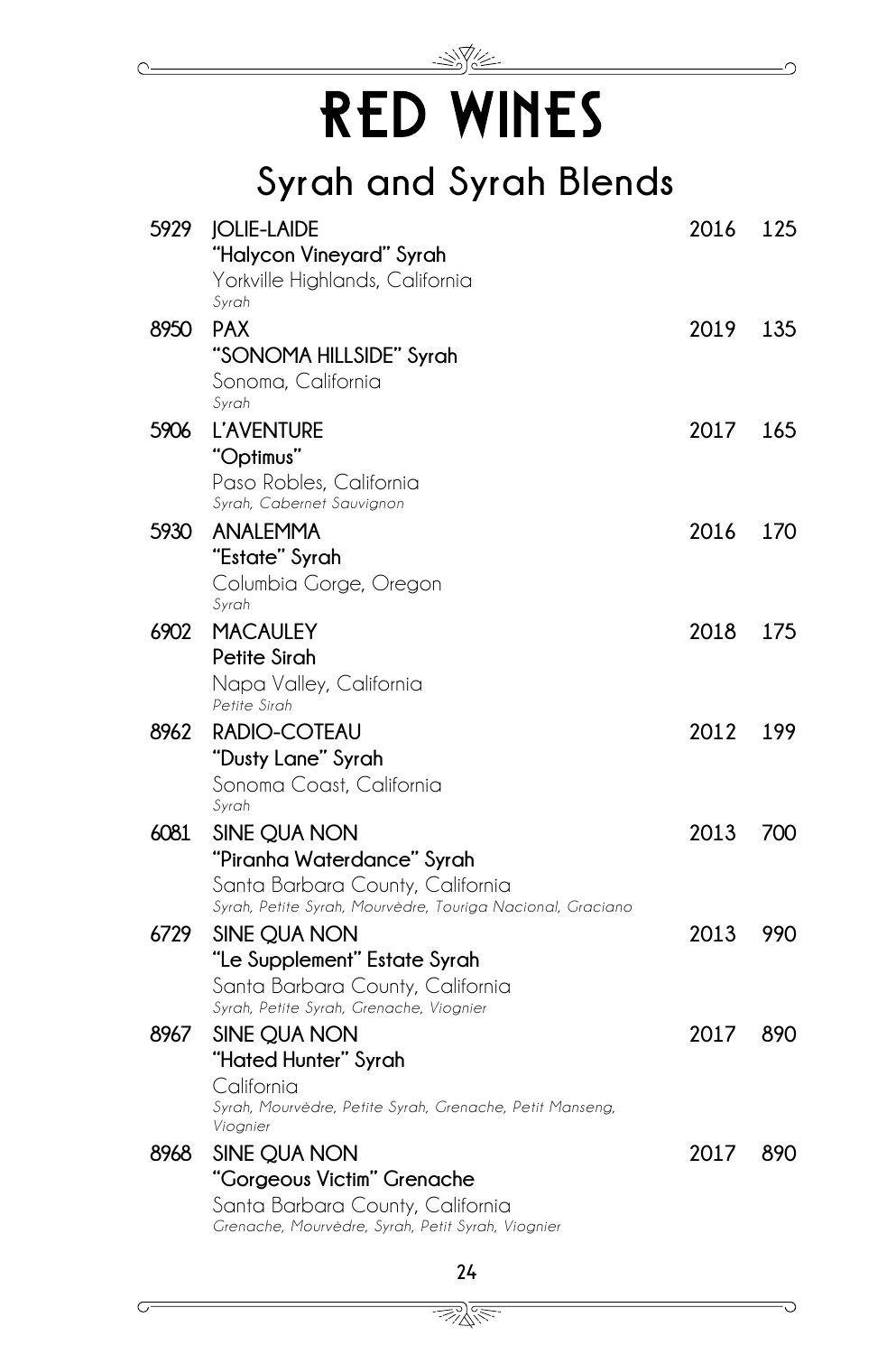

### **Bordeaux**

| 6878 | CHÂTEAU CHAPELLE D'ALIÉNOR<br>Bordeaux, France<br>Merlot, Cabernet Franc                              | 2018 | 63   |
|------|-------------------------------------------------------------------------------------------------------|------|------|
| 5540 | <b>FILIA DE GRAND MAYNE</b><br>St. Emilion, France<br>Cabernet Franc, Merlot, Cabernet Sauvignon      | 2015 | 99   |
| 4752 | <b>CHÂTEAU LACOSTE BORIE</b><br>Pauillac, France<br>Cabernet Sauvignon, Cabernet Franc, Merlot        | 2014 | 135  |
| 7265 | CHÂTEAU DE PEZ<br>Saint-Estèphe, France<br>Merlot, Cabernet Sauvignon, Cabernet Franc, Petit Verdot   | 2017 | 139  |
| 8201 | <b>CHÂTEAU LALANDE BORIE</b><br>Saint-Julien, France<br>Merlot, Cabernet Sauvignon                    | 2015 | 149  |
| 5019 | RESERVE DE LA COMTESSE DE LALANDE<br>Pauillac, France<br>Cabernet Sauvignon, Merlot, Cabernet Franc   | 2015 | 215  |
| 8943 | CHÂTEAU DE ARMAILHAC<br>Puillac, France<br>Cabernet Sauvignon, Merlot                                 | 2000 | 435  |
| 6857 | CHÂTEAU BEYCHEVELLE<br>St. Julien, France<br>Cabernet Sauvignon, Merlot, Cabernet Franc, Petit Verdot | 1989 | 580  |
| 5013 | <b>CHÂTEAU COS D'ESTOURNEL</b><br>Saint-Estèphe, France<br>Cabernet Sauvignon, Merlot                 | 2000 | 1150 |
| 5013 | <b>CHÂTEAU COS D'ESTOURNEL</b><br>Saint-Estèphe, France<br>Cabernet Sauvignon, Merlot                 | 2005 | 1150 |
| 5014 | <b>CHÂTEAU HAUT-BRION</b><br>Pessac Léognan, France<br>Cabernet Sauvignon, Merlot                     | 2006 | 1890 |
| 5933 | <b>CHÂTEAU HAUT-BRION</b><br>Pessac Léognan, France<br>Cabernet Sauvignon, Merlot                     | 2015 | 1980 |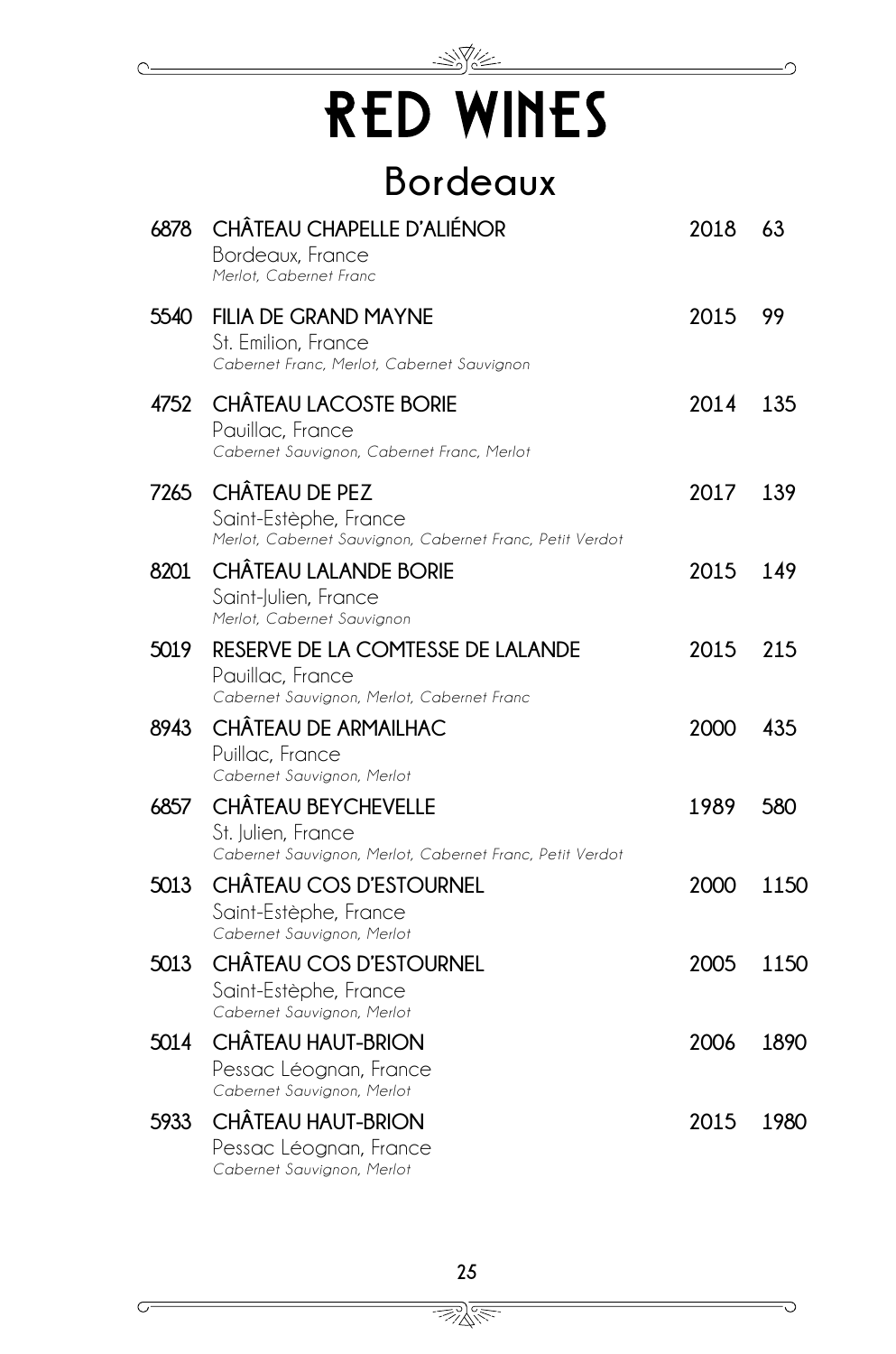| 5009 | <b>CHÂTEAU MARGAUX</b><br>Margaux, France<br>Cabernet Sauvignon, Merlot, Petit Verdot, Cabernet Franc                     | 2012 | 1850 |
|------|---------------------------------------------------------------------------------------------------------------------------|------|------|
| 5005 | CHÂTEAU LAFITE-ROTHSCHILD<br>Pauillac, France<br>Cabernet Sauvignon, Merlot, Petit Verdot                                 | 2012 | 3900 |
| 5004 | CHÂTEAU CHEVAL BLANC<br>St. Emilion, France<br>Merlot, Cabernet Franc, Cabernet Sauvignon                                 | 2012 | 1650 |
| 5015 | GRAND VIN de LÉOVILLE DU MARQUIS de LAS CASES<br>Saint-Julien, France<br>Cabernet Sauvignon, Merlot, Cabernet Franc       | 1999 | 950  |
| 5006 | GRAND VIN de LÉOVILLE DU MARQUIS de LAS CASES<br>Saint-Julien-Médoc, France<br>Cabernet Sauvignon, Merlot, Cabernet Franc | 2007 | 695  |
| 5007 | GRAND VIN de LÉOVILLE DU MARQUIS de LAS CASES<br>Saint-Julien-Médoc, France<br>Cabernet Sauvignon, Merlot, Cabernet Franc | 2010 | 1150 |
| 5008 | <b>CHÂTEAU LYNCH BAGES</b><br>Pauillac, France<br>Cabernet Sauvignon, Merlot, Cabernet Franc, Petit Verdot                | 2005 | 990  |
| 5248 | CHÂTEAU LYNCH BAGES<br>Pauillac, France<br>Cabernet Sauvignon, Merlot, Cabernet Franc, Petit Verdot                       | 2015 | 620  |
| 5010 | CHÂTEAU MOUTON ROTHSCHILD<br>Pauillac, France<br>Cabernet Sauvignon, Merlot                                               | 2007 | 2150 |
| 5562 | <b>CHÂTEAU PETRUS</b><br>Pomerol, France<br>Merlot                                                                        | 1979 | 2500 |
| 5567 | <b>CHÂTEAU PETRUS</b><br>Pomerol, France<br>Merlot                                                                        | 1989 | 5100 |
| 5566 | CHÂTEAU PETRUS<br>Pomerol, France<br>Merlot                                                                               | 2003 | 3400 |
| 5572 | <b>CHÂTEAU PETRUS</b><br>Pomerol, France<br>Merlot                                                                        | 2006 | 3000 |
| 5564 | <b>CHÂTEAU PETRUS</b><br>Pomerol, France<br>Merlot                                                                        | 2011 | 3100 |

 $\mathbb{R}$ 

᠗

G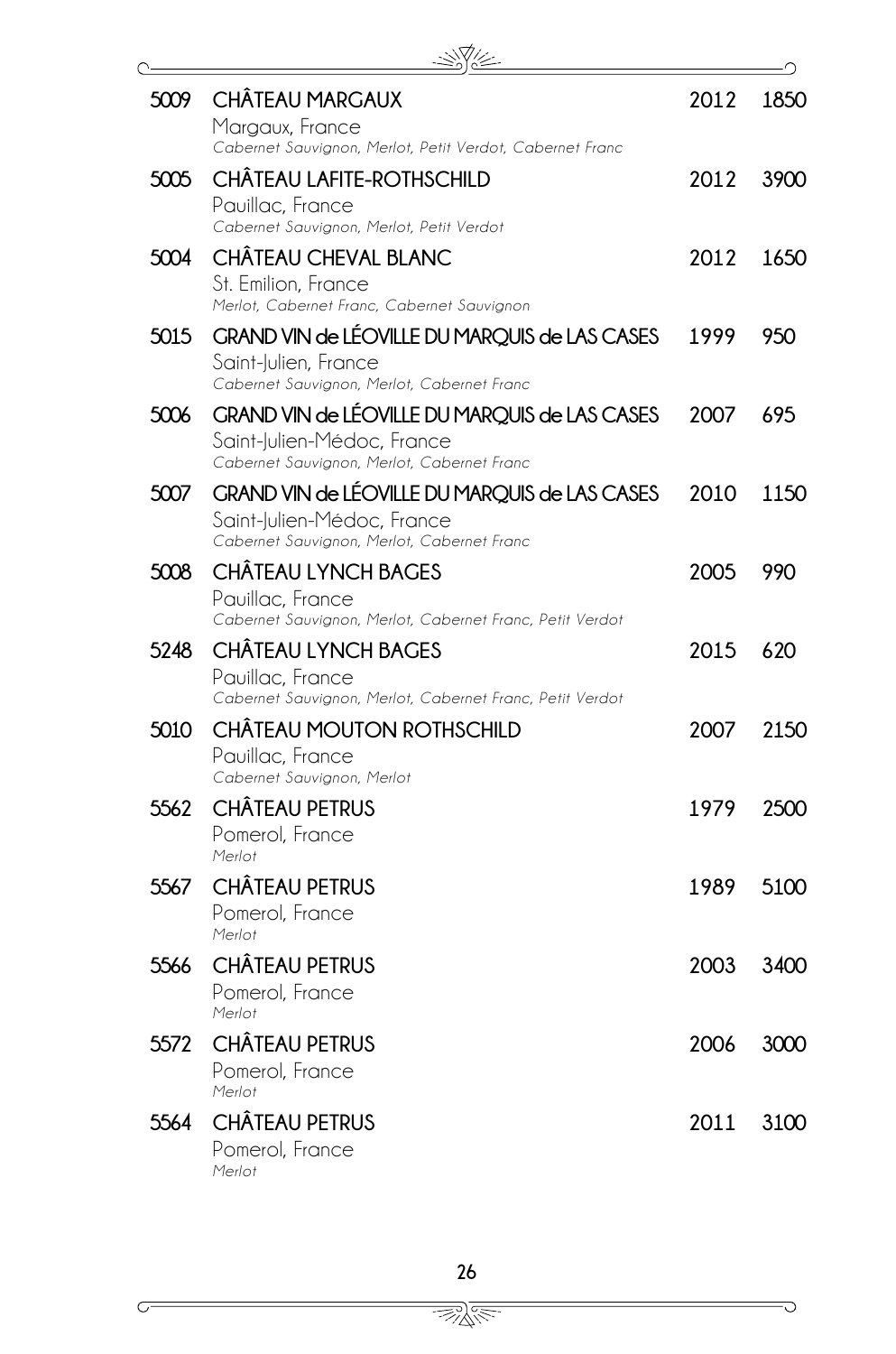| 5563 | CHÂTEAU PETRUS<br>Pomerol, France<br>Merlot                                                                                    | 2012 | 3500 |
|------|--------------------------------------------------------------------------------------------------------------------------------|------|------|
|      | 5552 CHÂTEAU PETRUS<br>Pomerol, France<br>Merlot                                                                               | 2014 | 5750 |
| 5011 | <b>CHÂTEAU PALMER</b><br>Margaux, France<br>Cabernet Sauvignon, Merlot, Petit Verdot                                           | 2003 | 1100 |
| 5553 | CHÂTEAU PICHON LONGUEVILLE Comtesse de Lalande<br>Pauillac, France<br>Cabernet Sauvignon, Merlot, Cabernet Franc, Petit Verdot | 2009 | 780  |

Ō

G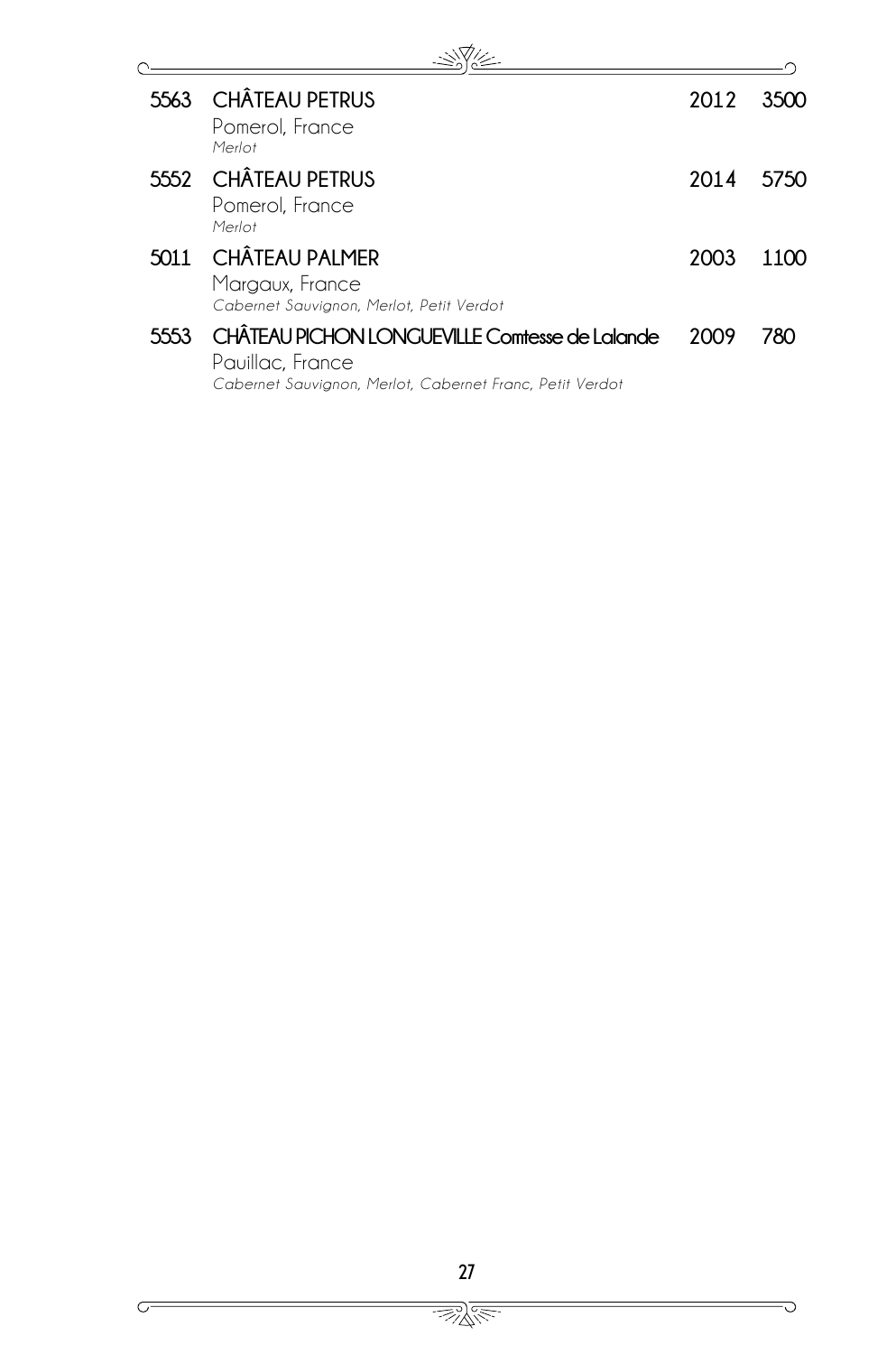## -SY RED WINES

## **Rhône Valley**

| 5551 | DOMAINE DE LA JANASSE<br>"Terre d'Argile" Côte Du Rhône Villages<br>Châteauneuf-du-Pape, France<br>Grenache, Syrah, Mourvèdre, Cinsault | 2019    | 65  |
|------|-----------------------------------------------------------------------------------------------------------------------------------------|---------|-----|
| 6686 | MICHEL GASSIER<br>"Lou Coucardiè"<br>Costière de Nîmes, France<br>Mourvèdre, Grenache, Syrah                                            | 2014 72 |     |
| 5756 | <b>COUDOULET DE BEAUCASTEL</b><br>Cotes Du Rhone<br>Châteauneuf-du-Pape, France<br>Grenache, Syrah, Mourvèdre, Cinsault                 | 2019    | 99  |
| 5550 | DOMAINE DE LA JANASSE<br>Châteauneuf du Pape<br>Châteauneuf-du-Pape, France<br>Grenache, Syrah, Mourvèdre, Carignan                     | 2018    | 155 |
| 4889 | <b>CHÂTEAU VANNIERÈRES</b><br><b>Bandol Rouge</b><br><b>Bandol France</b><br>Mourvèdre, Grenache                                        | 1990    | 255 |
| 7550 | <b>JEAN-LUC COLOMBO</b><br>"Les Ruchets"<br>Cornas, France<br>Syrah                                                                     | 2010    | 230 |
| 8977 | <b>JEAN-LUC COLOMBO</b><br>"Les Ruchets"<br>Cornas, France<br>Syrah                                                                     | 2016    | 340 |
| 5570 | <b>MARK HAISMA</b><br>Cornas, France                                                                                                    | 2016    | 199 |
| 5968 | Syrah<br><b>JEAN-LUC COLOMBO</b><br>"La Louvée"<br>Cornas, France<br>Syrah                                                              | 2009    | 230 |
| 8978 | <b>IEAN-LUC COLOMBO</b><br>"La Louvée"<br>Cornas, France<br>Syrah                                                                       | 2016    | 340 |

<u> BRA</u>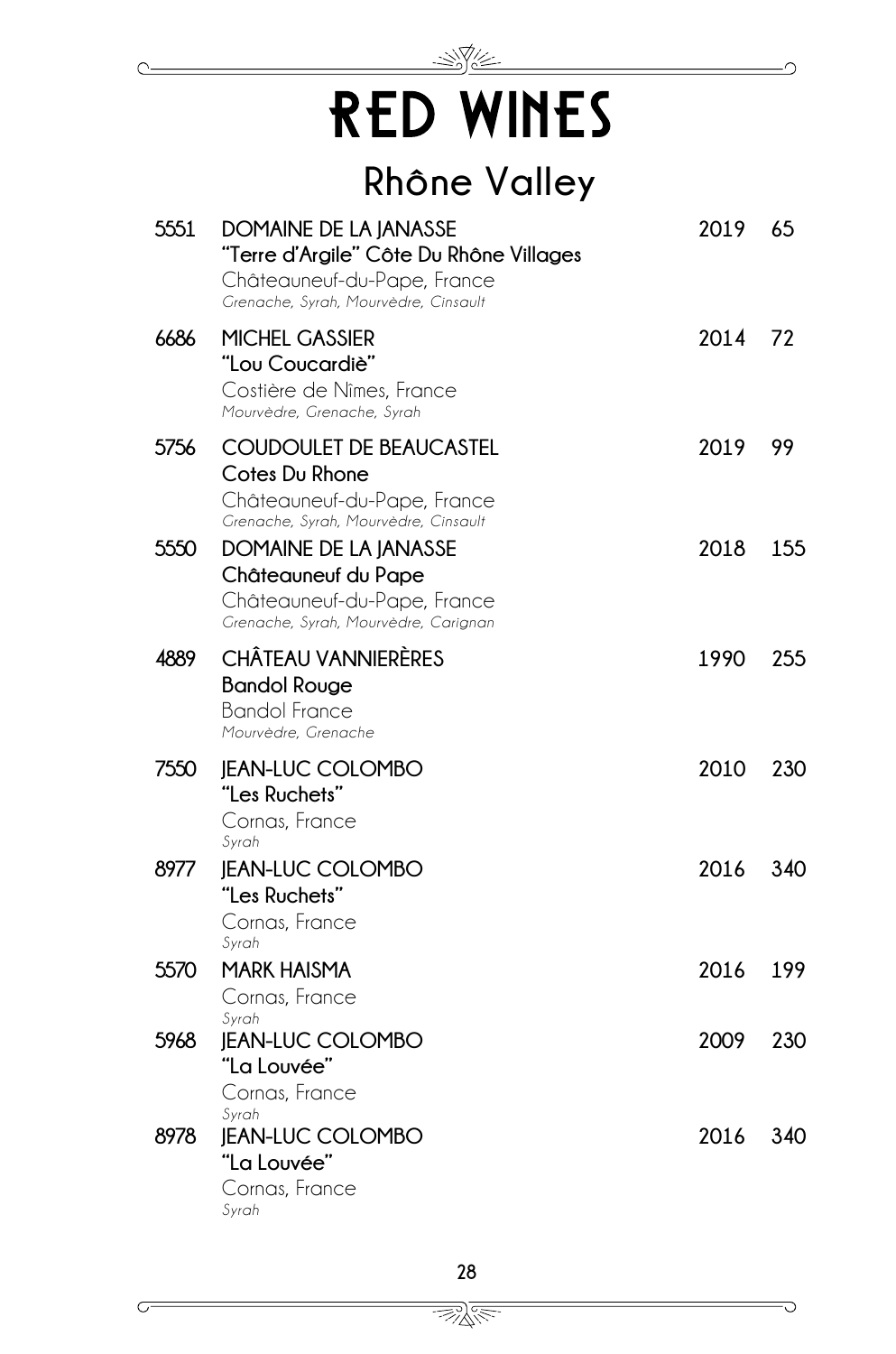RED WINES

 $\Rightarrow \nabla$ 

## **Italy – Piemonte**

|      | 5961 VITE COLTE                                                                                | 2018 79  |     |
|------|------------------------------------------------------------------------------------------------|----------|-----|
|      | Barbaresco "Casa In Collina"<br>Piemonte, Italy<br>Nebbiolo                                    |          |     |
| 6869 | <b>MALABAILA</b><br>Roero "Bric Volta"<br>Piemonte, Italy                                      | 2017     | 89  |
| 4763 | Nebbiolo<br>ALDO CONTERNO<br>Langhe Nebbiolo "Il Favot"<br>Piemonte, Italy<br>Nebbiolo         | 2018 169 |     |
| 8964 | <b>SANDRO FAY</b><br>Valtellina Superiore Valgella "Ca' Morei"<br>Lombardia, Italy<br>Nebbiolo | 2015 115 |     |
| 8252 | <b>CAVALIER BARTOLOMEO</b><br>Barolo "Altenasso"<br>Piemonte, Italy<br>Nebbiolo                | 2016 120 |     |
| 6872 | <b>MUSSO</b><br>Barbaresco "Pora"<br>Piemonte, Italy<br>Nebbiolo                               | 2018     | 130 |
| 7556 | <b>PAITIN</b><br>Barbaresco Serraboella "Sorì Paitin"<br>Piemonte, Italy<br>Nebbiolo           | 2017     | 160 |
| 4759 | CA' BRUSA'<br>Barolo "Vigna Vai" Riserva<br>Piemonte, Italy<br>Nebbiolo                        | 2005     | 235 |
| 8947 | <b>DOMENICO CLERICO</b><br>Barolo "Aeroplan Servaj"<br>Piemonte, Italy<br>Nebbiolo             | 2006     | 395 |

<u> BRA</u>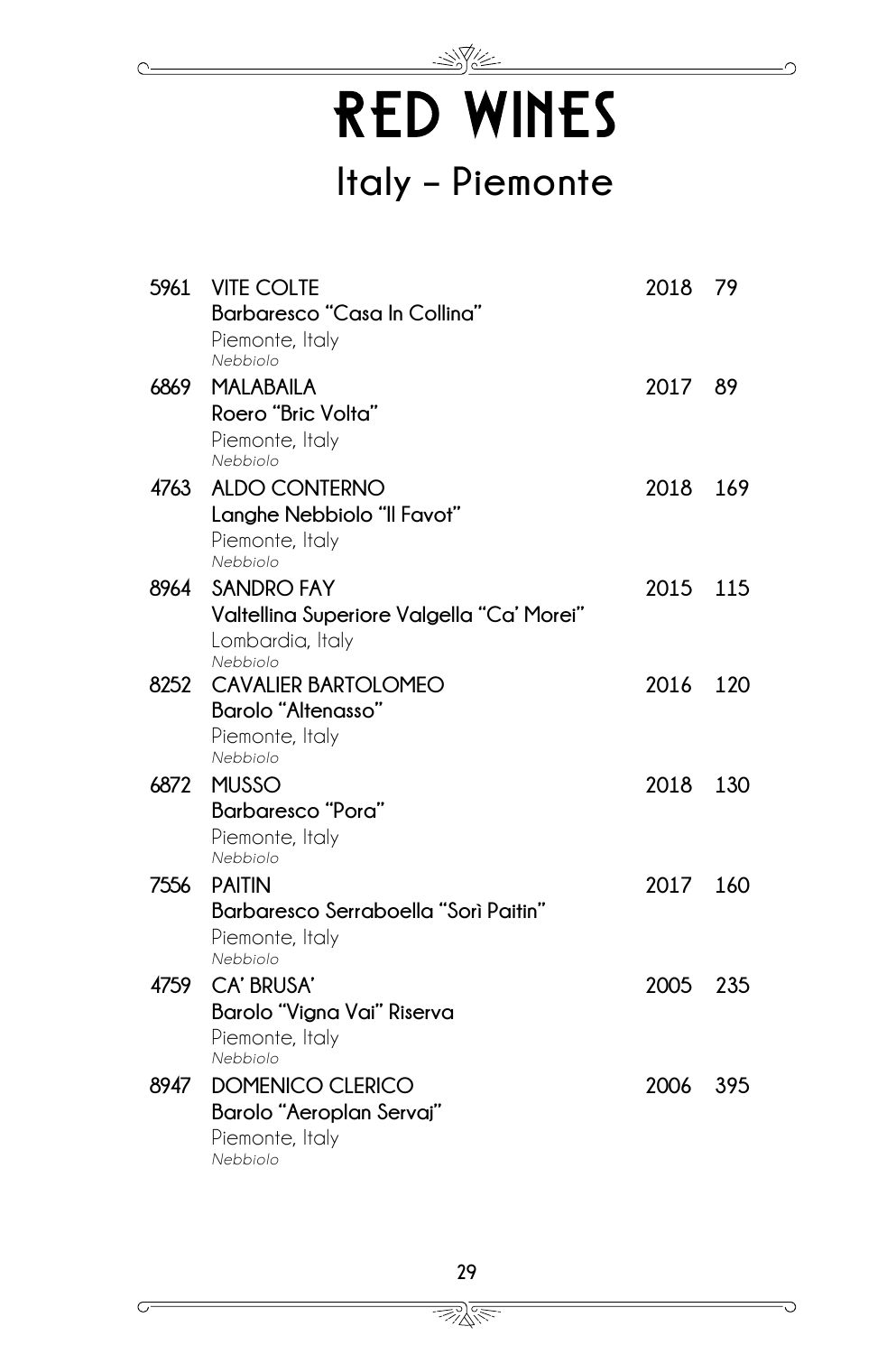| 4762 | ALDO CONTERNO<br>Barolo "Bussia"<br>Piemonte, Italy<br>Nebbiolo                           | 2016 | 280  |
|------|-------------------------------------------------------------------------------------------|------|------|
| 6091 | <b>CORDERO DI MONTEZEMOLO</b><br><b>Barolo "Enrico IV"</b><br>Piemonte, Italy<br>Nebbiolo | 2017 | -391 |
| 8980 | <b>GAJA</b><br><b>Barbaresco</b><br>Piemonte, Italy<br>Nebbiolo                           | 2017 | -659 |
| 8982 | <b>GAJA</b><br>Barbaresco "Sorì San Lorenzo"<br>Piemonte, Italy<br>Nebbiolo               | 2016 | 1450 |
| 8981 | <b>GAIA</b><br>Barbaresco "Sorì Tildin"<br>Piemonte, Italy<br>Nebbiolo                    | 2016 | 1450 |

## RED WINES **Italy – Toscana**

|      | 4758 CASTELLO ROMITORIO<br>Rosso Di Montalcino<br>Toscana, Italy                                                     | 2018 | 69  |
|------|----------------------------------------------------------------------------------------------------------------------|------|-----|
|      | Sangiovese Grosso<br>6870 TENUTE FRESCOBALDI<br>Chianti Rufina Riserva "Nipozzano"                                   | 2015 | -69 |
|      | Toscana, Italy<br>Sangiovese, Malvasia, Colorino, Merlot, Cab Sauvignon<br>5755 TENUTA DI ARCENO                     | 2018 | -92 |
|      | "Il Fauno di Arcanum"<br>Toscana, Italy<br>Merlot, Cab Franc, Cab Sauvignon, Petit Verdot                            |      |     |
| 4750 | <b>I TIRRENI</b><br>"Beccaia" Bolgheri<br>Toscana, Italy<br>Cabernet Sauvignon, Cabernet Franc, Merlot, Petit Verdot | 2019 | 99  |
|      |                                                                                                                      |      |     |

30

G

 $\subset$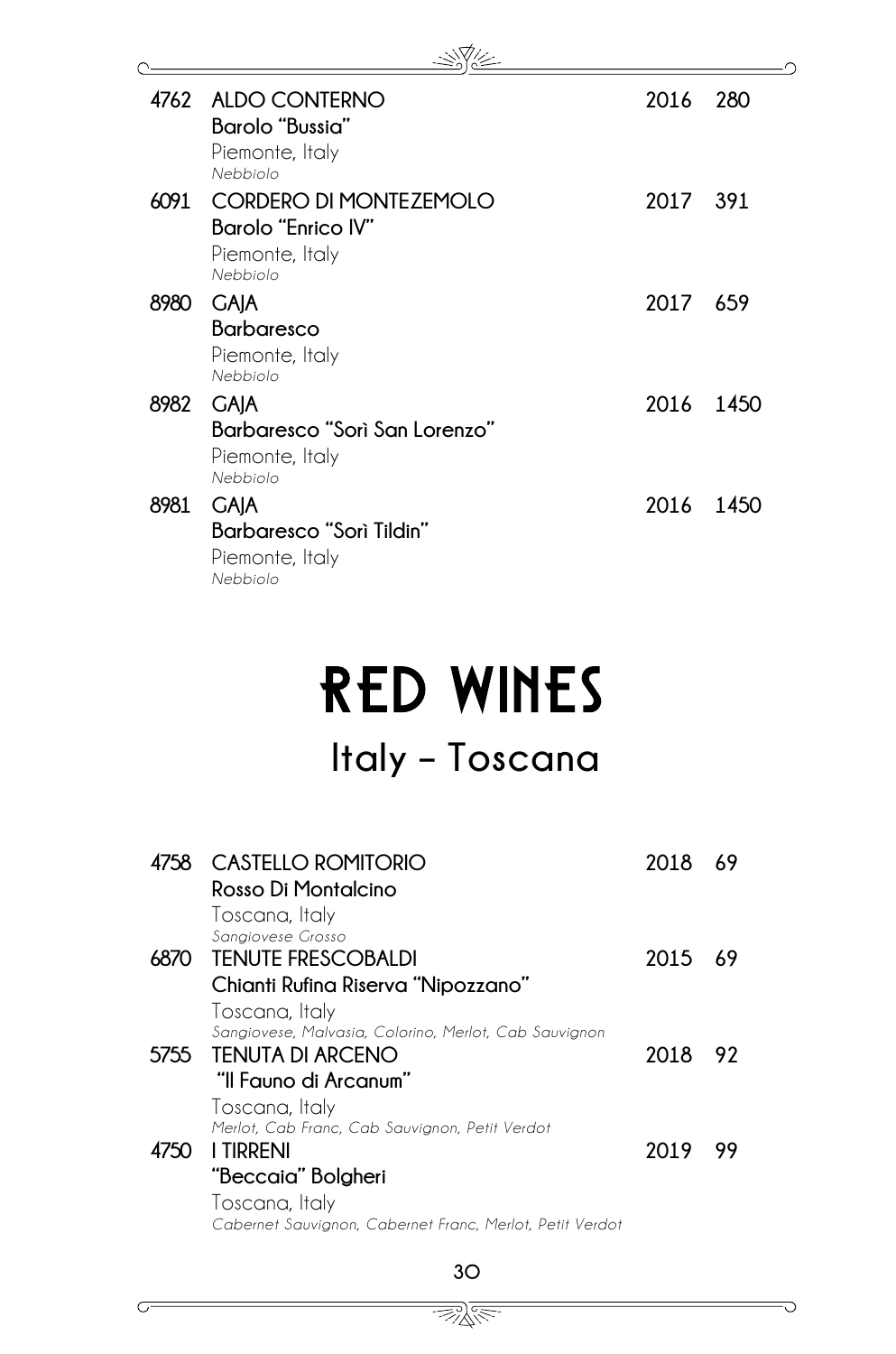| 4767 | <b>CAMPO DEI FIORI</b><br><b>Brunello Di Montalcino</b>                                                                             | 2016 | 135  |
|------|-------------------------------------------------------------------------------------------------------------------------------------|------|------|
| 6854 | Toscana, Italy<br>Sangiovese Grosso<br><b>TENUTA SAN GUIDO</b><br>"Sassicaia" Bolgheri Sassicaia                                    | 2015 | 980  |
| 6875 | Toscana, Italy<br>Cabernet Sauvignon, Cabernet Franc<br><b>TENUTA SAN GUIDO</b><br>"Sassicaia" Bolgheri Sassicaia<br>Toscana, Italy | 2018 | 790  |
| 1552 | Cabernet Sauvignon, Cabernet Franc<br>AZIENDA AGRICOLA LE RAGNAIE<br><b>Brunello Di Montalcino</b><br>Toscana, Italy                | 2015 | 235  |
| 6856 | Sangiovese Grosso<br><b>CAMIGLIANO</b><br>Brunello Di Montalcino Riserva "Gualto"                                                   | 2012 | 250  |
| 6866 | Toscana, Italy<br>Sangiovese Grosso<br>CASTEL GIOCONDO - FRESCOBALDI<br><b>Brunello Di Montalcino</b><br>Toscana, Italy             | 2013 | 285  |
| 8946 | Sangiovese Grosso<br><b>ARGIANO</b>                                                                                                 | 1999 | 335  |
| 5554 | "Solengo"<br>Toscana, Italy<br>Cabernet Sauvignon, Merlot, Syrah, Petite Verdot<br><b>I TIRRENI</b><br>"Tyrsinoi"<br>Toscana, Italy | 2016 | 290  |
| 5240 | Cabernet Franc<br><b>BIONDI SANTI</b><br><b>Brunello Di Montalcino Riserva</b><br>Toscana, Italy                                    | 1998 | 2500 |
| 5241 | Sangiovese Grosso<br><b>BIONDI SANTI</b><br><b>Brunello Di Montalcino Riserva</b>                                                   | 2007 | 2300 |
| 5242 | Toscana, Italy<br>Sangiovese Grosso<br><b>BIONDI SANTI</b><br><b>Brunello Di Montalcino Riserva</b><br>Toscana, Italy               | 2012 | 2200 |
|      | Sangiovese Grosso                                                                                                                   |      |      |

Ō

 $\overline{C}$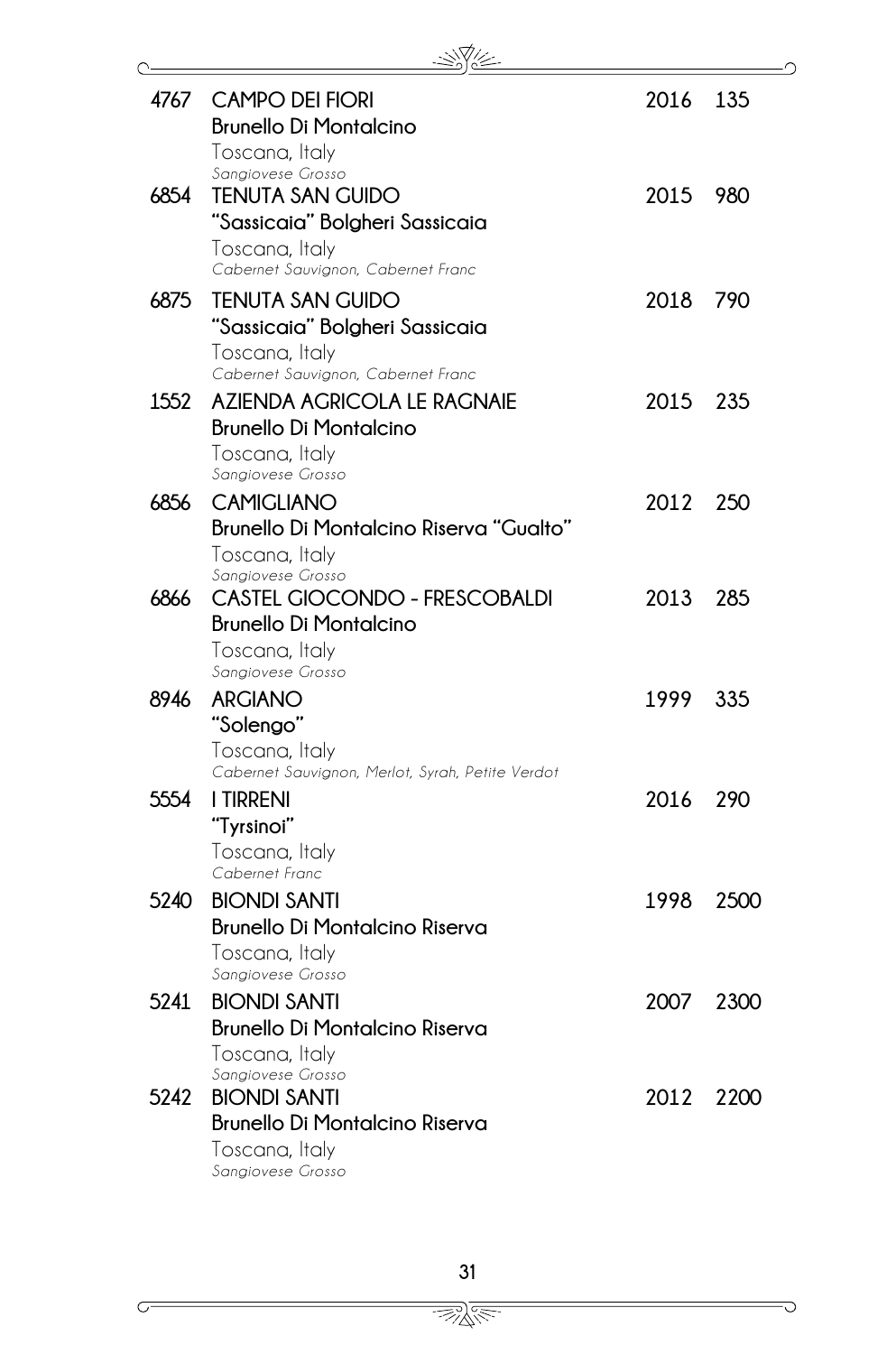## RED WINES

 $\gg$ 

### **Italy – Other Regions**

| 5934 | <b>TENUTA DELLE TERRE NERE</b><br>Etna Rosso                                                                                                                                  | 2019    | 69   |
|------|-------------------------------------------------------------------------------------------------------------------------------------------------------------------------------|---------|------|
| 5985 | Sicilia, Italy<br>Nerello Mascalese, Nerello Cappuccio<br><b>TENUTA SAN LEONARDO</b><br>"Terre Di San Leonardo"<br>Alto Adige, Italy<br>Cabernet Sauvignon, Merlot, Carmanere | 2016    | 65   |
| 6867 | <b>CANTINA DI MOGORO</b><br>Cannonau Di Sardegna Riserva<br>Sardegna, Italy<br>Cannonau                                                                                       | 2014 99 |      |
| 4738 | I CUSTODI DELLE VIGNE DELL'ETNA<br>Etna Rosso "Aetneus"<br>Sicilia, Italy                                                                                                     | 2014    | 99   |
| 4013 | Nerello Mascalese, Nerello Cappuccio<br><b>CANTINE BOCALE</b><br>Montefalco Sagrantino "Ennio"<br>Umbria, Italy                                                               | 2015    | 185  |
| 4786 | Sagrantino<br><b>TENUTE CHIAROMONTE</b><br>Muro Sant'Angelo Gioia Del Colle "Barbatto"<br>Puglia, Italy                                                                       | 2017    | 145  |
| 8718 | Primitivo<br><b>BERTANI</b><br>Amarone Della Valpantena "Villa Arvedi"<br>Veneto, Italy                                                                                       | 2016    | 162  |
| 5244 | Corvina, Molinara, Rondinella<br><b>DAL FORNO ROMANO</b><br>Amarone Della Valpolicella Classico<br>Veneto, Italy                                                              | 2012    | 990  |
| 5245 | Corvina, Rondinella, Croatina, Oseleta<br><b>DAL FORNO ROMANO</b><br>Amarone Della Valpolicella Classico<br>Veneto, Italy                                                     | 2013    | 1140 |
| 5243 | Corvina, Rondinella, Croatina, Oseleta<br><b>DAL FORNO ROMANO</b><br>Amarone Della Valpolicella Classico                                                                      | 2011    | 1230 |
|      | Veneto, Italy<br>Corvina, Rondinella, Croatina, Oseleta                                                                                                                       |         |      |

<u> BRA</u>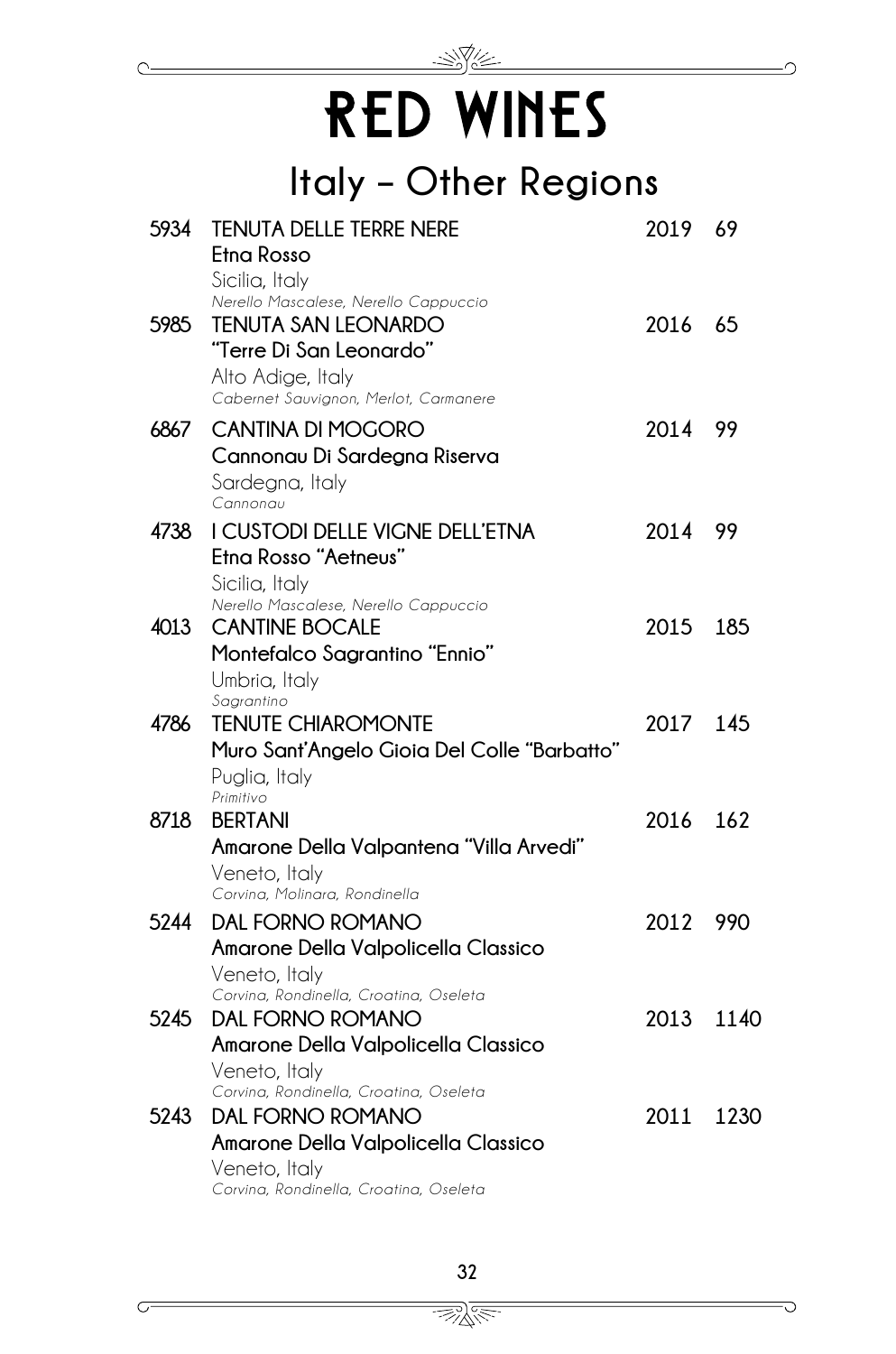## <u>- SYA</u> RED WINES

**Spain**

| 6903 | <b>VIÑA FAMILIA GIA</b>                                | 2019 | 70.  |
|------|--------------------------------------------------------|------|------|
|      | "Blue Gray" Priorat                                    |      |      |
|      | Priorat<br>Granacha, Mazuelo, Cabernet Sauvignon       |      |      |
|      |                                                        |      |      |
| 6050 | <b>BERONJA</b>                                         | 2012 | 95   |
|      | Rioja Gran Reserva                                     |      |      |
|      | Rioja<br>Tempranillo, Graciano, Mencia                 |      |      |
| 8060 | RIOJA ALTA S.A.                                        | 2014 | 130  |
|      | Viña Arana Gran Reserva                                |      |      |
|      | Rioja                                                  |      |      |
|      | Tempranillo, Graciano, Mencia                          |      |      |
| 8944 | <b>VEGA SICILIA</b>                                    | 2015 | 199  |
|      | Pintia                                                 |      |      |
|      | Ribera Del Duero, Spain                                |      |      |
|      | Tempranillo                                            |      |      |
| 5958 | PAGO DE LOS CAPELLANES                                 | 2018 | 99   |
|      | Crianza                                                |      |      |
|      | Ribera Del Duero, Spain<br>Tempranillo                 |      |      |
| 6849 | <b>VEGA-SICILIA</b>                                    | 2003 | 970  |
|      | "Unico" Gran Reserva                                   |      |      |
|      | Ribera Del Duero, Spain                                |      |      |
|      | Tempranillo, Cabernet Sauvignon                        |      |      |
| 8061 | <b>VEGA-SICILIA</b>                                    | 2009 | 1390 |
|      | "Unico" Gran Reserva                                   |      |      |
|      | Ribera Del Duero, Spain                                |      |      |
|      | Tempranillo, Cabernet Sauvignon                        |      |      |
| 8062 | <b>VEGA-SICILIA</b>                                    | 2010 | 1580 |
|      | "Unico" Gran Reserva                                   |      |      |
|      | Ribera Del Duero, Spain                                |      |      |
| 8062 | Tempranillo, Cabernet Sauvignon<br><b>VEGA-SICILIA</b> | 2011 | 1700 |
|      | "Unico" Gran Reserva                                   |      |      |
|      | Ribera Del Duero, Spain                                |      |      |
|      | Tempranillo, Cabernet Sauvignon                        |      |      |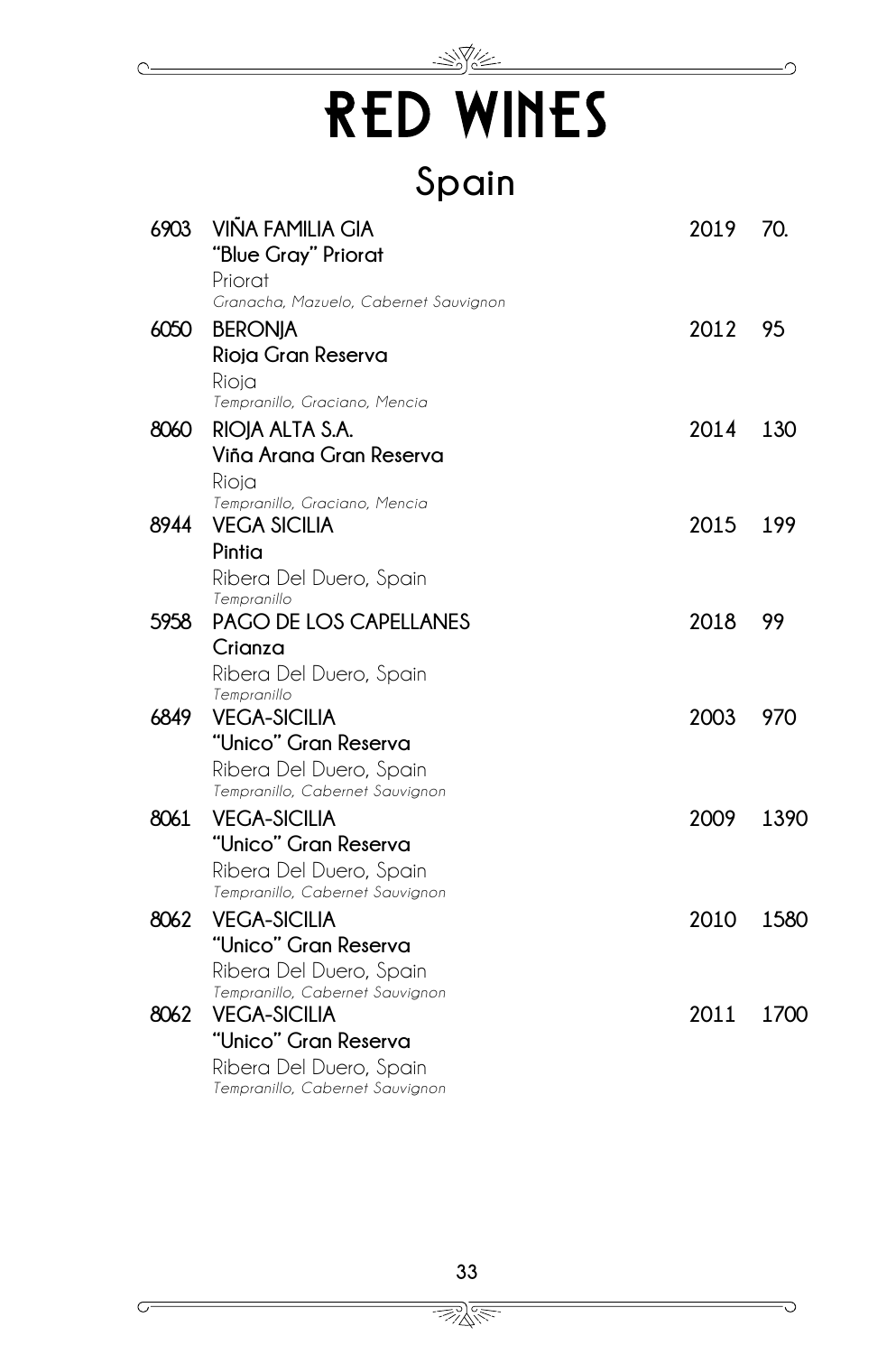## RED WINES **Australia, South Africa**

|      | 6414 MEERLUST                                            | 2017 | - 50 |
|------|----------------------------------------------------------|------|------|
|      | <b>Red Bordeaux Blend</b>                                |      |      |
|      | Stellenbosch, South Africa                               |      |      |
|      | Merlot, Cabernet Sauvignon, Cabernet Franc, Petit Verdot |      |      |
| 8969 | <b>TORBRECK</b>                                          | 2017 | 99   |
|      | "The Steading"                                           |      |      |
|      | Barossa Valley, Australia                                |      |      |
|      | Grenache, Mataro, Shiraz                                 |      |      |
|      | 6857 PAUL HOBBS VIÑA COBOS                               | 2016 | 125  |
|      | "Bramare" Cabernet Sauvignon                             |      |      |
|      | Mendoza, Argentina                                       |      |      |
|      | Cabernet Sauvignon                                       |      |      |
| 6444 | <b>PENFOLDS</b>                                          | 2016 | 220  |
|      | "BIN 389" Cabernet Shiraz                                |      |      |
|      | Conawarra - Wrattonbully, Australia                      |      |      |
|      | Cabernet Sauvignon, Shiraz                               |      |      |
| 6868 | <b>PENFOLDS</b>                                          | 2015 | 1950 |
|      | "Grange Bin 95" Shiraz                                   |      |      |
|      | South Australia                                          |      |      |
|      | Shiraz, Cabernet Sauvignon                               |      |      |

<u>We</u>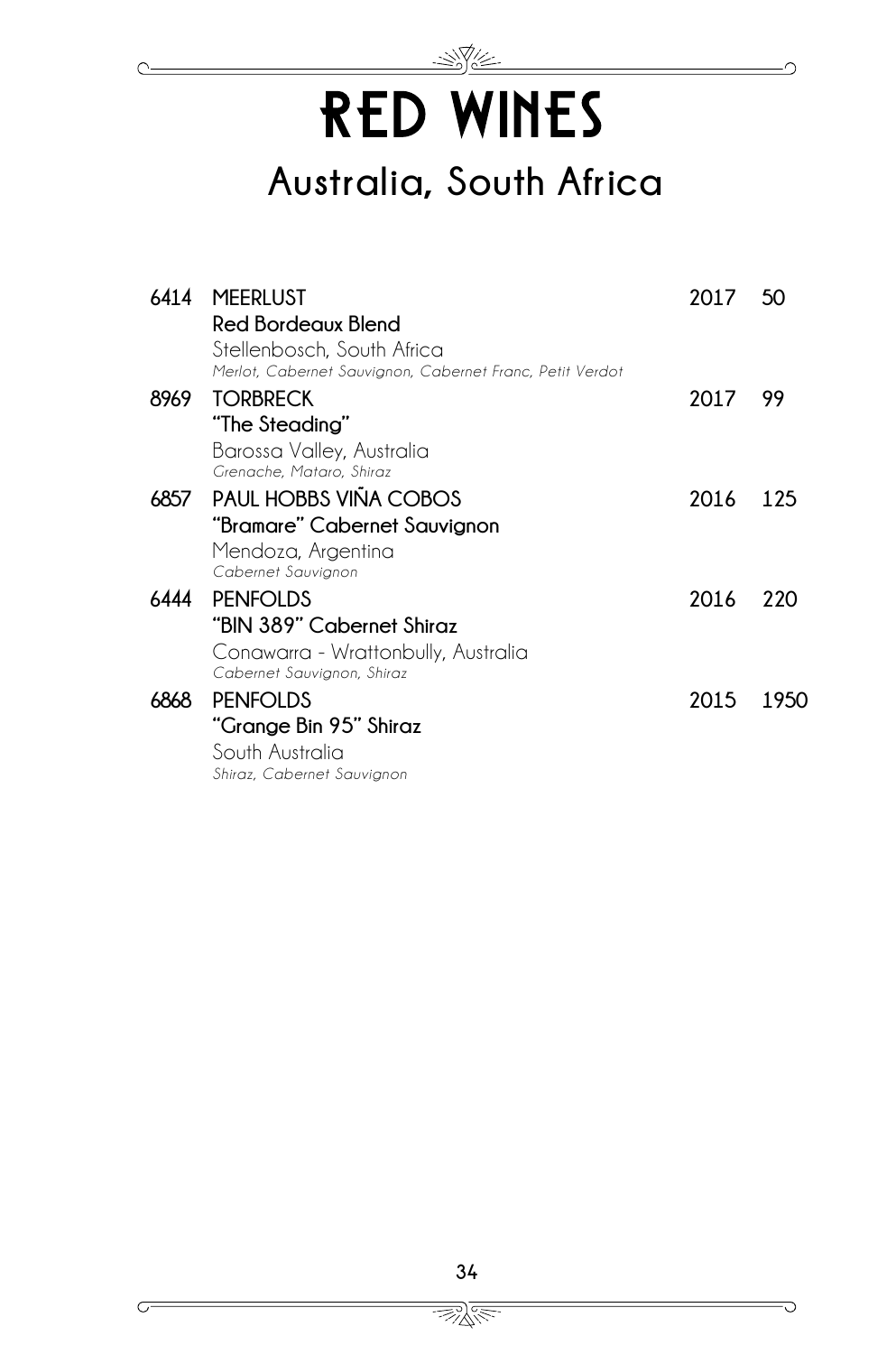## <u>- SYC</u> RED WINES

## **Merlot**

| 6588 | <b>GAINEY</b><br>Merlot                                               | 2017 | 69  |
|------|-----------------------------------------------------------------------|------|-----|
|      | Santa Ynez Valley, California<br>Merlot, Cabernet Franc               |      |     |
| 6388 | <b>KEENAN</b>                                                         | 2017 | 95  |
|      | Merlot                                                                |      |     |
|      | Napa Valley, California<br>Merlot                                     |      |     |
| 6055 | <b>DUCKHORN VINEYARDS</b>                                             | 2019 | 145 |
|      | Merlot                                                                |      |     |
|      | Napa Valley, California<br>Merlot, Cabernet Sauvignon, Cabernet Franc |      |     |

 $\overline{\mathbb{R}}$   $\overline{\mathbb{R}}$ 

C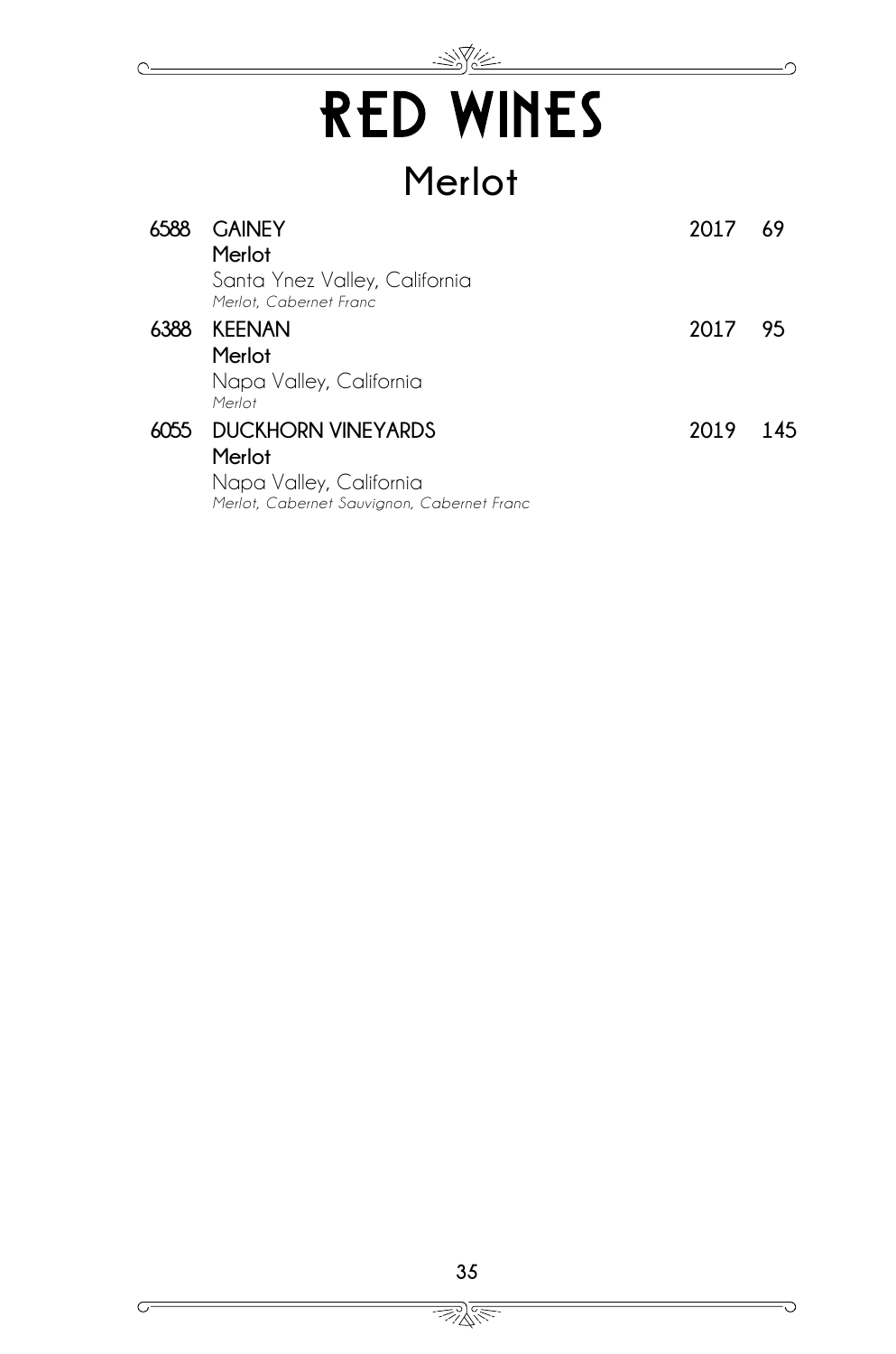

## RED WINES

#### **California Cabernet Sauvignon & Blends 4745 DARMS LANE Fortune 1621 Cabernet Sauvignon** Napa Valley, California *Cabernet Sauvignon* **2018 79 4768 ORSA Cabernet Sauvignon** Mendocino County, California *Cabernet Sauvignon* **2017 85 5043 DAOU VINEYARDS "Estate" Cabernet Sauvignon** Paso Robles, California *Cabernet Sauvignon, Petit Verdot, Merlot, Malbec*  **2020 95 5977 VENN "Estate" Cabernet Sauvignon** Napa Valley, California *Cabernet Sauvignon, Petit Verdot, Cabernet Franc, Merlot* **2018 125 5565 CAIN CONCEPT "The Benchland"** Napa Valley, California *Cabernet Sauvignon, Petit Verdot, Cabernet Franc, Merlot* **2012 125 5523 SNOWDEN VINEYARDS "The Ranch" Cabernet Sauvignon** Napa Valley, California *Cabernet Sauvignon, Merlot, Petit Verdot* **2018 135 6005 GROTH Cabernet Sauvignon** Oakville, California *Cabernet Sauvignon, Petit Verdot, Merlot*  **2017 155 6904 SCHRADER CELLAR "Double Diamond" Cabernet Sauvignon** Oakville, Napa Valley, CA *Cabernet Sauvignon, Merlot, Petite Verdot, Malbec* **2018 215 5575 APERTURE "Cabernet Sauvignon** Sonoma County, California *Cabernet Sauvignon* **2019 210 6901 FAVIA ERICKSON WINEGROWERS "Carbone"**  Napa Valley, California *Cabernet Sauvignon, Cabernet Franc* **2018 219**

 $\mathbb{Z}_{\mathbb{X}}^{\mathbb{X}}$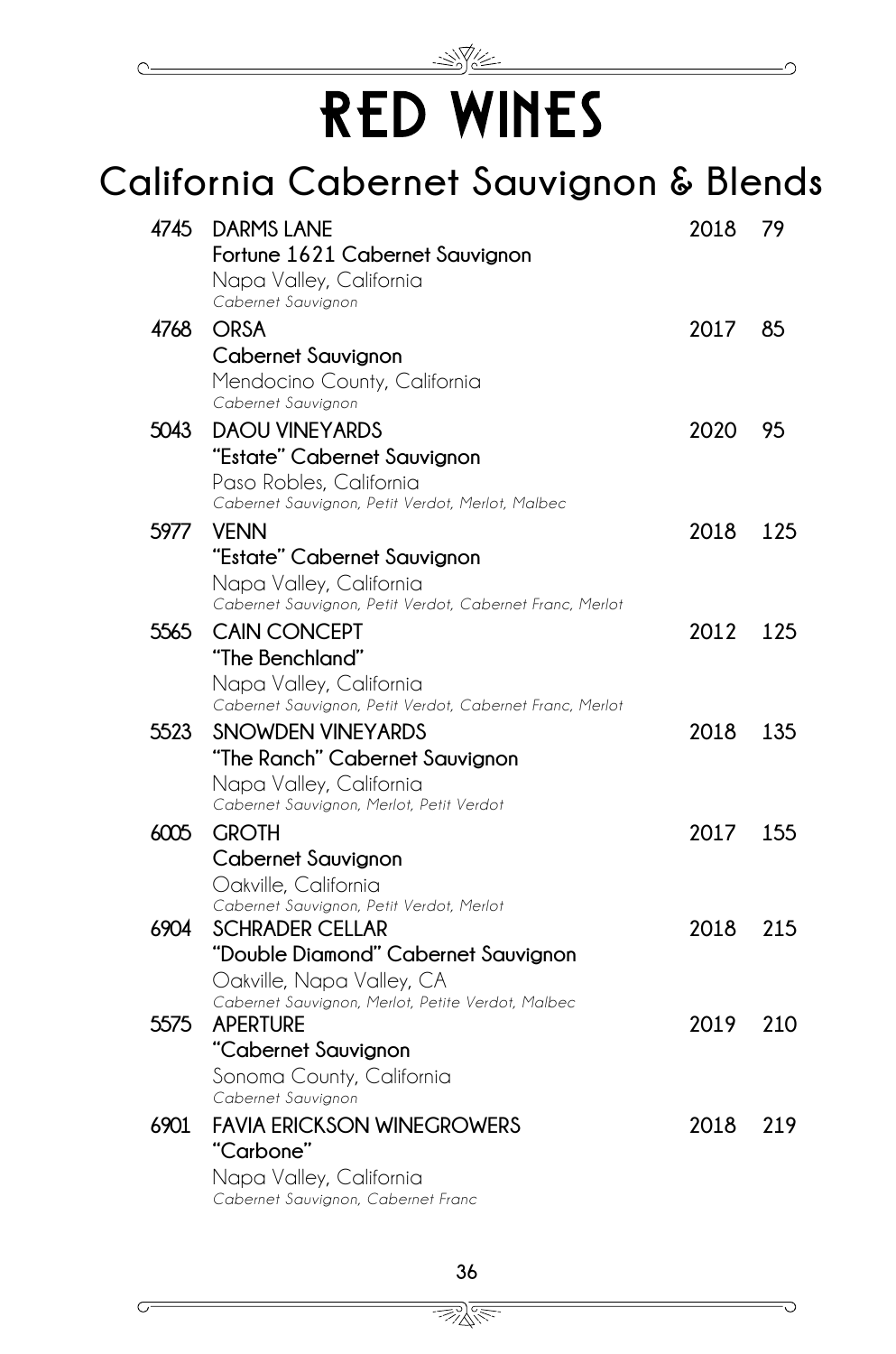| 8961 | <b>BLAGDEN</b>                                                                       | 2008 | 169 |
|------|--------------------------------------------------------------------------------------|------|-----|
|      | "Monte Rosso" Cabernet Sauvignon                                                     |      |     |
|      | Sonoma Valley, California<br>Cabernet Sauvignon                                      |      |     |
| 8957 | <b>BETZ FAMILY WINERY</b>                                                            | 2014 | 180 |
|      | "Pere De Famille" Cabernet Sauvignon                                                 |      |     |
|      | Columbia Valley, Washington                                                          |      |     |
|      | Cabernet Sauvignon, Merlot, Petit Verdot                                             |      |     |
| 6899 | ASHES & DIAMONDS                                                                     | 2018 | 229 |
|      | "Cabernet Sauvignon #3 - Red Hen Vineyard"                                           |      |     |
|      | Napa Valley, California<br>Cabernet Sauvignon                                        |      |     |
| 8953 | <b>SCRIBE</b>                                                                        | 2016 | 225 |
|      | "East Side Atlas Peak" Cabernet Sauvignon                                            |      |     |
|      | Atlas Peak, California                                                               |      |     |
|      | Cabernet Sauvignon, Merlot, Petit Verdot                                             |      |     |
| 8999 | <b>JORDAN WINERY</b>                                                                 | 2017 | 185 |
|      | Cabernet Sauvignon                                                                   |      |     |
|      | Alexander Valley, California<br>Cabernet Sauvignon, Merlot, Petit Verdot             |      |     |
| 5524 | <b>MATTHIASSON</b>                                                                   | 2012 | 255 |
|      | "Napa Valley Red Wine"                                                               |      |     |
|      | Sonoma, California                                                                   |      |     |
|      | Merlot, Cabernet Sauvignon, Cabernet Franc, Malbec, Petit Verdot                     |      |     |
| 6858 | <b>BV</b> - Beaulieu Vineyard                                                        | 2015 | 340 |
|      | Private Reserve "George De Latour" Cabernet Sauvignon                                |      |     |
|      | Napa Valley, California<br>Cabernet Sauvignon, Petit Verdot, Merlot                  |      |     |
| 5526 | <b>OSHAUGHNESSY</b>                                                                  | 2014 | 375 |
|      | "Mt. Veeder"                                                                         |      |     |
|      | Napa Valley, California                                                              |      |     |
|      | Cabernet Sauvignon                                                                   |      |     |
| 5534 | <b>MACAULEY</b>                                                                      | 2006 | 390 |
|      | "Bestoffer To Kalon" Cabernet Sauvignon                                              |      |     |
|      | Oakville, Napa Valley, CA<br>Cabernet Sauvignon, Merlot, Petite Verdot, Malbec       |      |     |
| 5527 | ULYSSES VINEYARD                                                                     | 2014 | 400 |
|      | "Estate" Bordeaux Blend                                                              |      |     |
|      | Napa Valley, California                                                              |      |     |
|      | Cabernet Sauvignon, Cabernet Franc, Merlot, Malbec                                   |      |     |
| 5528 | <b>QUINTESSA</b>                                                                     | 2018 | 420 |
|      | Napa Valley, California<br>Cabernet, Merlot, Cabernet Franc, Petit Verdot, Carmanere |      |     |
|      |                                                                                      |      |     |

 $\overline{\bigcirc}$ 

 $\subset$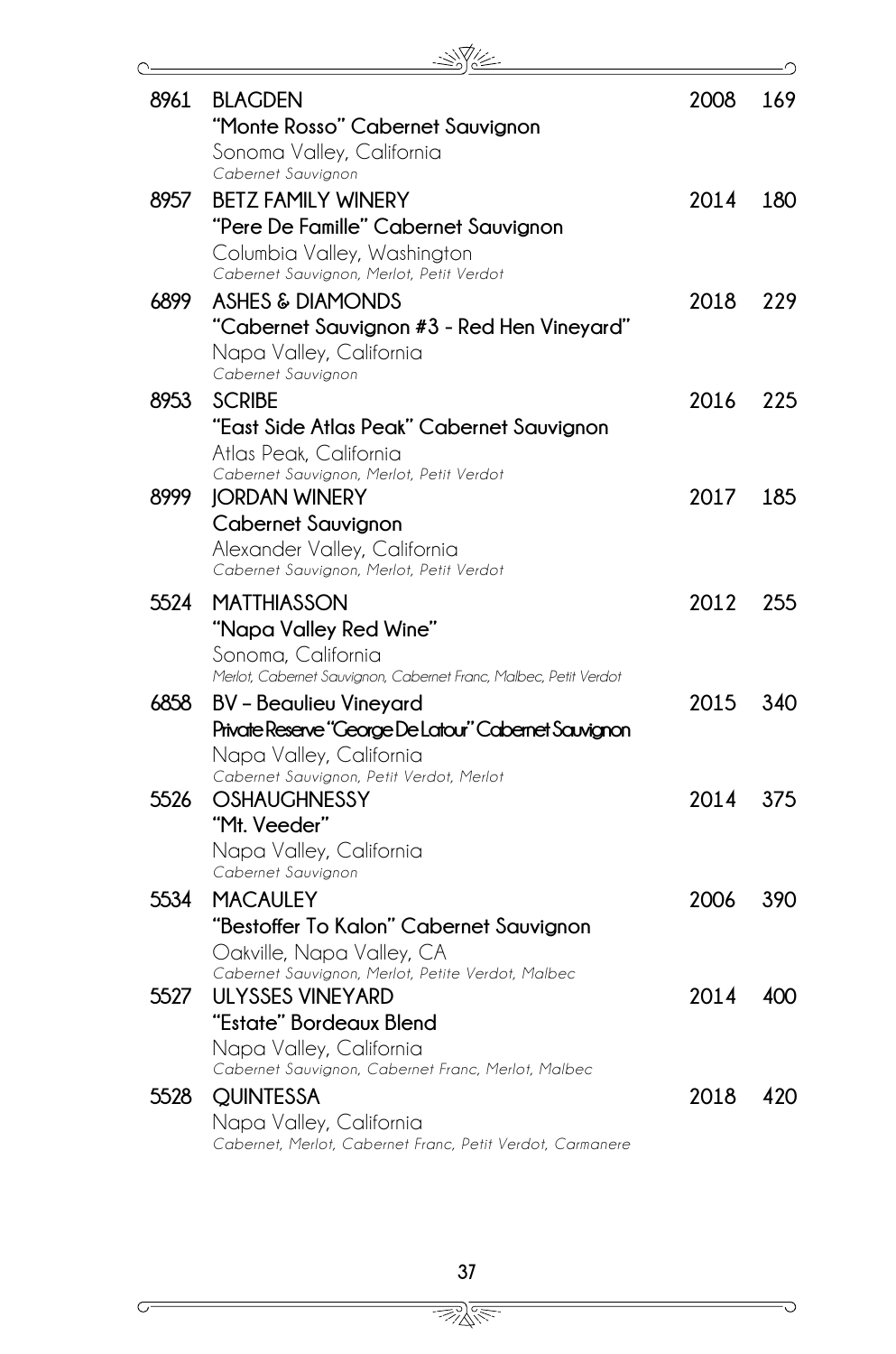| 5953 | <b>OPUS ONE</b><br>Napa Valley, California<br>Cabernet Sauvignon, Cab Franc, Petit Verdot, Merlot, Malbec        | 2015 | 790 |
|------|------------------------------------------------------------------------------------------------------------------|------|-----|
| 5941 | <b>OPUS ONE</b><br>Napa Valley, California<br>Cabernet Sauvignon, Cab Franc, Petit Verdot, Merlot, Malbec        | 2018 | 850 |
| 5937 | <b>PAUL HOBBS WINERY</b><br>"Nathan Coombs Estate"<br>Napa Valley, California<br>Cabernet Sauvignon              | 2012 | 665 |
| 4760 | <b>PAUL HOBBS WINERY</b><br>"Beckstoffer Dr. Crane Vineyard"<br>Napa Valley, California<br>Cabernet Sauvignon    | 2017 | 665 |
| 6852 | <b>SHAFER VINEYARDS</b><br>"Hillside Select" Cabernet Sauvignon<br>Napa Valley, California<br>Cabernet Sauvignon | 2013 | 675 |
| 6852 | <b>SHAFER VINEYARDS</b><br>"Hillside Select" Cabernet Sauvignon<br>Napa Valley, California<br>Cabernet Sauvignon | 2014 | 675 |
| 5529 | ACCENDO CELLARS<br>Cabernet Sauvignon<br>Napa Valley, California<br>Cabernet Sauvignon                           | 2014 | 725 |
| 8970 | <b>CHECKERBOARD VINEYARDS</b><br>Cabernet Sauvignon<br>Napa Valley, California<br>Cabernet Sauvignon             | 2014 | 725 |
| 5530 | <b>CHECKERBOARD VINEYARDS</b><br>"Kings Row" Cabernet Sauvignon<br>Napa Valley, California<br>Cabernet Sauvignon | 2018 | 550 |
| 5531 | <b>HUNDRED ACRE</b><br>"Ark Vineyard" Cabernet Sauvignon<br>Napa Valley, California<br>Cabernet Sauvignon        | 2013 | 890 |

 $\overline{\bigcirc}$ 

 $\overline{C}$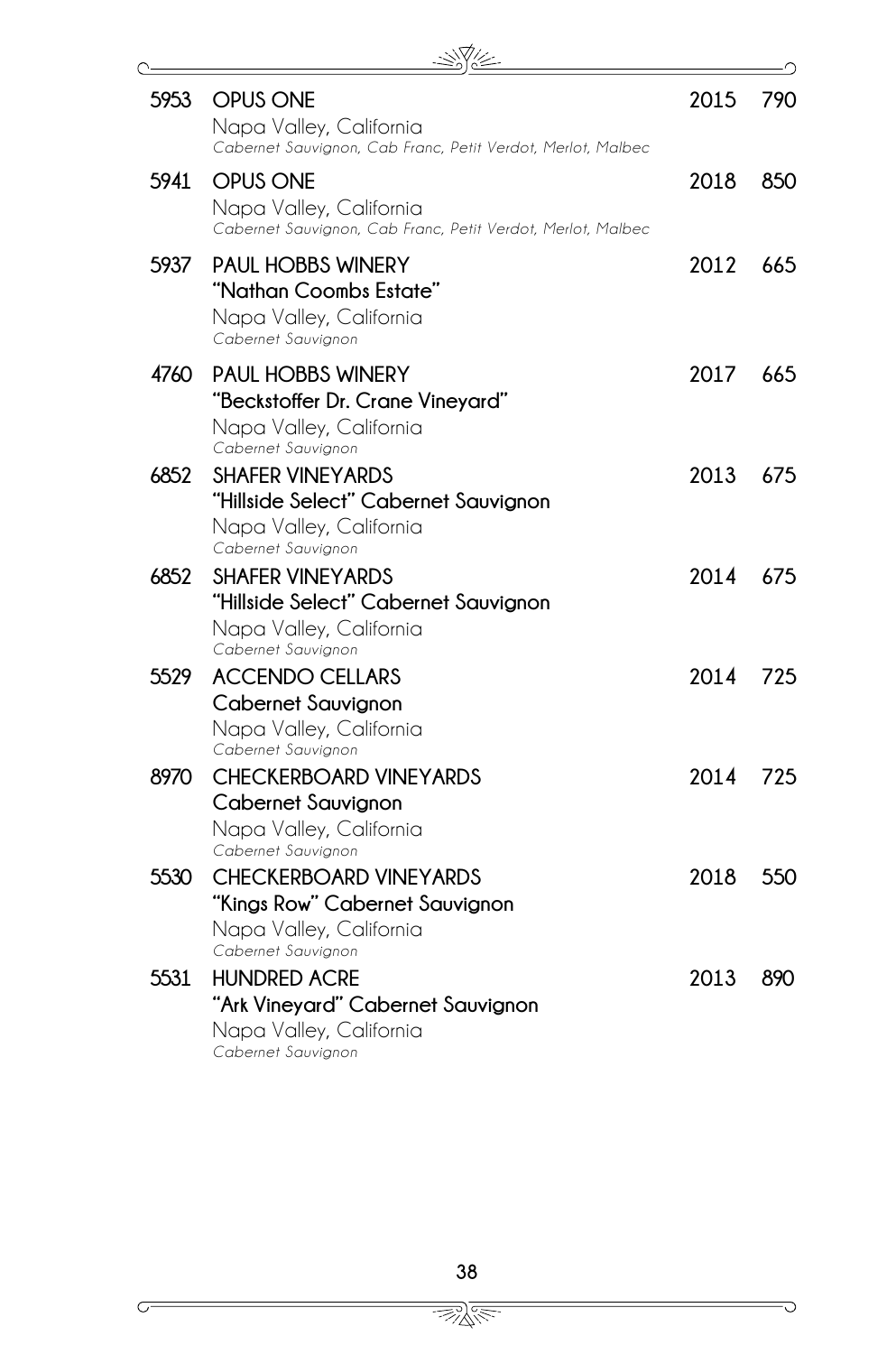## LARGE FORMATS **Magnum [1.5Lt.]**

#### **5979 PODERNUOVO A PALAZZONE "Argirio"** Toscana, Italy *Cabernet Franc, Cabernet Sauvignon* **2012 189 5980 GUNDLACH BUNDSCHU "Mountain Couvée"** Sonoma Coast, California *Merlot, Cabernet Sauvignon* **2014 190 5983 ST. SUPERY "Estate" Cabernet Sauvignon** Napa Valley, California *Cab Sauvignon, Malbec, Cab Franc, P. Verdot, Merlot* **2014 285 5751 JORDAN Cabernet Sauvignon** Alexander Valley, California *Cabernet Sauvignon* **2013 365 5751 JORDAN Cabernet Sauvignon** Alexander Valley, California *Cabernet Sauvignon* **2015 365**

 $\mathbb{Z}_{\mathbb{X}}^{\mathbb{X}}$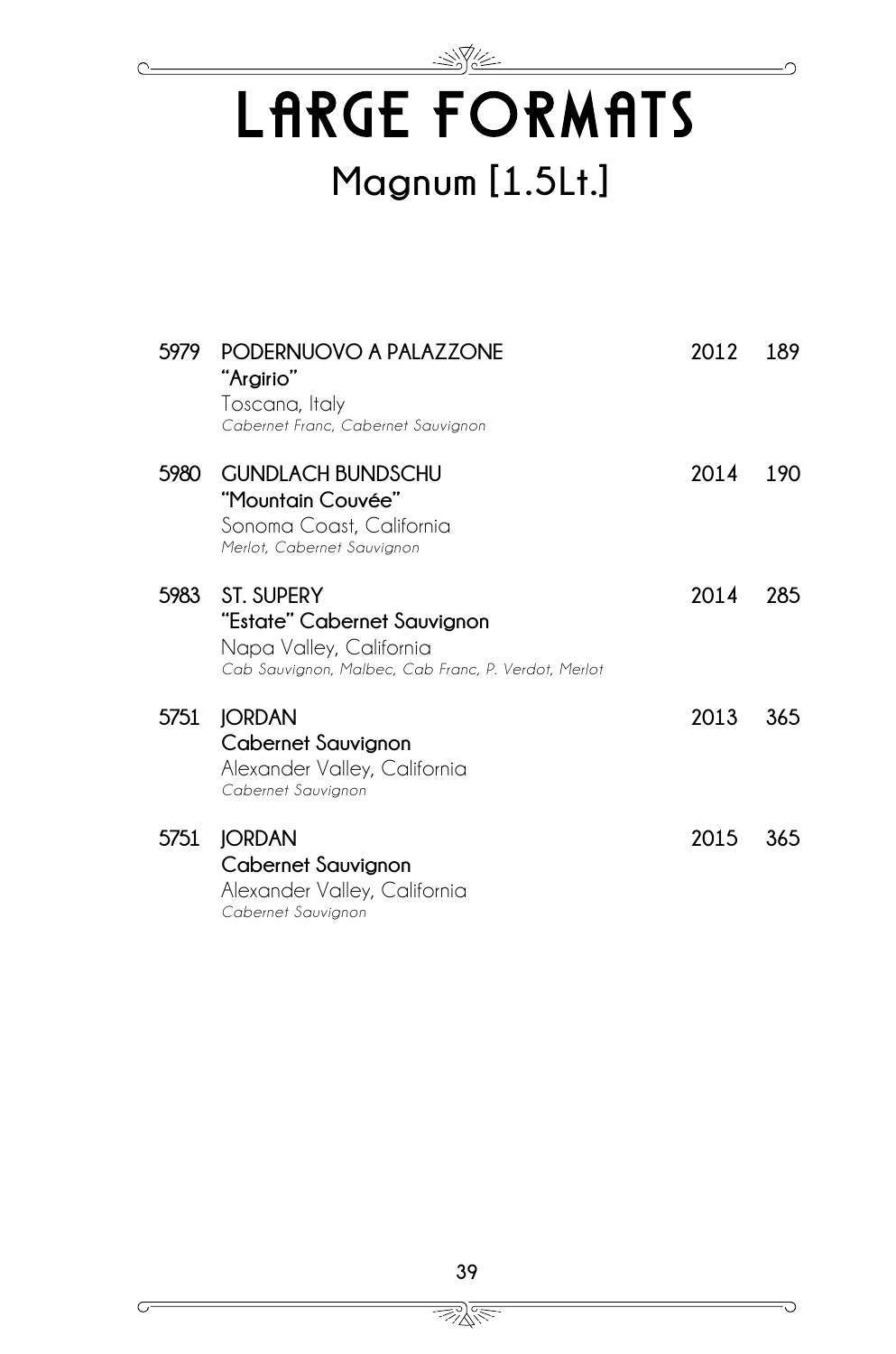

N.V.

### **Dessert Wines**

|                                                                                                                |      | GL | ВT  |
|----------------------------------------------------------------------------------------------------------------|------|----|-----|
| <b>SARACCO Moscato</b><br>Piemonte, Italy<br>Moscato di Alessandria                                            | 2020 | 13 | 52  |
| <b>INNISKILLIN Riesling Ice Wine</b><br>Niagara Peninsula, Canada<br>Riesling                                  | 2020 | 27 | 160 |
| <b>CHATEAU DE COSSE</b><br>Sauterne, France<br>Sauvignon Blanc, Semillon                                       | 2017 | 20 | 199 |
| <b>FERARRI CARANO "Eldorado Noir"</b><br><b>Black Muscat</b><br>Napa Valley, California<br><b>Black Muscat</b> | 2020 | 15 | 89  |
| <b>EMILIO LUSTAU</b><br>Pedro Ximénez Sherry "San Emilio"<br>Jerez de la Frontera, Spain<br>Pedro Ximénez      | NV.  | 13 | 99  |



 $\subset$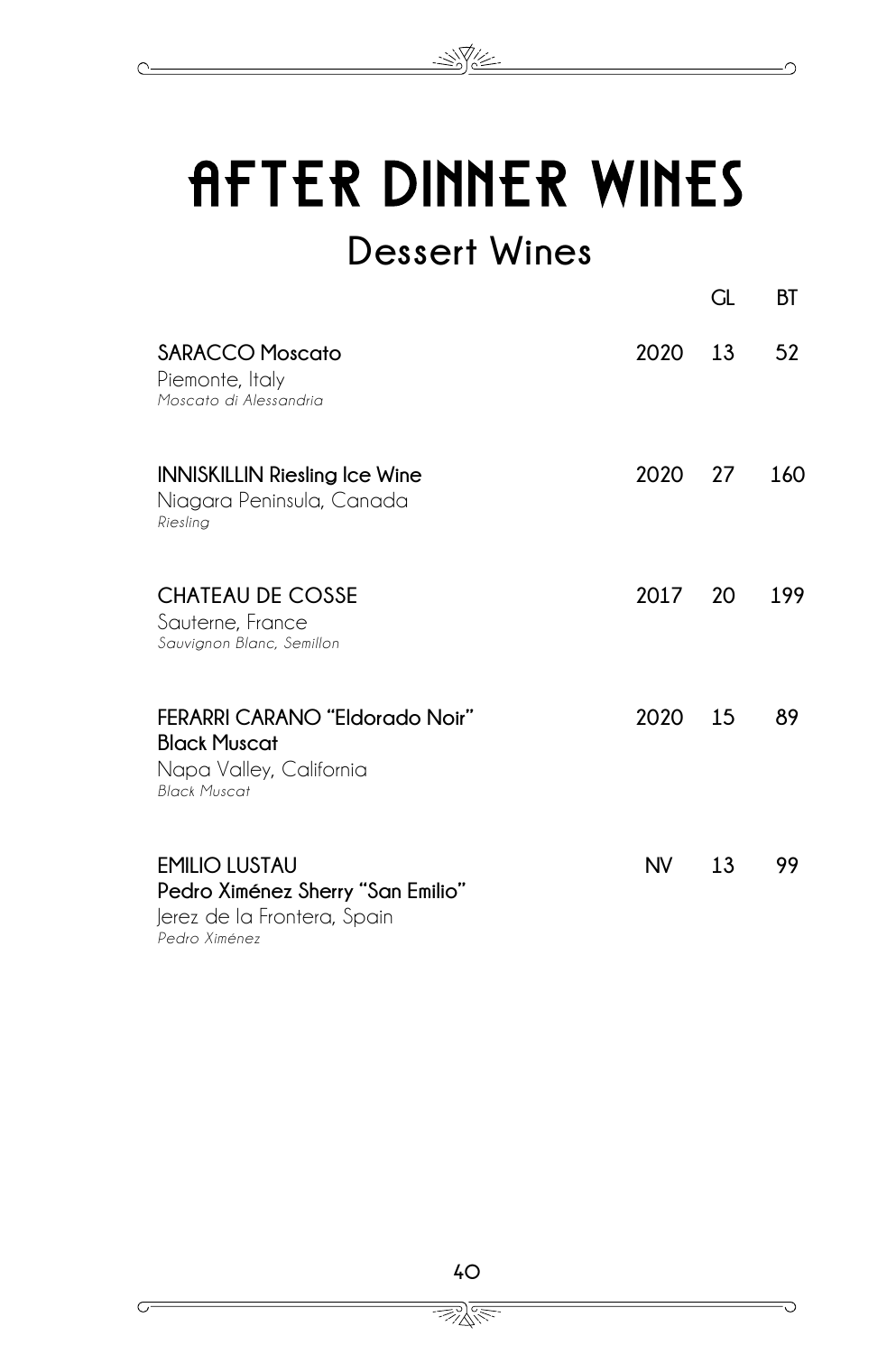

∩

 $\overline{C}$ 

## AFTER DINNER WINES **Fortified Wines**

|                                                                                                                                |           | GL |
|--------------------------------------------------------------------------------------------------------------------------------|-----------|----|
| <b>RWC HISTORIC Madeira "Boston"</b><br>Madeira, Portugal<br>Bual                                                              | <b>NV</b> | 14 |
| <b>RWC HISTORIC Madeira "New York"</b><br>Madeira, Portugal<br>Malmesy                                                         | <b>NV</b> | 14 |
| RWC HISTORIC Madeira "Charleston"<br>Madeira, Portugal<br>Sercial                                                              | <b>NV</b> | 14 |
| <b>EMILIO LUSTAU SHERRY EAST INDIA SOLERA</b><br>Jerez De La Frontera, Spain<br>Palomino                                       | <b>NV</b> | 12 |
| <b>EMILIO LUSTAU SHERRY Añada 2000 Limited Edition</b><br>Jerez De La Frontera, Spain<br>Pedro Ximenez                         | 2000      | 28 |
| <b>EMILIO LUSTAU SHERRY Amontillado Obregon</b><br>Jerez De La Frontera, Spain<br>Palomino                                     | <b>NV</b> | 18 |
| <b>GRAHAM SIX GRAPES Reserve Port</b><br>Douro, Portugal<br>Tinta Roriz, Touriga Nacional, Touriga Franca                      | <b>NV</b> | 12 |
| <b>COCKBURN Special Reserve Port</b><br>Douro, Portugal<br>Tinta Roriz, Touriga Nacional, Touriga Franca                       | <b>NV</b> | 10 |
| <b>GRAHAM 20Y Tawny Port</b><br>Douro, Portuaal<br>Tinta Roriz, Touriga Nacional                                               | <b>NV</b> | 19 |
| <b>SANDEMAN Late Bottle Vintage Port</b><br>Douro, Portugal<br>Touriga Nacional                                                | 2007      | 14 |
| <b>PEDRONCELLI Four Grapes Vintage Port</b><br>Sonoma County, California<br>Tinta Madeira, Tinta Cao, Touriga Nacional, Souzao | 2007      | 14 |

 $\Rightarrow \gg$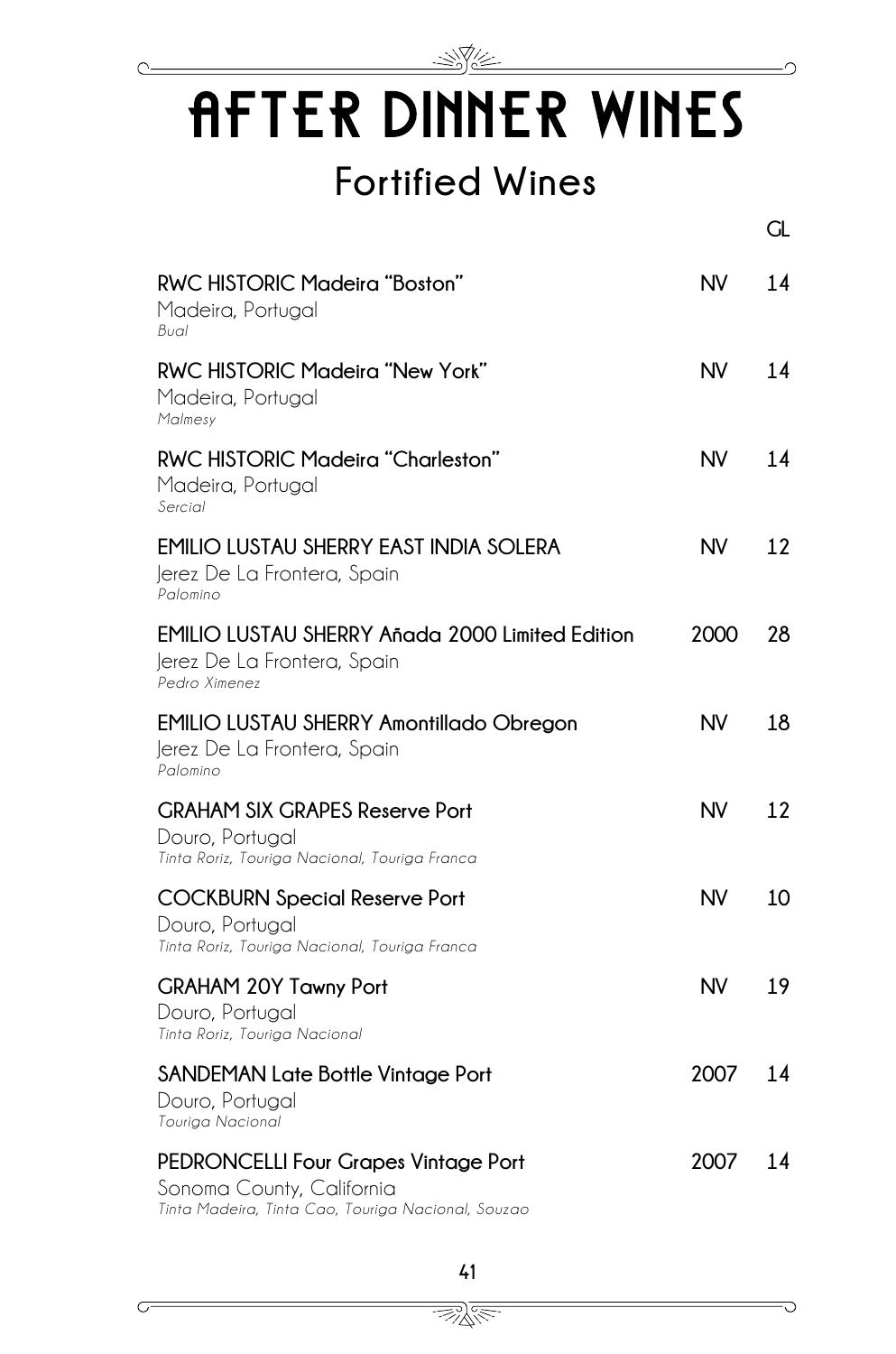

#### **Rosè White GL BT FERRARI Trentodoc** Italy *Chardonnay* **NV 16 65 SCHRAMSBERG "Brut Rosé"** North Coast, California *Pinot Noir, Chardonnay* **2016 25 99 GL BT VIE VITÉ "Sainte Marie" Côte De Provence** Provence, France *Cinsault, 30% Grenache, 30% Syrah & 10% Carignan* **2020 15 60 GL BT PIOTTA Pinot Grigio "1930 Vineyard"** Lombardia, Italy *Pinot Grigio* **2019 14 60 LUCY Pico Blanco** Monterey County, California *Pinot Gris, Pinot Blanc* **2021 15 60 CLOS HENRI Sauvignon Blanc** Marlborough, New Zealand *Sauvignon Blanc* **2020 14 65 ALMA DE CATTLEYA Chardonnay** Sonoma County, California *Chardonnay* **2019 14 65 SCRIBE Chardonnay "Estate"** Carneros, Sonoma, California *Chardonnay* **2014 18 80**

<u>INS</u>